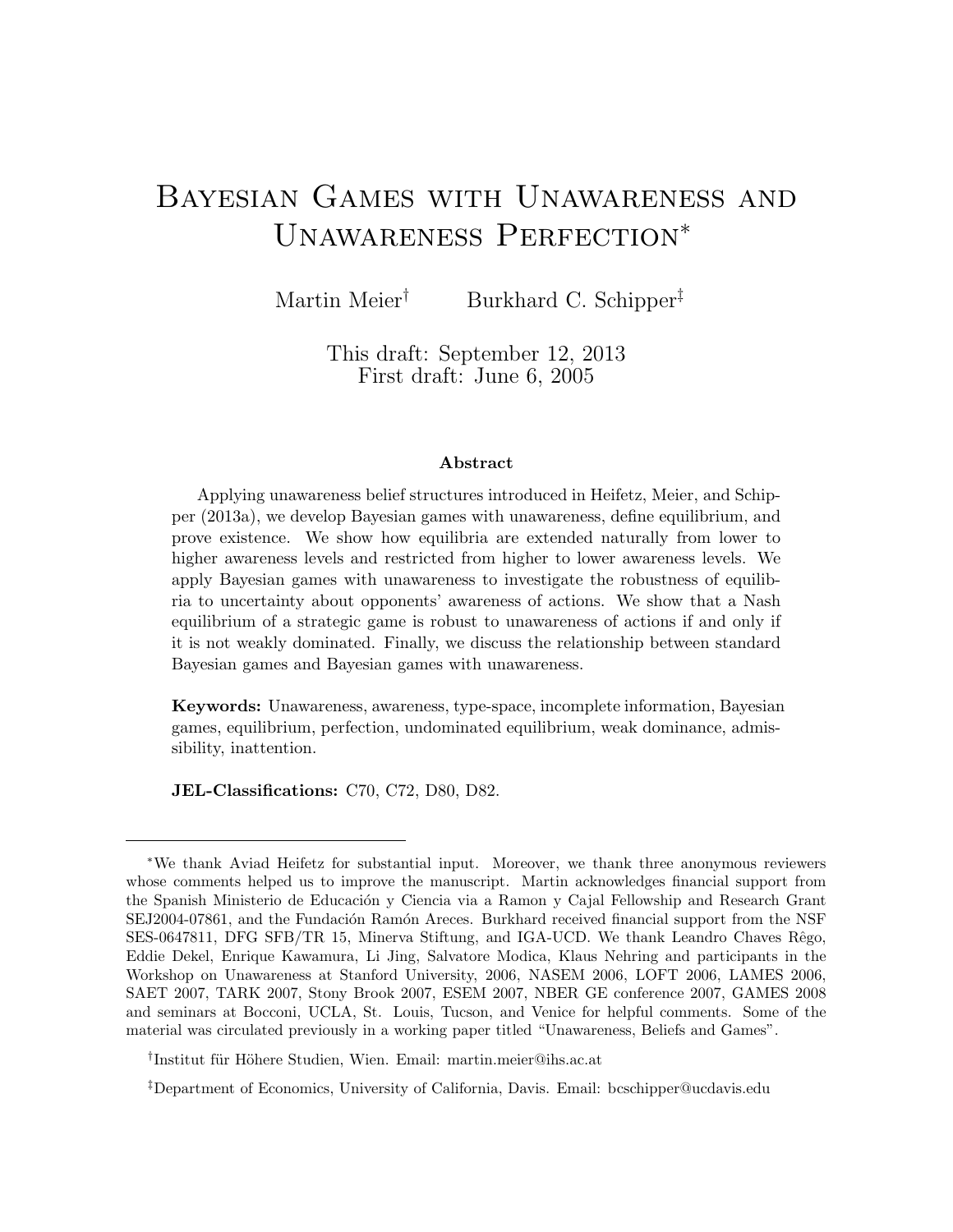## 1 Introduction

In standard Bayesian games, every player is able to conceive of all players, actions, states, types, and payoff functions. Players may be uncertain only about which of the conceived types of players they actually face, i.e., which state obtains. Yet, in real life people are not just uncertain about which states obtain but some contingencies may be completely out of their mind when taking decisions. Consequently, when forming beliefs and beliefs about beliefs of other players etc., those unforeseen contingencies are left out entirely and people may not even realize that those contingencies are left out. Moreover, since several players may be involved, players may also form beliefs about the unawareness of other players, beliefs about beliefs of other players about the unawareness of yet other players etc. Standard type spaces are not adequate for capturing unawareness (Modica and Rustichini, 1994, Dekel, Lipman, and Rustichini, 1998). In this paper, we apply type spaces with unawareness, so called unawareness belief structures introduced in Heifetz, Meier, and Schipper (2013a), to develop Bayesian games with unawareness.

Heifetz, Meier, and Schipper (2013a) showed how an unawareness belief structure consisting of a lattice of spaces is adequate for modeling mutual unawareness. Every space in the lattice captures one particular collection of contingencies. Higher spaces capture richer collections of contingencies, in which states correspond to situations described by a larger set of contingencies. The join of several spaces – the lowest space at least as high as every one of them – corresponds to the union of contingencies expressible in these spaces. For every player, a type mapping associates with each state  $\omega$  a probabilistic belief over states in some space that might not contain  $\omega$ . Conditions are imposed to relate beliefs across different spaces of the lattice. Thus, at each state, a player has a belief over all underlying uncertainties describable in the space on which this belief is concentrated. But she may be unaware regarding other uncertainties not expressible in that space. Moreover, at each state each player has beliefs about the other players' beliefs and awareness, their beliefs about other players' beliefs and awareness etc.

Unawareness belief structures capture unawareness and beliefs, beliefs about beliefs (including beliefs about unawareness), beliefs about that etc. in a parsimonious way familiar from standard type spaces. That is, hierarchies of beliefs are captured implicitly by states and type mappings. A construction of unawareness belief structures from explicit hierarchies of beliefs is complicated by the multiple awareness levels involved. In Heifetz, Meier, and Schipper (2012) we present a hierarchical construction and show the existence of a universal unawareness type space that contains all belief hierarchies.<sup>1</sup>

In this paper, we complement the unawareness belief structure with a set of actions and a utility function for each player. This defines a Bayesian game in which players may not just be uncertain about events but also unaware of some events. We also allow for uncertainty and unawareness of actions, outcomes, and players.

<sup>&</sup>lt;sup>1</sup>Heinsalu (2013) independently proves the existence of a universal unawareness type space. However, he does not present an explicit construction of hierarchies of beliefs.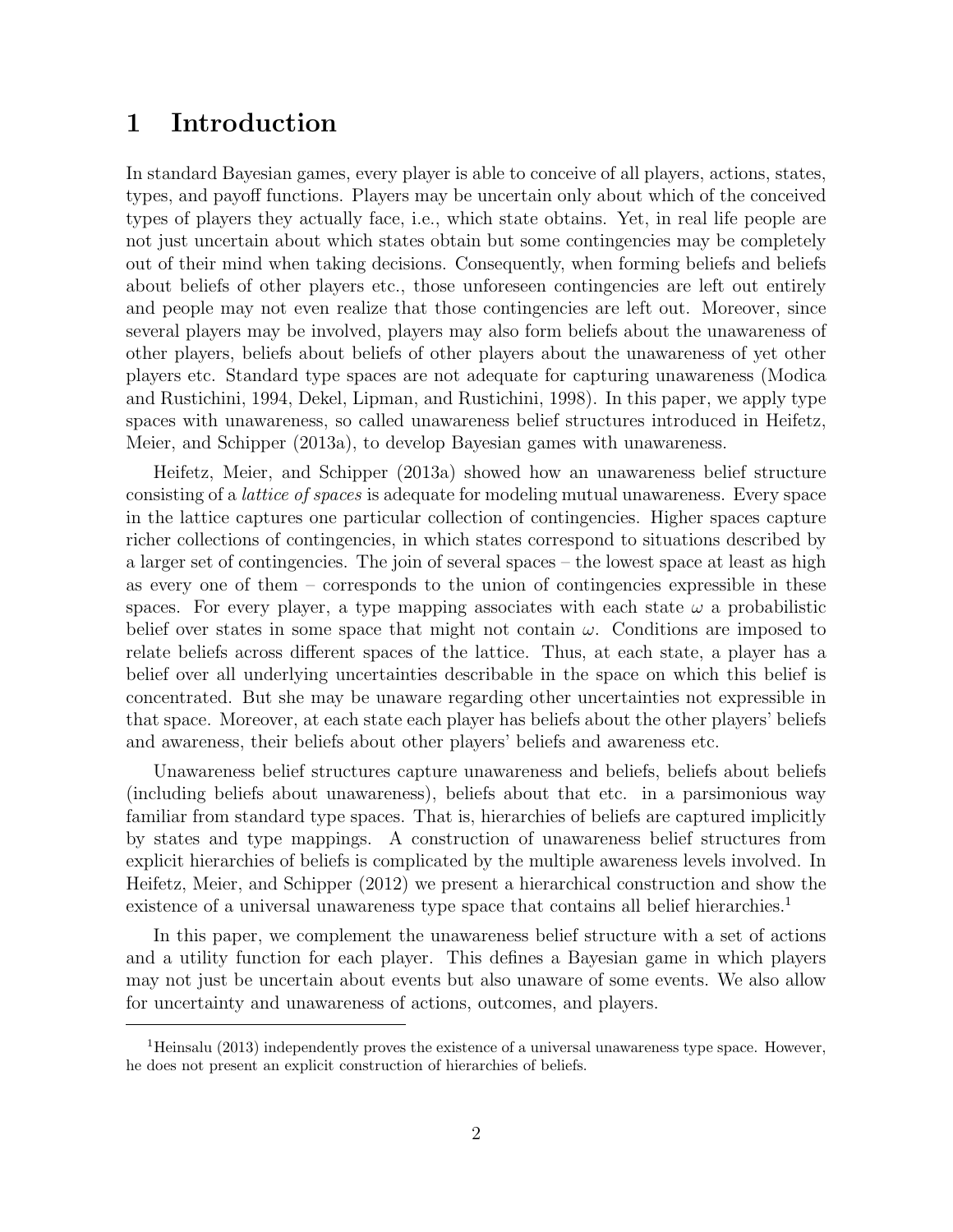The definition of a strategy in Bayesian games with unawareness is not obvious. Consider a type  $\tau$  who is aware of few contingencies only, and two other types  $\tau', \tau''$  with a richer awareness that agree with the quantitative beliefs of  $\tau$  regarding the aspects of reality of which  $\tau$  is aware; the beliefs of  $\tau'$  and  $\tau''$  differ only concerning dimensions of the reality that  $\tau$  does not conceive. Should the action taken by  $\tau$  necessarily be some average of the actions taken by  $\tau'$  and  $\tau''$ ? We believe that conceptually, the answer to this question is negative. When the player conceives of more parameters (e.g. motives for saving) as relevant to her decision, her optimal action (e.g. "invest in bonds" or "invest in stocks") need not be related to her optimal decision (e.g. "go shopping") when these parameters are not part of the vocabulary with which she conceives the world.<sup>2</sup>

The next step is to define Bayesian equilibrium. Analogous to standard Bayesian games, an equilibrium in a Bayesian game with unawareness is a Nash equilibrium among types. Unawareness, however, introduces a new aspect to the construction of equilibrium: A type who conceives of only few dimensions of reality does not have in mind types of other players with a wider horizon, so the optimal action of this type does not depend on the actions of these wider-horizon types. Those types, however, who assign a positive probability to this narrow-minded type, must take its action into account when optimizing. With finitely many states, existence follows from Nash (1950).

We apply Bayesian games with unawareness and Bayesian Nash equilibrium to analyze the robustness of equilibrium to small uncertainty about players' awareness of actions in strategic games. We introduce a Nash equilibrium refinement, called Unawareness Perfect Equilibrium, and prove existence in finite strategic games. For any finite strategic game we consider a sequence of Bayesian games with unawareness over actions that converge to the finite strategic game. This represents the players' uncertainty over the opponents' awareness of actions. An Unawareness Perfect Equilibrium is the limit of equilibria of this sequence as uncertainty over opponents' awareness of actions goes to zero. It turns out that our refinement characterizes undominated Nash equilibrium. At a first glance, such a characterization may look somewhat surprising because the underlying assumption of undominated Nash equilibrium is that every player's equilibrium strategy should be robust to slight mistaken choices by opponents. Every player should be cautious or prudent with respect to the rationality of opponents, which leads him to believe that no opponents' actions can be excluded from being played. This is different from our idea that there is a slight chance that due to opponents' unawareness of some actions any opponents' action may be excluded from being played. If a player is unaware of some actions, then she perceives a partial game in which these actions are missing. We assume that players are cautious or prudent in the sense of not excluding such partial games when considering the possible unawareness of opponents. An Unawareness Perfect Equilibrium strategy is robust to misperceptions or more aptly "partial perceptions" of the game by opponents.

The most prominent equilibrium concept ruling out dominated Nash equilibrium is

<sup>2</sup>This is a crucial point in which our definition of a strategy differs from the one in the parallel work of Sadzik (2006).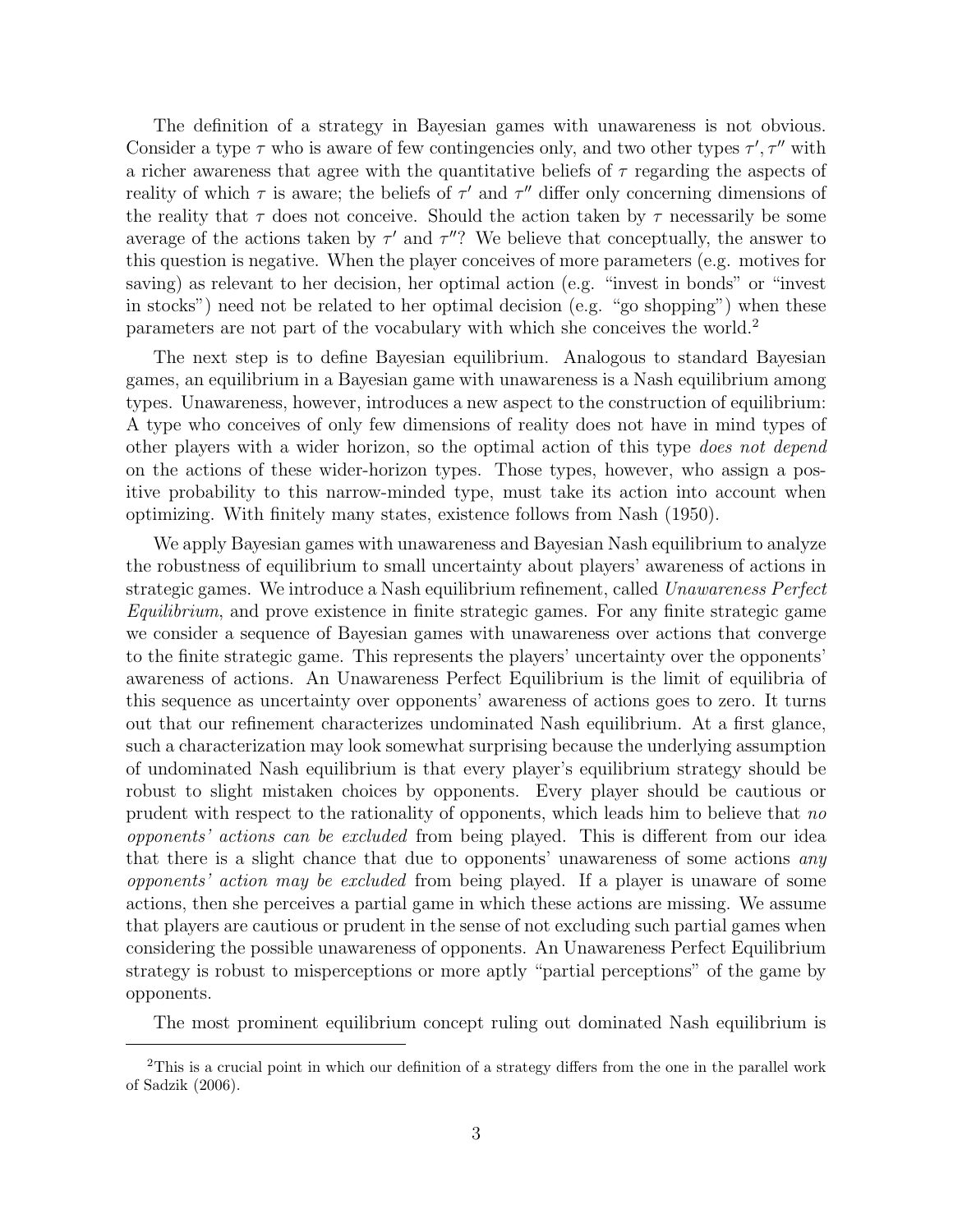Trembling Hand Perfect Equilibrium by Selten (1975). Every Trembling Hand Perfect Equilibrium is undominated but the converse applies to two-player games only. Selten (1975, p. 35) remarks that there is an inconsistency in the interpretation of Trembling Hand Perfect Equilibrium: "There cannot be any mistakes if the players are absolutely rational. Nevertheless, a satisfactory interpretation of equilibrium points in extensive games seems to require that the possibility of mistakes is not completely excluded." That is, Selten assumes that players are irrational with a small probability. A player is irrational if she chooses a strategy that does not maximize her payoff given her beliefs. Note that in an Unawareness Perfect Equilibrium, a player still chooses a strategy that maximizes her payoff given her beliefs but her beliefs may be constrained by her limited awareness. So, in this sense our characterization allows us to provide a justification for undominated Nash equilibrium without resorting to irrationality of players. Replacing irrational actions of opponents by uncertainty about opponents' unawareness is of conceptional significance. Behavior should be endogenous to the model but is in part (i.e., due to ad hoc trembles) exogenous in trembling hand perfect equilibrium. In contrast, unawareness and beliefs are explicitly specified as part of our game model rather than as an ad hoc assumption on behavior. The reinterpretation of undominated Nash equilibrium as equilibrium robust to "partial perceptions" of the game may be of interest to applied game theorists when contemplating which equilibrium refinement to apply in a context involving possible inattention by players.

Bayesian games with unawareness allow both for unawareness and probability zero beliefs. This raises the question about the differences between probability zero events and events that an agent is unaware of. In Appendix B, we show how to "flatten" a Bayesian game with unawareness by taking the union of all spaces and assigning zero probability to all states of which the individual is unaware. The "flattened" game is a standard Bayesian game with a standard type space; thus the Dekel-Lipman-Rustichini (1998) critique applies and unawareness becomes trivial. "Flattening" does not "change" the set of Bayesian Nash equilibria though but equilibria in the "flattened" game cannot be interpreted anymore with unawareness. The "behavioral correspondence" between Bayesian games with unawareness and the "flattened game" does not imply that unawareness has no behavioral implications (see for instance, Schipper 2013). We view our contribution precisely as defining the primitives of models in which behavior under unawareness can be studied. This may be best explained with an analogy to ambiguity. It is known that the Ellsberg paradox can be rationalized by subjective expected utility with additive probabilities on a larger state-space (see Gilboa and Schmeidler, 1994, Grabiszewski, 2013). That is, whether particular behavior is classified as ambiguity averse or consistent with subjective expected utility depends on the primitive state-space assumed by the modeler. We face a similar situation with unawareness. Interpreting behavior as behavior under unawareness and revealing unawareness requires primitives that are rich enough to model unawareness. Standard states-spaces lack the structure to identify behavior under unawareness or even talk about unawareness.

The paper is organized as follows: In the remaining subsections of the introduction, we provide a simple example illustrating the concept of unawareness perfection. In Section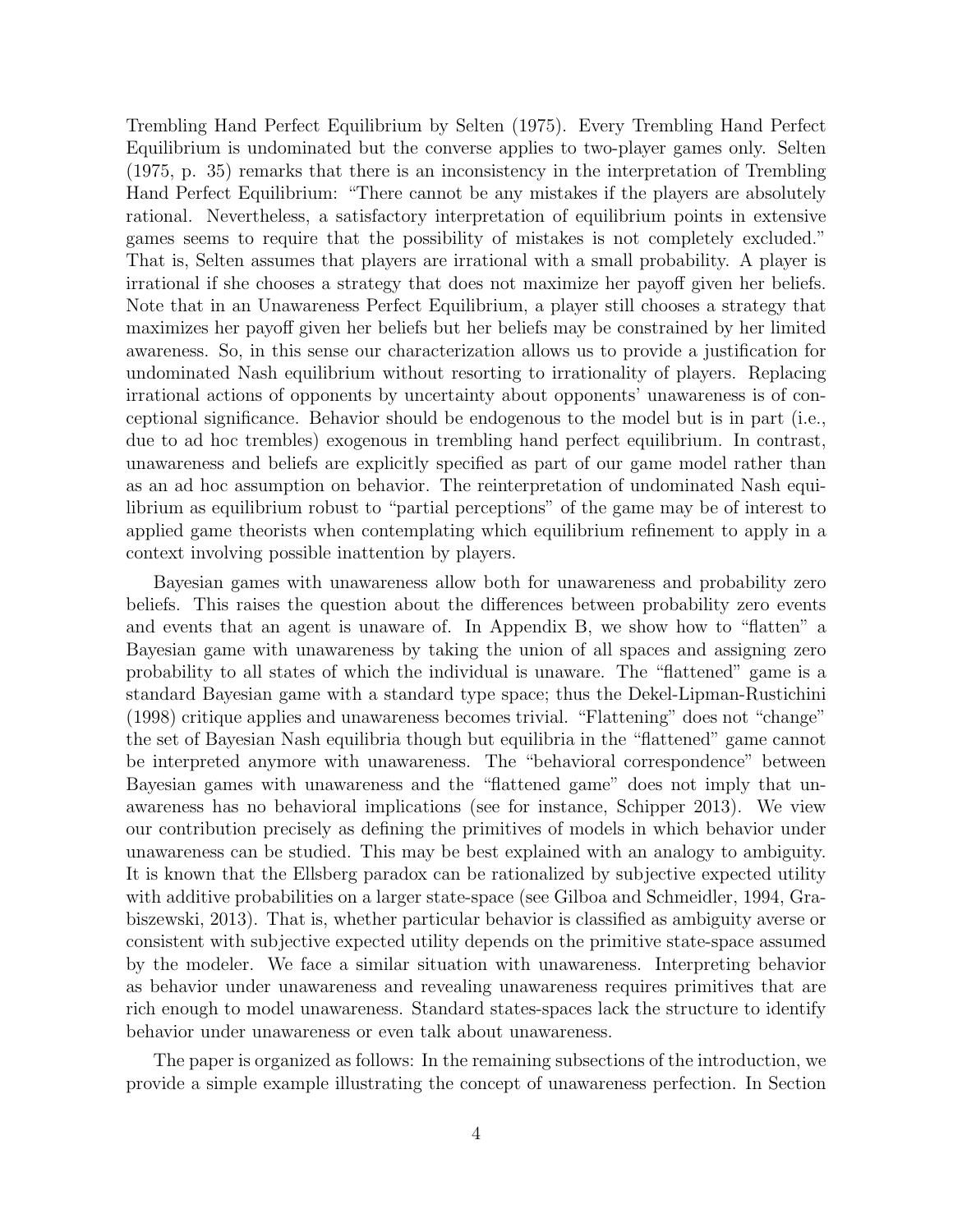2 we outline interactive unawareness belief structures. Bayesian games with unawareness are developed in Section 3. In Section 4 we introduce the concept of unawareness perfection for strategic games, prove existence, and characterize it by undominated Nash equilibrium. We finish with a brief discussion of the related literature in Section 5. In the appendix, we extend our approach to allow for unawareness of players and discuss the relationship between standard Bayesian games and Bayesian games with unawareness. Further proofs are relegated to an appendix as well.

### 1.1 A Simplified Illustration of Unawareness Perfection

In this section we briefly discuss a simplified illustration of unawareness perfection. Although the precise construction in Section 4 is more involved, we believe that the sketched exposition put forward in this section conveys the main idea.

Consider for instance the strategic game  $\gamma^0$  given by

|  |         | 2,0 |  |  |  |
|--|---------|-----|--|--|--|
|  | -2<br>U | 2.2 |  |  |  |

There are two pure equilibria,  $(U, L)$  and  $(D, R)$ , and no other equilibria. Which equilibrium of game  $\gamma^0$  is robust to player's uncertainty that the opponent may be unaware of some action?

Given the game  $\gamma^0$ , derive a partially ordered set of restricted games by considering the set of all subsets of actions for all players partially ordered by set inclusion:



For instance, a player in game  $\gamma^1$  is unaware of column player's action R. Hence, she is unaware of games  $\gamma^0, \gamma^2, \gamma^3, \gamma^4, \gamma^7$ , and  $\gamma^8$ . However, she can envision that her opponent may be unaware of some action in  $\gamma^1$  and may view the game to be  $\gamma^5$  or  $\gamma^6$ . A player being unaware of action R only is said to have awareness level  $\gamma^1$ .

Consider now the system of completely mixed beliefs over all restricted games including  $\gamma^0$  in Table 1. Each row describes a completely mixed belief over games given the awareness level associated with that row. E.g.,  $t^0$  denotes the completely mixed belief over games for a player with awareness level  $\gamma^0$ . Such a player may believe with probability  $t^0(\gamma^1)$  that the opponent's awareness level is  $\gamma^1$ . Such an opponent's belief about the player's awareness level is then given in turn by  $t<sup>1</sup>$ . A player with awareness level  $\gamma^0$  who believes with probability  $t^0(\gamma^1)$  that his opponent has awareness level  $\gamma^1$  also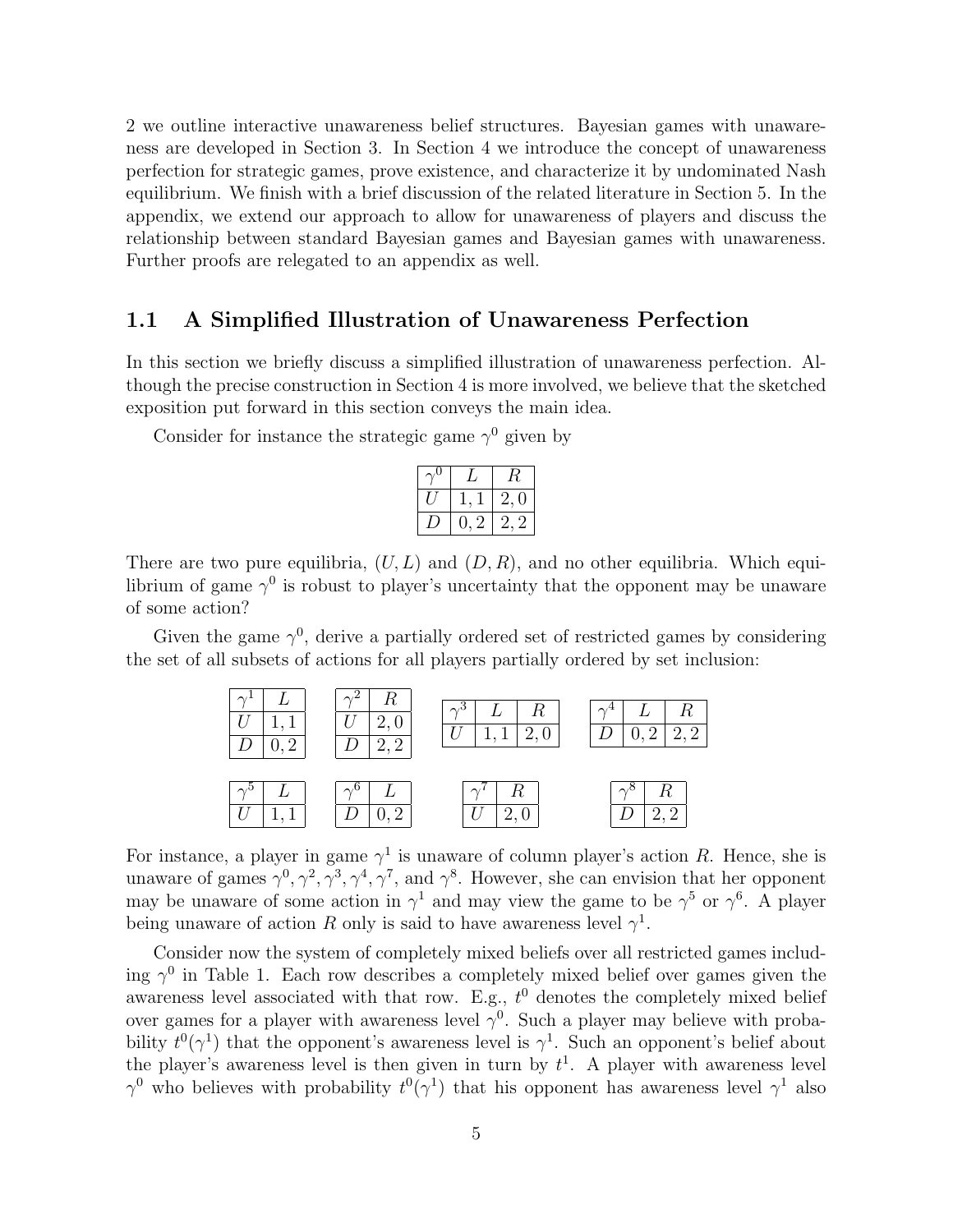| Games<br><b>Belief</b>                                                                                       | $\gamma^0$          | $\gamma^1$                                 | $\gamma^2$                                 | $\gamma^3$                               | $\gamma^4$                               |                                                  | $\gamma^5$ $\gamma^6$ $\gamma^7$ $\gamma^8$                               |                                                                           |                                                                               |
|--------------------------------------------------------------------------------------------------------------|---------------------|--------------------------------------------|--------------------------------------------|------------------------------------------|------------------------------------------|--------------------------------------------------|---------------------------------------------------------------------------|---------------------------------------------------------------------------|-------------------------------------------------------------------------------|
| $\overline{t^0}$<br>$t^1$<br>$\begin{array}{c} t^2\\ t^3\\ t^4\\ t^5 \end{array}$<br>$t^6$<br>$t^7$<br>$t^8$ | 1<br>$-\varepsilon$ | $\frac{\varepsilon}{8}$<br>$1-\varepsilon$ | $\frac{\varepsilon}{8}$<br>$1-\varepsilon$ | $rac{\varepsilon}{8}$<br>$1-\varepsilon$ | $rac{\varepsilon}{8}$<br>$1-\varepsilon$ | $rac{\varepsilon}{2}$<br>$\frac{\varepsilon}{2}$ | $rac{\varepsilon}{8}$<br>$rac{\varepsilon}{2}$<br>$\frac{\varepsilon}{2}$ | $\frac{\varepsilon}{8}$<br>$rac{\varepsilon}{2}$<br>$rac{\varepsilon}{2}$ | $\frac{\varepsilon}{8}$<br>$\frac{\varepsilon}{2}$<br>$\frac{\varepsilon}{2}$ |

Table 1: System of Completely Mixed Beliefs

believes that such an opponent is unaware of  $\gamma^0$  and believes with probability  $t^1(\gamma^5)$  that the player himself has awareness level  $\gamma^5$ . Etc. Essentially this corresponds to a Bayesian game with unawareness of actions with completely mixed beliefs (that will be captured in Property (iv) in Section 4).

We are interested in finding out which equilibrium of the game  $\gamma^0$  is robust to such beliefs about opponent's unawareness in the limit as  $\varepsilon$  goes to zero, assuming that at each awareness level and for each  $\varepsilon$  considered, players play Bayesian Nash equilibrium. Such equilibria we call Unawareness Perfect Equilibria. To construct such an equilibrium, consider the games at the lowest levels  $\gamma^5$ ,  $\gamma^6$ ,  $\gamma^7$ , and  $\gamma^8$ . Since the set of outcomes is a singleton, for any  $\varepsilon$  the Bayesian equilibria are trivial in those games. Now at any higher awareness level, players must take the equilibrium behavior of unaware players in the lower games into account. Thus we can define inductively Bayesian equilibria with unawareness. When we consider games  $\gamma^8$  to  $\gamma^1$  in our example, this yields a unique outcome for all games except  $\gamma^2$  and  $\gamma^4$ . In latter two games any mixtures of the row and column players, respectively, are allowed. Since  $t^0$  is completely mixed over all lower games, every action of the opponent is assigned some strict positive weight in equilibrium at awareness level  $\gamma^0$  as long as  $\varepsilon > 0$ . Consequently the best reply of the type  $t^0$  is always to play U as row player and L as column player. Taking  $\varepsilon$  to zero selects uniquely the equilibrium  $(U, L)$  as the Unawareness Perfect Equilibrium of  $\gamma^0$ . This corresponds to the undominated Nash equilibrium. In the paper, we show that this equivalence holds more generally. Every Unawareness Perfect Equilibrium of a finite strategic game is an undominated equilibrium and vice versa. Section 4 develops this in a general framework.

## 2 Model

Let  $S = {S_{\alpha}}_{\alpha \in A}$  be a finite lattice of disjoint finite *state-spaces*, with the partial order  $\succeq$  on S. Any finite lattice is complete, i.e, each subset has a least upper bound (i.e.,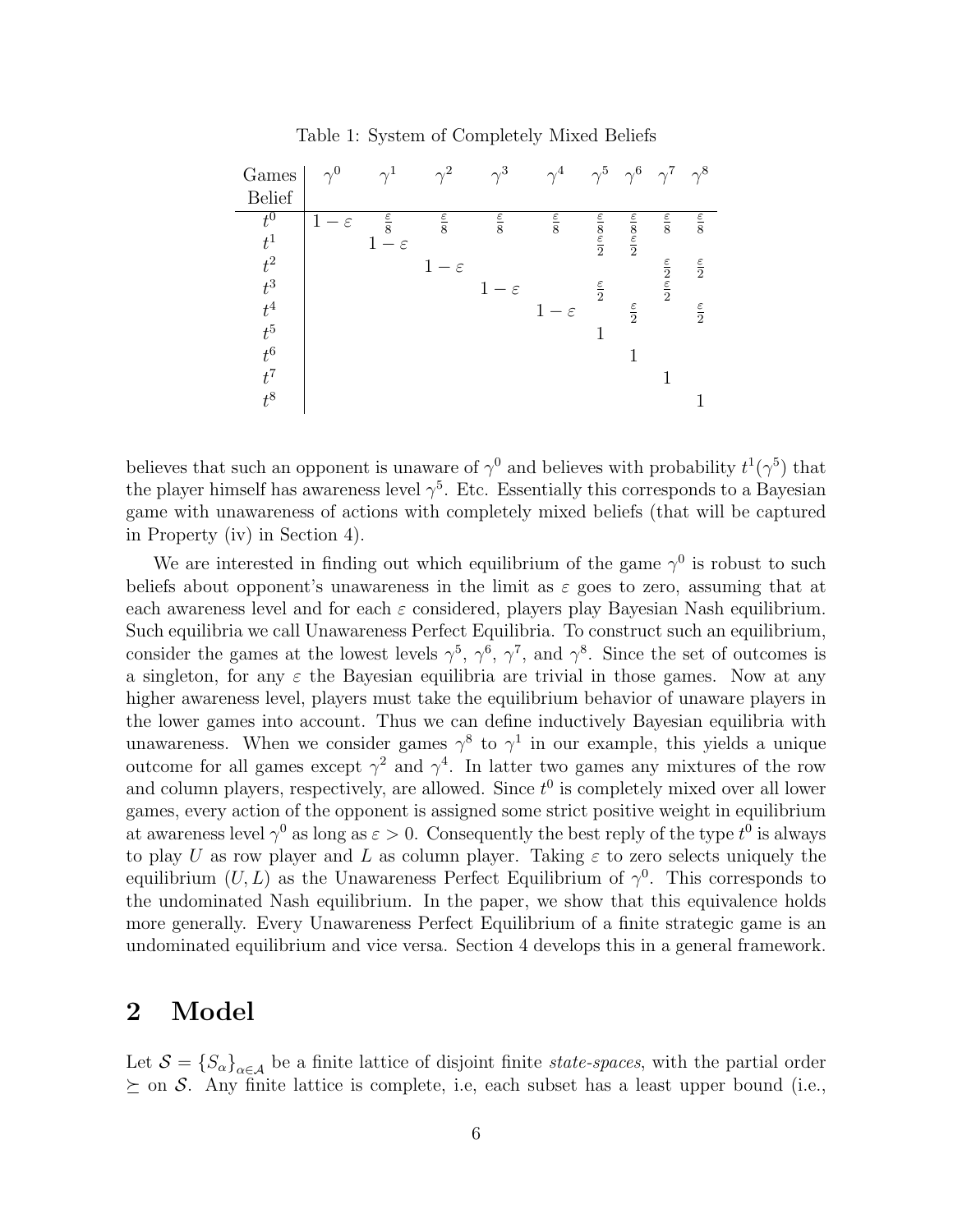supremum) and a greatest lower bound (i.e., infimum). If  $S_\alpha$  and  $S_\beta$  are such that  $S_{\alpha} \succeq S_{\beta}$  we say that " $S_{\alpha}$  is more expressive than  $S_{\beta}$  – states of  $S_{\alpha}$  describe situations with a richer vocabulary than states of  $S_\beta$ ".<sup>3</sup> Spaces in the lattice can be more or less "rich" in terms of facts that may or may not obtain in them. The partial order relates to the "richness" of spaces. Denote by  $\Omega = \bigcup_{\alpha \in A} S_{\alpha}$  the disjoint union of these spaces. Each  $S \in \mathcal{S}$  is assumed to be finite.

For every S and S' such that  $S' \succeq S$ , there is a surjective projection  $r_S^{S'}$  $S' : S' \longrightarrow S,$ where  $r_S^S$  is the identity. We interpret  $r_S^{S'}$  $S'_{S}(\omega)$  as "the restriction of the description  $\omega$  to the more limited vocabulary of S." Projections "translate" states from "more expressive" spaces to states in "less expressive" spaces by "erasing" facts that can not be expressed in a lower space. Note that the cardinality of  $S$  is smaller than or equal to the cardinality of S'. We require the projections to commute: If  $S'' \succeq S' \succeq S$  then  $r_S^{S''} = r_S^{S'}$  $S' \circ r_{S'}^{S''}$ . If  $\omega \in S'$ , denote  $\omega_S = r_S^{S'}$  $S'_{S}(\omega)$ . If  $D \subseteq S'$ , denote  $D_{S} = {\omega_{S} : \omega \in D}.$ 

For  $D \subseteq S$ , denote  $D^{\dagger} = \bigcup_{S' \in \{S': S' \succeq S\}} (r_S^{S'}$  $S'_{S}$ <sup> $-1$ </sup> (*D*). ("All the extensions of descriptions in D to at least as expressive vocabularies.") Clearly,  $D^{\uparrow}$  is a subset of  $\Omega$ .

An event is a pair  $(E, S)$ , where  $E = D^{\uparrow}$  with  $D \subseteq S$ , where  $S \in \mathcal{S}$ . D is called the base and S the base-space of  $(E, S)$ , denoted by  $S(E)$ . If  $E \neq \emptyset$ , then S is uniquely determined by E and, abusing notation, we write E for  $(E, S)$ . Otherwise, we write  $\emptyset^S$ for  $(\emptyset, S)$ . Note that not every subset of  $\Omega$  represents an event. Some fact may obtain in a subset of a space. Then this fact should be also "expressible" in "more expressive" spaces. Therefore the event contains not only the particular subset but also its inverse images in "more expressive" spaces.

Let  $\Sigma$  be the set of events of  $\Omega$ , i.e.,  $D^{\uparrow}$  such that  $D \in 2^S$ , for some state-space  $S \in \mathcal{S}$ . See Heifetz, Meier, and Schipper (2006, 2008, 2013a) for further details on the event structure.

Let  $\Delta(S)$  be the set of probability measures on S. We consider this set itself as a measurable space endowed with the  $\sigma$ -field  $\mathcal{F}_{\Delta(S)}$  generated by the sets  $\{\mu \in \Delta(S) : \mu(D) \geq p\},\$ where  $D \in 2^S$  and  $p \in [0, 1]$ .

For a probability measure  $\mu \in \Delta(S')$ , the marginal  $\mu_{|S}$  of  $\mu$  on  $S \preceq S'$  is defined by

$$
\mu_{|S}(D) := \mu\left(\left(r_S^{S'}\right)^{-1}(D)\right), \quad D \in 2^S.
$$

Let  $S_{\mu}$  be the space on which  $\mu$  is a probability measure. Whenever for some event E we have  $S_{\mu} \succeq S(E)$  then we abuse notation slightly and write

$$
\mu(E) = \mu(E \cap S_{\mu}).
$$

If  $S(E) \npreceq S_\mu$ , then we say that  $\mu(E)$  is undefined.

<sup>&</sup>lt;sup>3</sup>Here and in what follows, phrases within quotation marks hint at intended interpretations, but we emphasize that these interpretations are not part of the definition of the set-theoretic structure.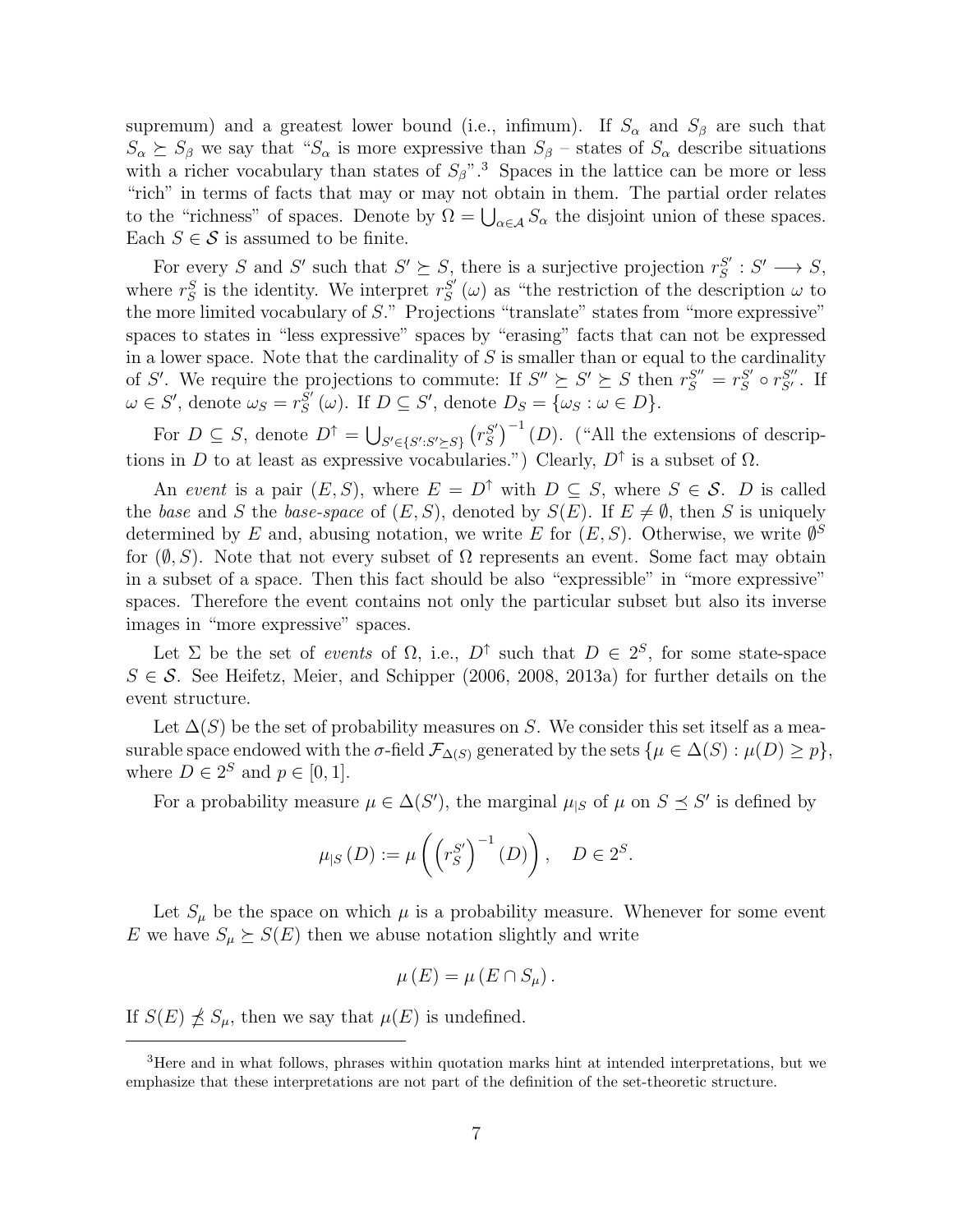I is the nonempty finite set of players. For every player, each state gives rise to a probabilistic belief over states in some space.

**Definition 1** For each player  $i \in I$  there is a type mapping  $t_i : \Omega \longrightarrow \bigcup_{\alpha \in A} \Delta(S_\alpha)$ . We require the type mapping  $t_i$  to satisfy the following properties.<sup>4</sup>

- (i) Confinement: If  $\omega \in S'$  then  $t_i(\omega) \in \Delta(S)$  for some  $S \preceq S'$ .
- (ii) If  $S'' \succeq S' \succeq S$ ,  $\omega \in S''$ , and  $t_i(\omega) \in \Delta(S')$  then  $t_i(\omega_S) = t_i(\omega)_{|S}$ .
- (iii) If  $S'' \succeq S' \succeq S$ ,  $\omega \in S''$ , and  $t_i(\omega_{S'}) \in \Delta(S)$  then  $S_{t_i(\omega)} \succeq S$ .
- (iv) Introspection:  $t_i(\omega) \left( \left\{ \omega' \in \Omega : t_i(\omega')_{|S_{t_i(\omega)}} = t_i(\omega) \right\} \right) = 1.$

 $t_i(\omega)$  represents player is belief at state  $\omega$ . Properties (i) to (iii) guarantee the consistent fit of beliefs and awareness at different state-spaces. Confinement means that at any given state  $\omega \in \Omega$  an player's belief is concentrated on states that are all described with the same "vocabulary" - the "vocabulary" available to the player at  $\omega$ . This "vocabulary" may be less expressive than the "vocabulary" used to describe statements in the state  $\omega$ ."

Properties (ii) to (iii) compare the types of an player in a state  $\omega \in S'$  and its projection to  $\omega_s$ , for some  $S \preceq S'$ . Consider property (ii). Suppose a player's awareness level at  $\omega$  is S'. What should the player's beliefs be at a poorer description of  $\omega$  at an awareness level  $S$  below  $S'$ ? Property (ii) says that the player should hold the same belief over an event E as he does at  $\omega$  provided that he is still aware of the event E. In this sense, the types at  $\omega$  and  $\omega_s$  just differ in their awareness. Property (iii) means that at  $\omega$  a player cannot be unaware of an event that she is aware of at the projected state  $\omega_{S'}$ .

Property (iv) means that at every state, player i is certain about her own beliefs. More precisely, for every state  $\omega$ , the type of player i at  $\omega$  is certain of the set of states at which player i's type or the marginal thereof coincides with her type at  $\omega$ . This property implies introspection (i.e., Property (va) in Proposition 4 in Heifetz, Meier, and Schipper, 2013a).

When  $t_i(\omega) \in \Delta(S)$ , then we often refer to S as the *awareness level* of type  $t_i(\omega)$ .

**Definition 2** We denote by  $S = \langle S, (r_{S_s}^{S_a}) \rangle$  $S_{\beta}$  $\setminus$  $S_{\beta \preceq S_{\alpha}}$ ,  $(t_i)_{i \in I}$  $\setminus$ a finite interactive unawareness belief structure.

Apart from restricting ourselves to a finite lattice of finite spaces, the model outlined in this section corresponds to unawareness belief structures introduced in Heifetz, Meier, and Schipper (2013a). Heifetz, Meier, and Schipper (2012) provide an explicit hierarchical construction and show the existence of a universal unawareness type space.

<sup>&</sup>lt;sup>4</sup>Recall that  $S_{\mu}$  is the space on which  $\mu$  is a probability measure. Thus,  $S_{t_i(\omega)}$  is the space on which  $t_i(\omega)$  is a probability measure.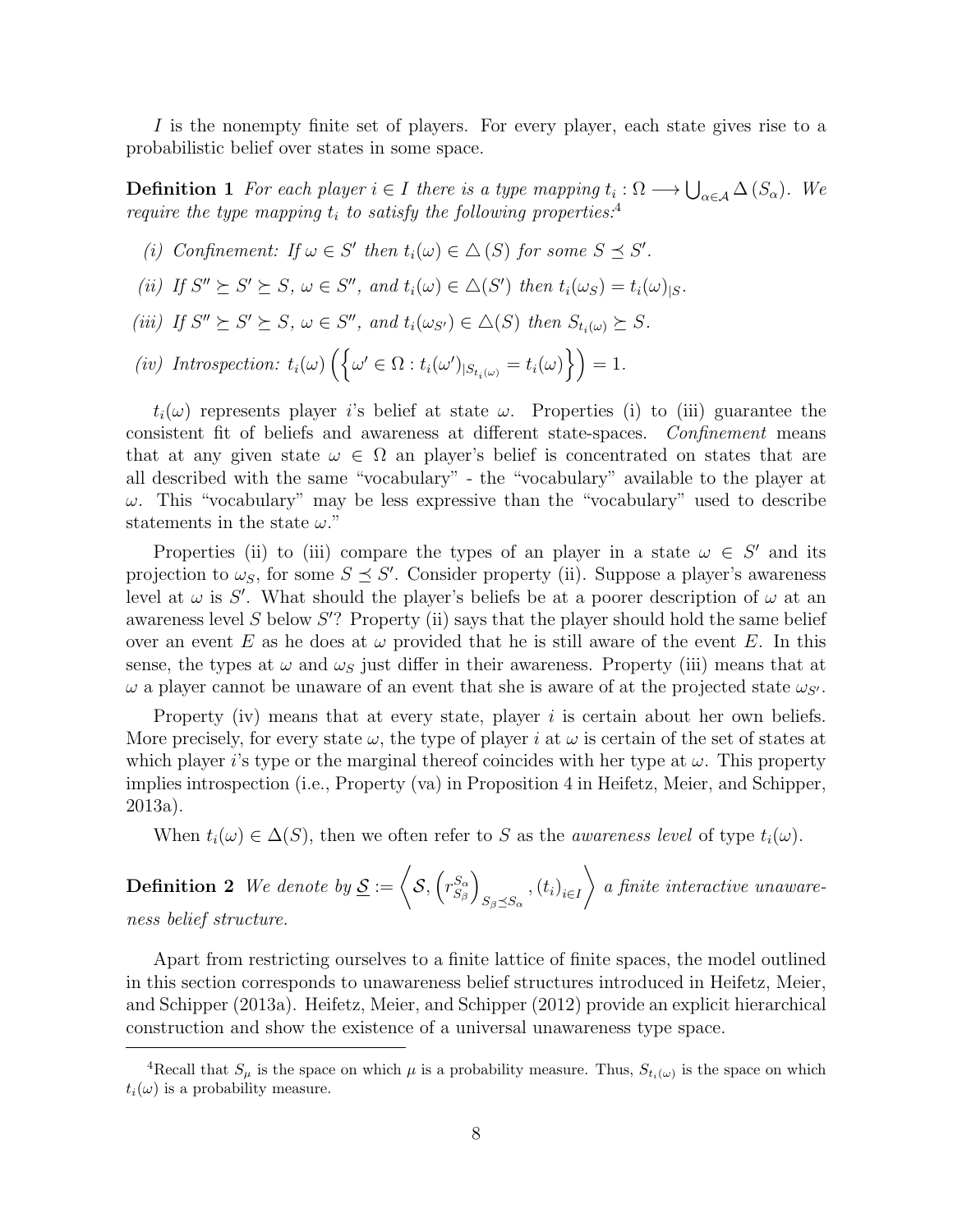## 3 Bayesian Games with Unawareness

In this section, we generalize strategic games with incomplete information à la Harsanyi (1967/68) and Mertens and Zamir (1985, Section 5) to include also unawareness. For convenience, we restrict ourselves to finite games. Moreover, we focus in this section on unawareness of payoff-relevant events and unawareness of actions; unawareness of players is relegated to Appendix A.

Unawareness of payoff-relevant events is rather straight-forward to model. We simply replace the type-space of a standard Bayesian game with an unawareness structure. To model properly also unawareness of actions, we need to work a little harder. In standard Bayesian game theory, ignorance of actions is modeled by the assumption that players will never use such actions, because extremely low payoffs (i.e., highly negative) are assigned to those actions (see the discussion in Harsanyi, 1967, p. 168). We do not follow this convention here. Even in standard Bayesian games this convention is questionable, because it applies to rational players only. If there is lack of common belief of rationality then a player's type being ignorant of an action is indeed different from her obtaining a very low payoff from playing this action (see Hu and Stuart, 2001, for a discussion).

Denote  $[t_i(\omega)] := {\{\omega' \in \Omega : t_i(\omega') = t_i(\omega)\}}$ . This is the set of states at which player i has the same type as in state  $\omega$ .

Definition 3 A Bayesian game with unawareness

$$
\Gamma(\underline{\mathcal{S}})=\left\langle \mathcal{S},\left(r_{S_\beta}^{S_\alpha}\right)_{S_\beta\preceq S_\alpha},(t_i)_{i\in I},(M_i)_{i\in I},(\mathcal{M}_i)_{i\in I},(u_i)_{i\in I}\right\rangle
$$

consists of a unawareness belief structure  $\underline{S} =$  $\sqrt{2}$  $\mathcal{S},\left(r_{S_o}^{S_\alpha}\right)$  $S_{\beta}$  $\setminus$  $S_{\beta \preceq S_{\alpha}}$ ,  $(t_i)_{i \in I}$  $\setminus$ and

(i) a nonempty finite set of actions  $M_i$ , for  $i \in I$ , and a correspondence  $\mathcal{M}_i : \Omega \longrightarrow$  $2^{M_i} \setminus \{\emptyset\}$ , for  $i \in I$ , such that for any nonempty subset of actions  $M_i' \subseteq M_i$ ,  $[M'_i] := \{ \omega \in \Omega : M'_i \subseteq \mathcal{M}_i(\omega) \}$  is an event (in the unawareness belief structure), and  $\omega', \omega'' \in [t_i(\omega)] \cap S_{t_i(\omega)}$  implies  $\mathcal{M}_i(\omega') = \mathcal{M}_i(\omega'')$ , for all  $\omega \in \Omega$ ,

(ii) for every 
$$
i \in I
$$
, a utility function  $u_i : \bigcup_{\omega \in \Omega} \left( \left( \prod_{j \in I} \mathcal{M}_j(\omega) \right) \times \{\omega\} \right) \longrightarrow \mathbb{R}$ .

The interpretation is as follows: At the beginning of a game, a state  $\omega \in \Omega$  is realized. Player i does not observe the state but receives a signal  $t_i(\omega)$  that provides her with some information about the state or projections thereof to lower spaces. I.e., if  $\omega$  obtains, player i is of type  $t_i(\omega)$ . This signal is a belief about the likelihood of events on a certain space including payoff-relevant events. A player's utility depends on her action, the actions chosen by other players as well as the state. Since players may be uncertain about the state  $\omega$ , we assume that the player's preference is represented by the expected value of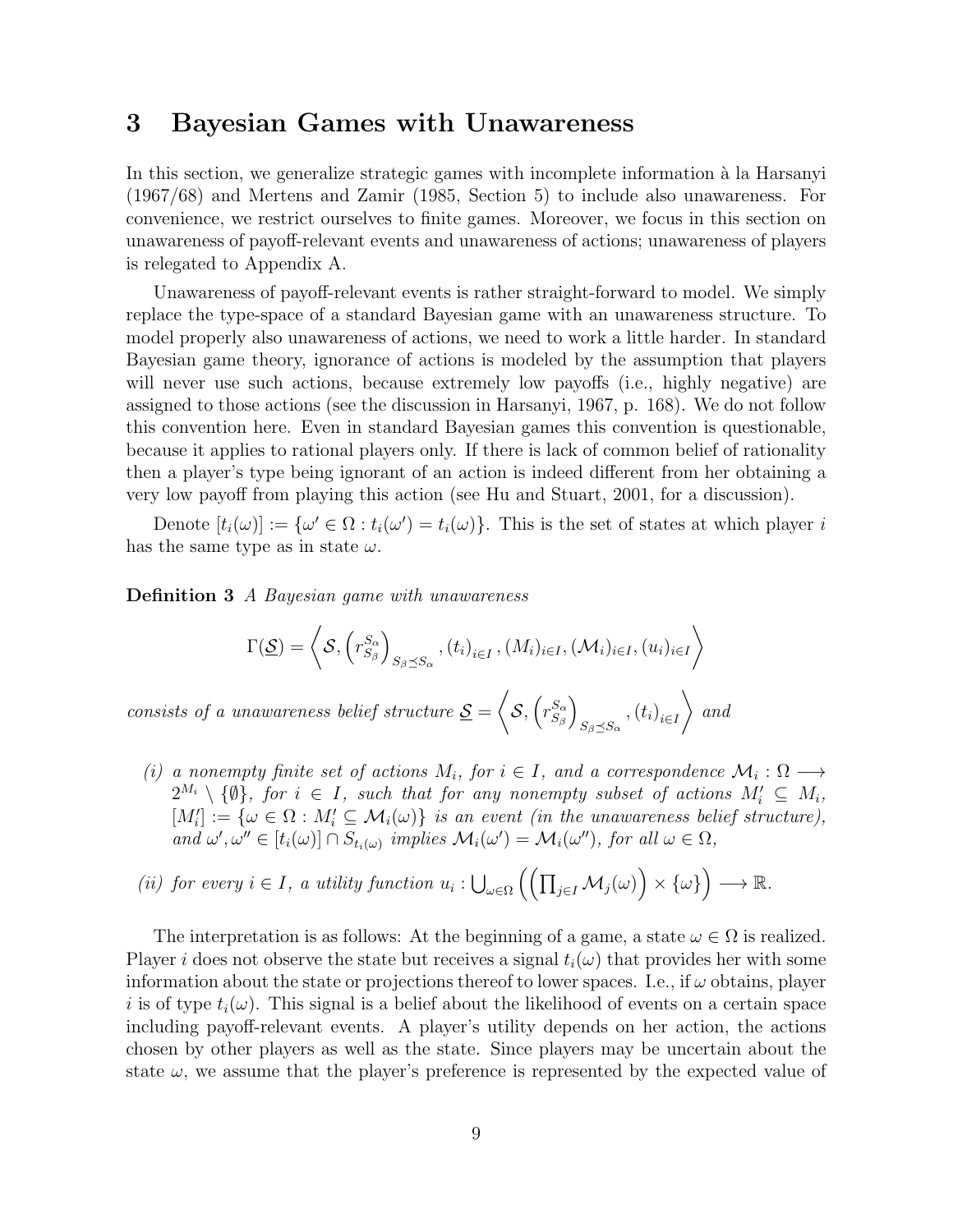the utility that depends on action-profiles of players and states, where the expectation is taken with respect to the player i's type  $t_i(\omega)$  and the types' mixed strategies.

Which actions a player  $i$  has available at what state is described explicitly by the correspondence  $\mathcal{M}_i$ . Any set of available actions is associated with an event in our unawareness belief structure. We require that each type of each player has a well-defined set of actions. That is, we exclude that at a state, a player considers it possible that she has an action available, which, in fact, is not available to her in this state. This is to avoid the conceptional problem of defining what should happen if a player is to take an action that is not available to her. At the same time, we allow in addition to unawareness of other players' actions also for unawareness of a player's own actions, because it is a realistic feature. This means formally that the sets of available actions should be constant on a player's type  $|t_i(\omega)|$  restricted to the set of states that this type is aware of, that is, the set of states  $S_{t_i(\omega)}$ . Without the restriction to  $S_{t_i(\omega)}$ , a player's type could not be unaware of own actions. If  $\omega \notin S_{t_i(\omega)}$ , then it is possible that  $\mathcal{M}_i(\omega')$  is a proper subset of  $\mathcal{M}_i(\omega)$ , for  $\omega' \in [t_i(\omega)] \cap S_{t_i(\omega)}$ . Finally, observe that since outcomes consist of profiles of actions, players in a Bayesian game with unawareness of actions may also be unaware of outcomes in the game.

Note that we allow unawareness to affect payoffs in an arbitrary way. One may consider letting  $u_i(\cdot,\omega)$  be a convex combination of all  $u_i(\cdot,\omega')$ ,  $\omega' \in (r_S^{S'}]$  $S'_{S}$ <sup> $-1$ </sup> $(\omega)$ , for  $\omega \in S$  and  $S' \succeq S$ . While this may be natural in some applications such as the speculation example in Heifetz, Meier, and Schipper (2013a, Section 1.1), it would preclude situations in which the mere awareness of an event may reduce expected payoffs.

Let  $\Delta(M_i)$  be the set of mixed actions for player  $i \in I$ , that is, the set of probability distributions on the finite set  $M_i$ .

Definition 4 A strategy of player i in a Bayesian game with unawareness is a function  $\sigma_i : \Omega \longrightarrow \Delta(M_i)$  such that for all  $\omega \in \Omega$ ,

(i)  $\sigma_i(\omega) \in \Delta\left(\mathcal{M}_i(\omega_{S_{t_i(\omega)}})\right)$ , and

(*ii*) 
$$
t_i(\omega') = t_i(\omega)
$$
 implies  $\sigma_i(\omega') = \sigma_i(\omega)$ .

A strategy specifies for each player and state a probability distribution over her perceived set of actions. In standard Bayesian games without unawareness, one interpretation of a strategy assumes an ex-ante point of view of the player before she knows her type. This interpretation is misleading in a game with unawareness, since if a player is aware of all her types ex-ante she should be also aware of all types interim, i.e., after learning her type (and her awareness). Hence, in the case of unawareness, the ex-ante notion of strategy is a construct of the game theorist rather than an object of choice for a player.

In Bayesian games with unawareness we subscribe to a second interpretation of Bayesian strategy from an interim point of view: Given a player i and type  $t_i(\omega)$ , she has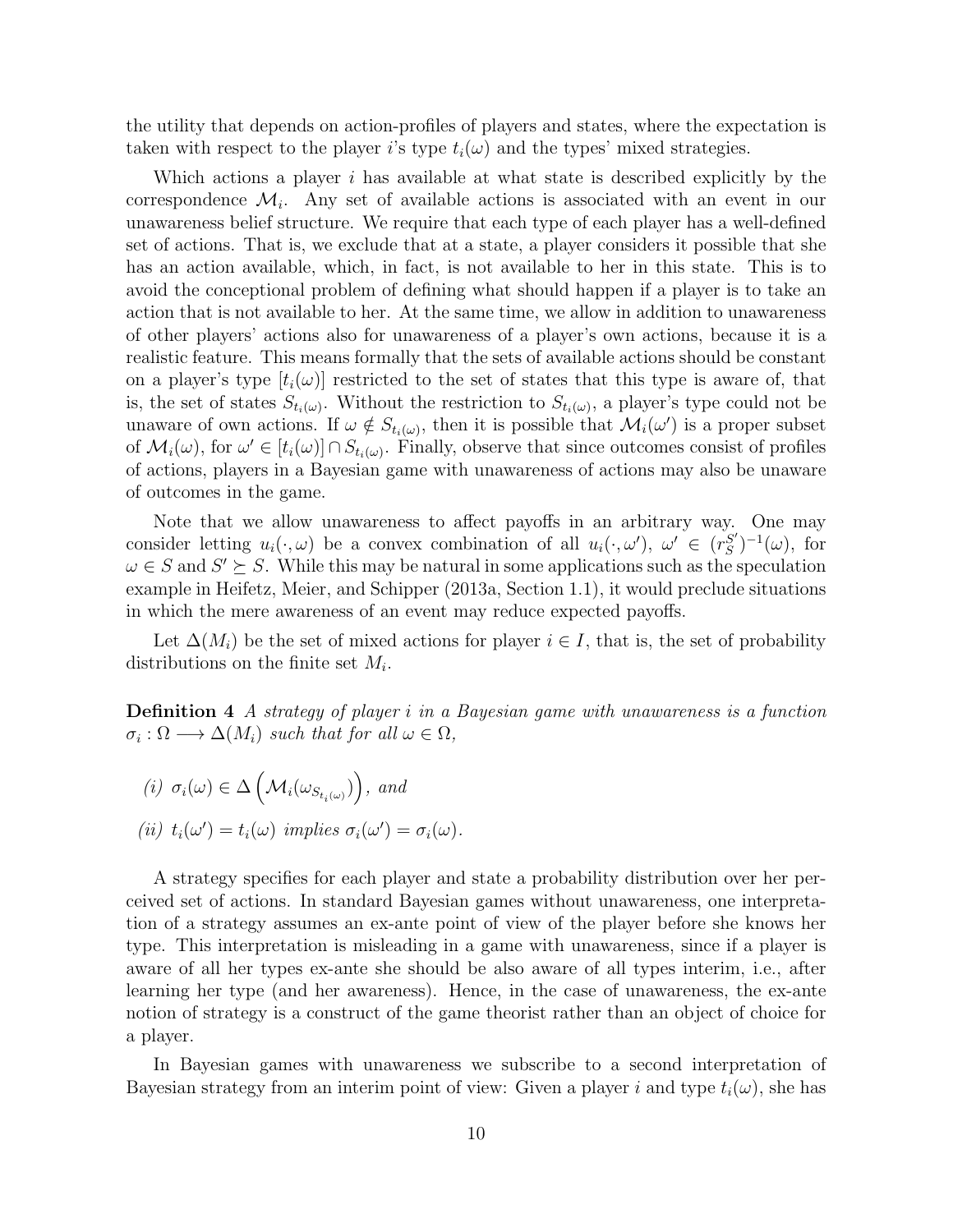an "awareness level"  $S_{t_i(\omega)} \in \mathcal{S}$ . That is, she can consider strategies of her opponents in  $l(S_{t_i(\omega)})$ , where  $l(S) := \{S' \in \mathcal{S} : S' \preceq S\}$  is the complete sublattice of  $\mathcal{S}$  with S being the upmost space. This interpretation is sound precisely because of Proposition 2 and Remark 1 below: To best-respond to the strategies of the other player-types, a type of a player needs only to reason about the strategies of player-types that she is aware of. Only strategies of these player-types enter in her utility maximization problem.

At this point, it may be useful to illustrate the definitions with an example due to Feinberg (2005). It allows us also compare our approach with his work.

**Example 1 (Feinberg, 2005)** Consider the strategic  $3 \times 3$  game

|        | Colin |      |       |       |  |
|--------|-------|------|-------|-------|--|
|        |       |      | $b_2$ | $b_3$ |  |
| Rowena | $a_1$ | 0, 2 | 3, 3  | 0, 2  |  |
|        | $a_2$ |      | 2,    |       |  |
|        | $a_3$ |      | 4,    |       |  |

This game has a unique dominance solvable Nash equilibrium,  $(a_2, b_1)$ . Consider now a game with unawareness: The set of players remains unchanged, Rowena, R, and Colin, C. There are two state-spaces, S and S' with  $S \succ S'$ . In particular,  $S = {\omega_1, \omega_2}$  and  $S' = {\{\omega_3\}}$ . The information structure is given by the type mappings

$$
t_R(\omega_1)(\{w_2\}) = t_R(\omega_2)(\{w_2\}) = t_R(\omega_3)(\{\omega_3\}) = 1,
$$
  

$$
t_C(\omega_1)(\{\omega_1\}) = t_C(\omega_2)(\{\omega_3\}) = t_C(\omega_3)(\{\omega_3\}) = 1.
$$

Actions are specified by

$$
\mathcal{M}_R(\omega_1) = \mathcal{M}_R(\omega_2) = \{a_1, a_2, a_3\}, \mathcal{M}_R(\omega_3) = \{a_1, a_2\}, \mathcal{M}_C(\omega_1) = \mathcal{M}_C(\omega_2) = \mathcal{M}_C(\omega_3) = \{b_1, b_2, b_3\}.
$$

The information structure is depicted in Figure 1. The solid arrows and ellipses represent Rowena's information structure, while Colin's information structure is depicted with intermitted arrows and ellipses. At states  $\omega_1$  and  $\omega_2$ , payoffs are given by the above payoff matrix. At state  $\omega_3$ , payoffs are given by the sub-matrix spanned by rows  $a_1$  and  $a_2$  and columns  $b_1, b_2$ , and  $b_3$  in the above matrix, i.e.,

|        | Colin          |  |                       |      |  |
|--------|----------------|--|-----------------------|------|--|
|        |                |  | bэ                    | Oз   |  |
| Rowena | a <sub>1</sub> |  | $0, 2 \mid 3, 3 \mid$ | 0, 2 |  |
|        | a <sub>2</sub> |  |                       |      |  |

We claim that

$$
(\sigma_R(\omega), \sigma_C(\omega)) = \begin{cases} (a_3, b_3) & \text{if } \omega = \omega_1 \\ (a_3, b_2) & \text{if } \omega = \omega_2 \\ (a_1, b_2) & \text{if } \omega = \omega_3 \end{cases}
$$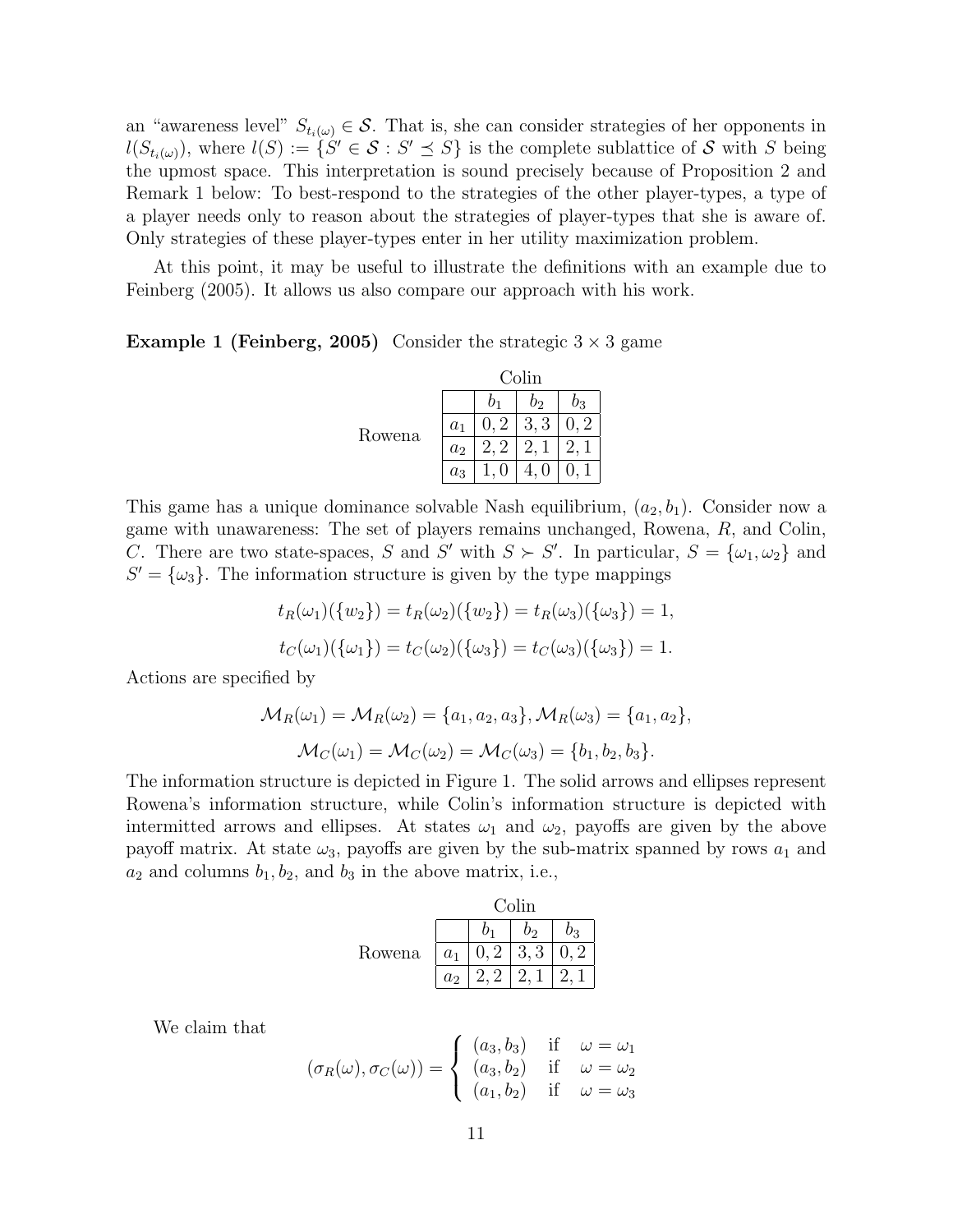Figure 1: Information Structure in Example 1



is an equilibrium. To see this, note that the game at  $\omega_3$  has two pure equilibria,  $(a_2, b_1)$ and  $(a_1, b_2)$  in the S'-partial game, where the latter is payoff dominant. At  $\omega_3$ , both players are unaware of action  $a_3$  in  $\omega_3$ . The unique dominance solvable Nash equilibrium  $(a_2, b_1)$  of the original game (without unawareness of actions) remains an equilibrium because none of the players is unaware of an equilibrium action and equilibrium actions remain best responses if some other actions are deleted. Moreover, after deleting action  $a_3$  (the action both players are unaware of at state  $\omega_3$  in S'), the game has another Nash equilibrium  $(a_1, b_2)$ . At  $\omega_1$ , both players are aware of all actions but Rowena believes that Colin is unaware of action  $a_3$ . Hence Rowena believes that Colin thinks that  $(a_1, b_2)$ is a Nash equilibrium. Rowena's best response to Colin playing  $b_2$  is  $a_3$ . Moreover, since at  $\omega_1$  Colin is aware of all actions and he believes that Rowena believes that Colin is unaware of action  $a_3$ , his best response to Rowena playing  $a_3$  is  $b_3$ . Note that in this equilibrium at  $\omega_1$ , both receive a low payoff (compared to the Nash equilibria discussed previously).

Feinberg (2005) obtains  $(a_3, b_3)$  as an equilibrium if both players are aware of all actions, Rowena is 'unaware' that Colin is aware of all of her actions, and Colin is 'aware' that Rowena is 'aware' of Colin being unaware of  $a_3$ .<sup>5</sup> That is, in Feinberg (2005) a player can be aware of an event but unaware that somebody else is aware of it. This is in contrast to our unawareness belief structure, where according to Proposition 8, 1., in Heifetz, Meier, and Schipper (2008) a player is aware of an event if and only if she is aware that somebody else could be aware of it. That is, if a player can reason about some issue then she can also reason that somebody else can reason about that issue. We obtain  $(a_3, b_3)$  as an equilibrium if both players are aware of all actions, Rowena does not believe that Colin is aware of  $a_3$ , and Colin believes that Rowena believes that Colin is unaware of  $a_3$ . The example suggests, that higher order 'awareness' in Feinberg (2005) operates like belief in our unawareness belief structure. Note however, that Feinberg (2005) does not define a notion of belief in his framework.

<sup>&</sup>lt;sup>5</sup>When writing '...', we indicate that those notions differ from our notions used in this paper.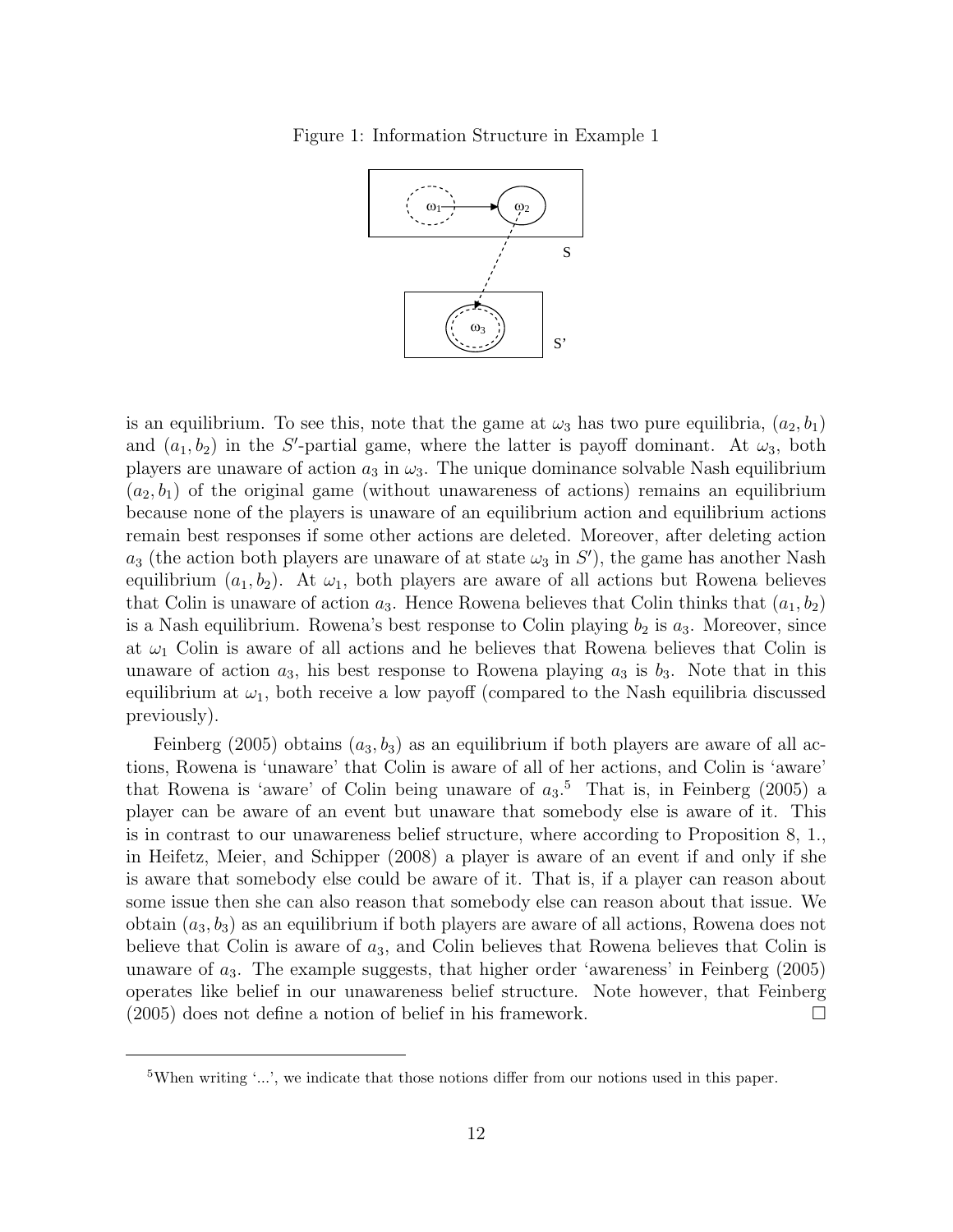Like in standard Bayesian games, an equilibrium of a Bayesian game with unawareness is a Nash equilibrium of a strategic game in which types of players are the "players". The actions available to the type of player i at state  $\omega$  are the actions of player i. The utility function of the type of player i at  $\omega$  is the expected utility function, given player i's awareness and belief over states at  $\omega$ . In an equilibrium of a Bayesian game with unawareness, the type of every player chooses an optimal mixture of actions she is aware of, given her awareness, belief and the choices of the types of the other players.

Denote  $\sigma_{S_{t_i(\omega)}} := ((\sigma_j(\omega'))_{j \in I})$ . The expected utility of player-type  $(i, t_i(\omega))$ <br> $\omega' \in S_{t_i(\omega)}$ from the strategy profile  $\sigma_{S_{t_i(\omega)}}$  is given by

$$
U_{(i,t_i(\omega))}(\sigma_{S_{t_i(\omega)}}) := \sum_{\omega' \in S_{t_i(\omega)}} \sum_{m \in \prod_{j \in I} M_j(\omega'_{S_{t_j(\omega')}})} \left( \prod_{j \in I} \sigma_j(\omega') (\{m_j\}) \right) \cdot u_i((m_j)_{j \in I}, \omega') t_i(\omega) (\{\omega'\}).
$$
\n(1)

**Definition 5 (Equilibrium)** Given a Bayesian game with unawareness  $\Gamma(S)$ , define the associated strategic game by

(i)  $\{(i, t_i(\omega)) : \omega \in \Omega \text{ and } i \in I\}$  is the set of players,

and for each player  $(i, t_i(\omega))$ ,

- (ii) the set of mixed strategies is  $\Delta(\mathcal{M}_i(\omega_{S_{t_i}(\omega)})$ , and
- (iii) the utility function is given by Equation  $(1)$ .

A profile  $(\sigma_i)_{i\in I}$  is an equilibrium of the Bayesian game with unawareness if and only if the following is an equilibrium of the associated strategic game:  $(i, t_i(\omega))$  plays  $\sigma_i(\omega)$ , for all  $i \in I$  and  $\omega \in \Omega$ .

Existence of equilibrium follows now directly from Nash's (1950) theorem.

**Proposition 1 (Existence)** Every finite Bayesian game with unawareness has an equilibrium.

Recall  $l(S) := \{S' \in S : S' \preceq S\}$ .  $l(S)$  is a sublattice with S as the least upper bound.

Definition 6 Given a Bayesian game with unawareness

$$
\Gamma(\underline{\mathcal{S}})=\left\langle \mathcal{S},\left(r_{S_{\beta}}^{S_{\alpha}}\right)_{S_{\beta}\preceq S_{\alpha}},(t_{i})_{i\in I},(M_{i})_{i\in I},(\mathcal{M}_{i})_{i\in I},(u_{i})_{i\in I}\right\rangle,
$$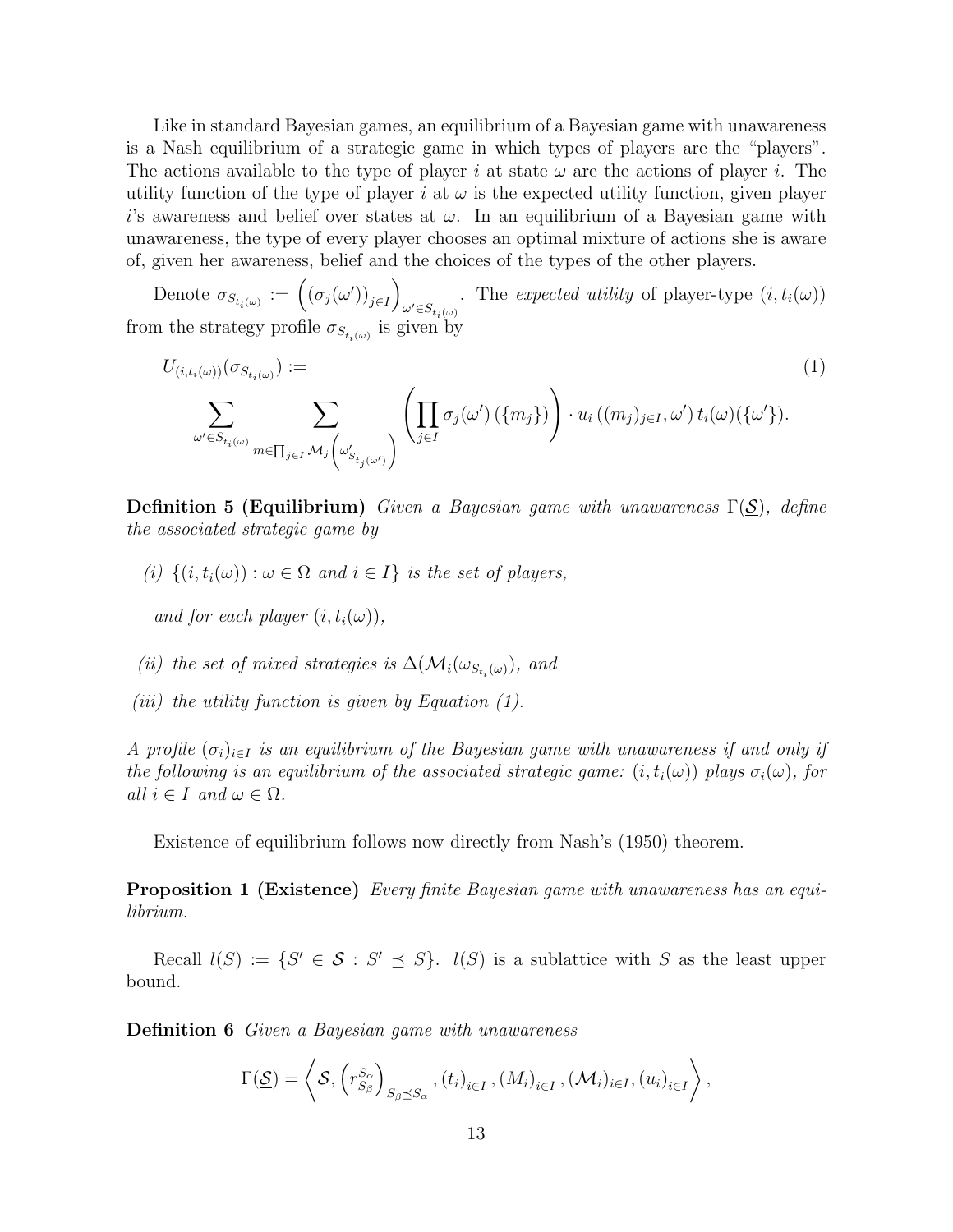we can define for any  $S' \in \mathcal{S}$  an  $S'$ -partial Bayesian game with unawareness

$$
\Gamma(\underbrace{l(S')}) = \left\langle l(S'), \left(r_{S_{\beta}}^{S_{\alpha}}\right)_{S_{\beta} \preceq S_{\alpha} \preceq S'}, (t_i)_{i \in I}, (M_i)_{i \in I}, (\mathcal{M}'_i)_{i \in I}, (u_i)_{i \in I}\right\rangle,
$$

where for any  $i \in I$ ,  $\mathcal{M}'_i$  is  $\mathcal{M}_i$  restricted to  $\Omega' = \bigcup_{S'' \in l(S')} S''$ .

Note that contrary to an ordinary Bayesian game, the game is not "common knowledge" among the players. Let  $\Gamma(\mathcal{S}) = \langle S, (r_{S_s}^{S_{\alpha}}) \rangle$  $S_{\beta}$  $\setminus$  $_{S_{\beta}\preceq S_{\alpha}}$  ,  $\left(t_{i}\right)_{i\in I}$  ,  $\left(M_{i}\right)_{i\in I}$  ,  $\left(\mathcal{M}_{i}\right)_{i\in I}$  ,  $\left(u_{i}\right)_{i\in I}$  $\setminus$ be a Bayesian game with unawareness. At  $\omega \in \Omega$ , the game conceived by player j is  $\Gamma (l(S_{t_j(\omega)})) = \Biggl\langle l(S_{t_j(\omega)}), \Bigl( r_{S_{\beta}}^{S_{\alpha}} \Biggr)$  $S_{\beta}$  $\setminus$  $s_{\beta \preceq S_\alpha \preceq S_{t_j(\omega)}}$  ,  $\left(t_i\right)_{i\in I}$  ,  $\left(M_i\right)_{i\in I}$  ,  $\left(\mathcal{M}'_i\right)_{i\in I}$  ,  $\left(u_i\right)_{i\in I}$  $\setminus$ , where the lattice of spaces is replaced by the sublattice  $l(S_{t_j(\omega)})$  with  $S_{t_j(\omega)}$  as the upmost space, and the domains of  $t_i$  and  $u_i$  are restricted to  $\Omega' = \bigcup_{S \in l(S_{t_j(\omega)})} S$ . Type  $t_j(\omega)$  of player j can conceive of all events expressible in spaces of the sublattice  $l(S_{t_i(\omega)})$ .

The following proposition shows that we can naturally extend equilibria from "lower to higher awareness levels" by taking the equilibrium strategies at the "lower awareness levels" to be fixed and looking for a fixed point at "higher awareness levels". For a proof, see the proof of the more general Proposition 4 in Appendix A.

**Proposition 2 ("Upwards Induction")** Given a Bayesian game with unawareness  $\sqrt{2}$  $\mathcal{S}, \left(r_{S_o}^{S_\alpha}\right)$  $S_{\beta}$  $\setminus$  $_{S_{\beta}\preceq S_{\alpha}}$  ,  $\left(t_{i}\right)_{i\in I}$  ,  $\left(M_{i}\right)_{i\in I}$  ,  $\left(\mathcal{M}_{i}\right)_{i\in I}$  ,  $\left(u_{i}\right)_{i\in I}$  $\setminus$ , consider for  $S', S'' \in \mathcal{S}$  with  $S' \preceq$  $S''$  the S'-partial (resp. S'' -partial) Bayesian game with unawareness. If I,  $\Omega$ , and  $(M_i)_{i\in I}$  are finite, then for every equilibrium of the S'-partial Bayesian game, there is an equilibrium of the  $S''$ -partial Bayesian game in which equilibrium strategies of playertypes in  $\{(i, t_i(\omega)) : \omega \in \Omega' = \bigcup_{S \in l(S')} S \text{ and } i \in I\}$  are identical with the equilibrium strategies in the  $S'$ -partial Bayesian game.

This proposition suggests a procedure for constructing equilibria in Bayesian games with unawareness. We start with an equilibrium in each  $\ddot{S}$ -partial Bayesian game with unawareness, for the lowest space  $\tilde{S}$  of the lattice, and extend it step-by-step to higher spaces by finding a fixed-point taking the strategies of player-types in the lower spaces as given.

For some strategic situations, Proposition 2 suggests that players who are unaware may have commitment power (although they do not understand that they are committed) compared to players with a "higher awareness level". This is so because types with "lower awareness levels" do not react to types of which they are unaware. Types with "higher awareness" must take strategies of types with "lower awareness" as given. It is easy to construct examples of Bayesian games with unawareness in which the "value of awareness" may be negative.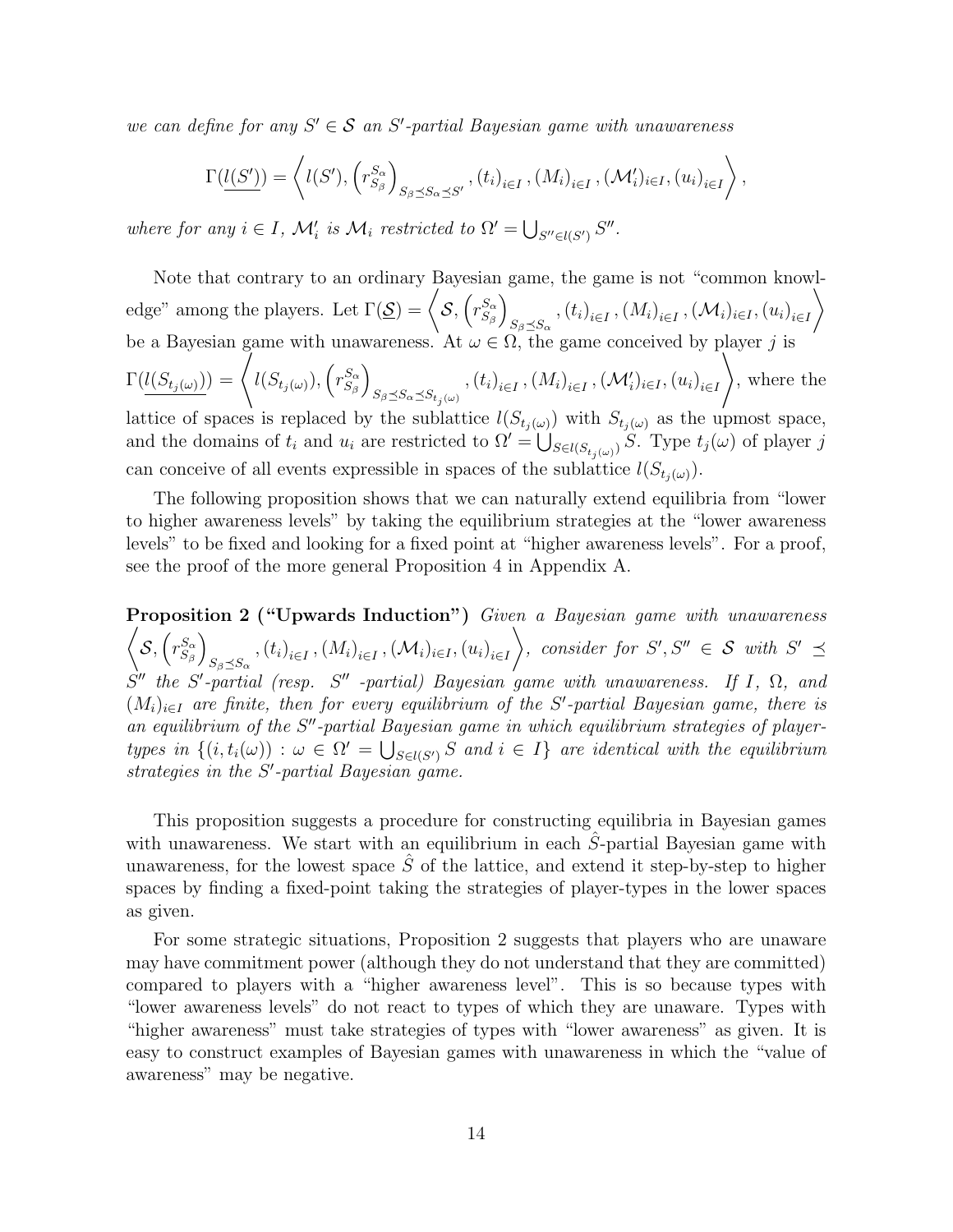We can also restrict an equilibrium from higher awareness levels to lower awareness. This is so, because if player-types play an equilibrium in a game that allows for "higher awareness levels", then those player-types still play optimally at "lower awareness levels". This is stated more formally in Remark 1, which follows from the consistency of Nash equilibrium (see Peleg and Tijs, 1996, and Peleg, Potters, and Tijs, 1996)<sup>6</sup>:

 $\textbf{Remark 1} \; \textit{Let} \; \Big\langle \mathcal{S}, \big(r_{S_\mathrm{e}}^{S_\alpha}\Big) \Big\rangle$  $S_{\beta}$  $\setminus$  $_{S_{\beta}\preceq S_{\alpha}}$  ,  $\left(t_{i}\right)_{i\in I}$  ,  $\left(M_{i}\right)_{i\in I}$  ,  $\left(\mathcal{M}_{i}\right)_{i\in I}$  ,  $\left(u_{i}\right)_{i\in I}$  $\setminus$ be a Bayesian game with unawareness. Consider for  $S', S'' \in S$  with  $S' \preceq S''$  the S'-partial (resp.  $S''$ partial) Bayesian game with unawareness. Then for every equilibrium of the  $S''$ -partial Bayesian game there is a unique equilibrium of the  $S'$ -partial Bayesian game in which the equilibrium strategies of player-types in  $\{(i,t_i(\omega)) : \omega \in \Omega' = \bigcup_{S \in l(S')} S \text{ and } i \in I\}$ are identical to the equilibrium strategies of the  $S<sup>n</sup>$ -partial Bayesian game.

## 4 Unawareness Perfection

In this section, we apply our framework to analyze Nash equilibria of strategic games that are robust to small uncertainty about awareness of actions. The main idea is to associate with a strategic game a sequence of Bayesian games with unawareness of actions and then consider the limit of equilibria of these games as uncertainty over awareness of opponents' actions vanishes and players become certain that everybody is aware of all actions.

We start by defining a sequence of specific Bayesian games with unawareness of actions. Let  $\tilde{\gamma} = \langle I,(\tilde{M}_i)_{i\in I},(\tilde{v}_i)_{i\in I}\rangle$  be a finite strategic game with a finite set of players  $I = \{1, ..., n\}$ , for each player  $i \in I$  a finite nonempty set of actions  $\tilde{M}_i$  and a payoff function  $\tilde{v}_i : \tilde{M} \longrightarrow \mathbb{R}$ , where  $\tilde{M} := \prod_{i \in I} \tilde{M}_i$ .

Given such a strategic game, we append for each player  $i \in I$  a "default" action  $d_i$  and extend the payoff functions such that any player's default action is strictly dominated by every of her other actions. Moreover, whenever some player  $i \in I$  takes her default action, then all other players' payoffs can be arbitrary. We interpret this default action as "do nothing". Intuitively, a player should always have some action available even if this action just amounts to "do nothing". The default action is a technical device that allows us to obtain a unique "lowest" game in the set of games defined below.

More formally, for all  $i \in I$ , let  $M_i = \tilde{M}_i \cup \{d_i\}$ . For all  $i \in I$ , define  $v_i : M \longrightarrow \mathbb{R}$ with  $v_i(m) = \tilde{v}_i(m)$  for all  $m \in \tilde{M}$  and  $v_i(d_i, m_{-i}) < v_i(m_i, m_{-i})$  for all  $m_i \in \tilde{M}_i$  and all  $m_{-i} \in M_{-i} = \prod_{j \in I \setminus \{i\}} M_j$ . For all  $m_{-i} = (m_1, ..., m_{i-1}, m_{i+1}, ..., m_n) \in M_{-i}$  with  $m_j = d_j$  for some  $j \in I \setminus \{i\}, v_i(m_i, m_{-i})$  can be arbitrary for any  $m_i \in \tilde{M}_i$ . We write  $\gamma = \langle I,(M_i)_{i\in I},(v_i)_{i\in I}\rangle$  for the strategic game with default actions.

We call a subset  $L'$  of a lattice  $L$  a meet-sublattice if it is a lattice with respect to the order induced by  $L$  and the meet of any two elements of  $L'$  is the meet of the two

 $6$ We thank an anonymous reviewer for drawing our attention to these references.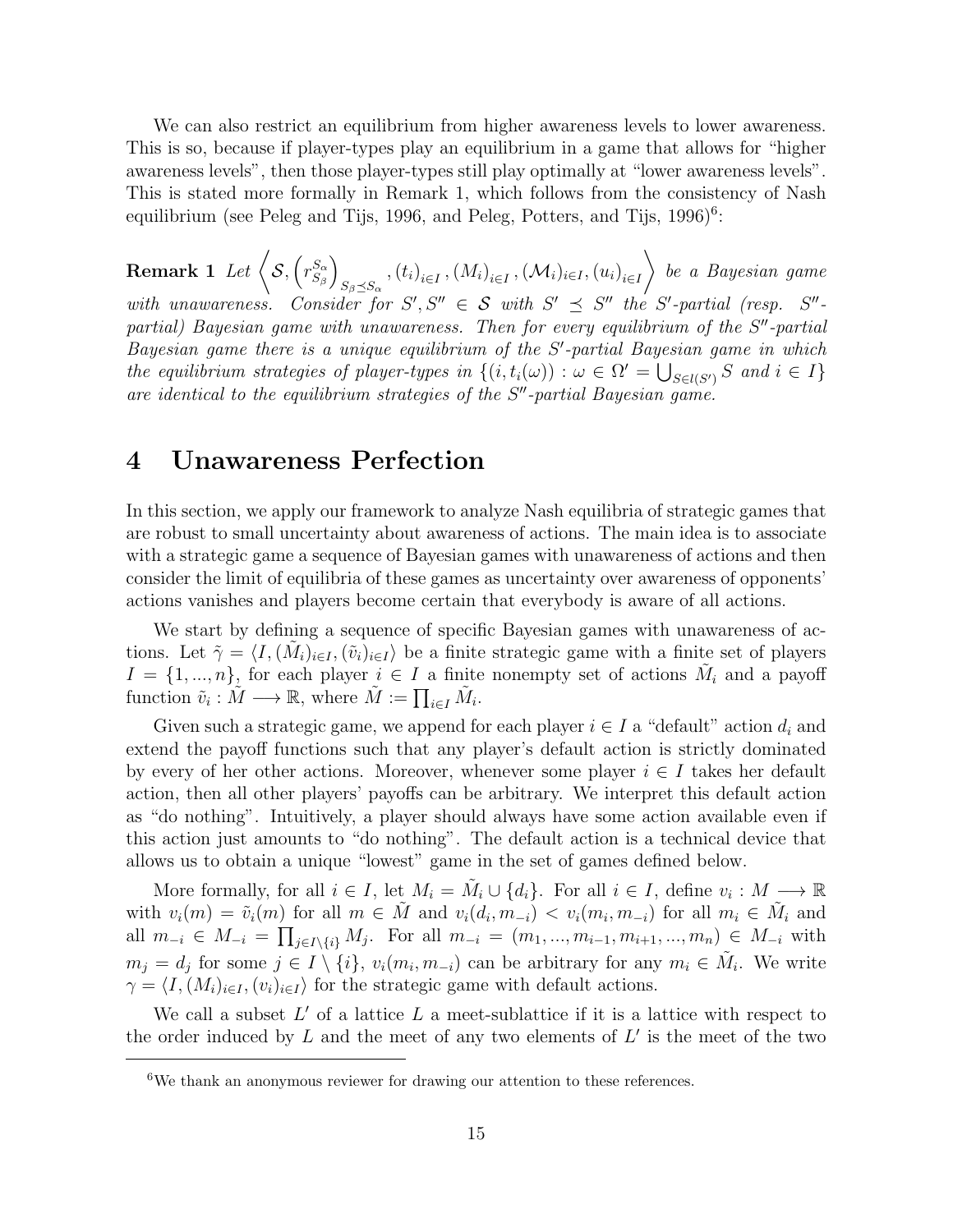elements in the lattice L. (Note that we do not require the join of any two elements of  $L'$  to be the join in  $L$ .)

Given the strategic game  $\gamma$ , we define a set of *restricted games* as follows: For any nonempty  $M'_i$  with  $M'_i \subseteq M_i$  and  $d_i \in M'_i$ ,  $M' := \prod_{i \in I} M'_i$ , define a restricted strategic game  $\langle I,(M_i')_{i\in I},(v_i|_{M'})_{i\in I}\rangle$  where  $v_i|_{M'}$  is player i's payoff function in  $\gamma$  restricted to outcomes in  $M'$ . Note that for each player the action set of a restricted game contains her default action. Let ⊥ denote the trivial game in which each player just has her default action. A set of restricted games derived from  $\gamma$  is rich, if for all  $(m_i)_{i\in I} \in M$ the restricted games  $\langle I, (\{m_i, d_i\})_{i \in I}, (v_i|_{\prod_{j \in I} \{m_j, d_j\}})_{i \in I} \rangle$ ,  $\gamma$ , and  $\bot$  belong to this set of restricted games. A partial order on the set of all restricted games is defined by set inclusion of  $\prod_{i\in I} M_i$ . Note that the set of all restricted games is a finite lattice. The meet is defined by the intersection of action sets. Let  $G(\gamma)$  denote a rich meet-sublattice of restricted games derived from  $\gamma$ , and let  $\preceq$  denote the partial order on  $G(\gamma)$ .<sup>7</sup> If  $\alpha \in G(\gamma)$ , we denote by  $G(\alpha)$  the sublattice of strategic games  $\beta \in G(\gamma)$  for which  $\beta \preceq \alpha$ .

For notational convenience, define  $I^0 := I \cup \{0\}$ . For each  $\alpha \in G(\gamma)$ , we define a space of states

 $S_{\alpha} = {\{\omega : \omega = (\alpha_i)_{i \in I^0} \text{ with } \alpha_0 = \alpha \text{ and } \alpha_i \in G(\alpha) \text{ for every } i \in I\}}.$ 

Intuitively, a state in  $S_{\alpha}$  shall describe which game each player perceives together with the index  $\alpha_0 = \alpha$  for the state space  $S_{\alpha}$ . In a state in  $S_{\alpha}$  no player can perceive a game  $\beta \in G(\gamma)$  that is "more expressive than or incomparable to"  $\alpha$ . Let  $\mathcal{S}_{\gamma} = \{S_{\alpha}\}_{{\alpha \in G(\gamma)}}$ . By definition (by the first component of the states), these spaces are disjoint. The set  $\mathcal{S}_{\gamma}$  is a lattice of disjoint state-spaces, where the partial order is defined by extending  $\preceq$  to  $\mathcal{S}_{\gamma}$ by  $S_{\alpha} \succeq S_{\beta}, S_{\alpha}, S_{\beta} \in S_{\gamma}$  if and only if  $\alpha \succeq \beta, \alpha, \beta \in G(\gamma)$ . As before, the union of all spaces is denoted by  $\Omega$ .

For all  $\alpha, \beta \in G(\gamma)$  with  $\alpha \succeq \beta$ , the projections  $r^{\alpha}_{\beta}: S_{\alpha} \longrightarrow S_{\beta}$  are defined by the following rule: If  $\omega = (\alpha_i)_{i \in I^0} \in S_\alpha$ , then  $r_\beta^\alpha(\omega) = (\beta_i)_{i \in I^0}$  with  $\beta_i = \inf{\alpha_i, \beta}$  for all  $i \in I^0$ . The inf does always exist since  $G(\gamma)$  is a lattice. The proof of the following remark is contained in Appendix C.

**Remark 2** For all  $\alpha \in G(\gamma)$ ,  $r^{\alpha}_{\alpha} = id_{S_{\alpha}}$ . Projections commute, i.e., for any  $\alpha, \beta, \delta \in$  $G(\gamma)$  with  $\alpha \succeq \beta \succeq \delta$ ,  $r^{\alpha}_{\delta} = r^{\beta}_{\delta}$  $\frac{\beta}{\delta} \circ r^{\alpha}_{\beta}.$ 

Next, we define for each player  $i \in I$  a sequence of type mappings  $t_i^k : \Omega \longrightarrow$  $\bigcup_{\alpha \in G(\gamma)} \Delta(S_\alpha)$  satisfying the following properties: For each  $k = 0, 1, ...,$ 

<sup>&</sup>lt;sup>7</sup>Although  $G(\gamma)$  is a subset of the lattice of all restricted games given  $\gamma$ , and although the partial order on  $G(\gamma)$  is the partial order of the lattice of all restricted games,  $G(\gamma)$  is not necessarily a sublattice of the lattice of all restricted games. This is because for example  $\alpha, \beta \in G(\gamma)$ ,  $\alpha \vee \beta$ , might not be in  $G(\gamma)$ , but only a game larger than  $\alpha \vee \beta$ . That is, the join of  $\alpha$  and  $\beta$  in  $G(\gamma)$  may not coincide with the join of  $\alpha$  and  $\beta$  in the lattice of all restricted games given  $\gamma$ .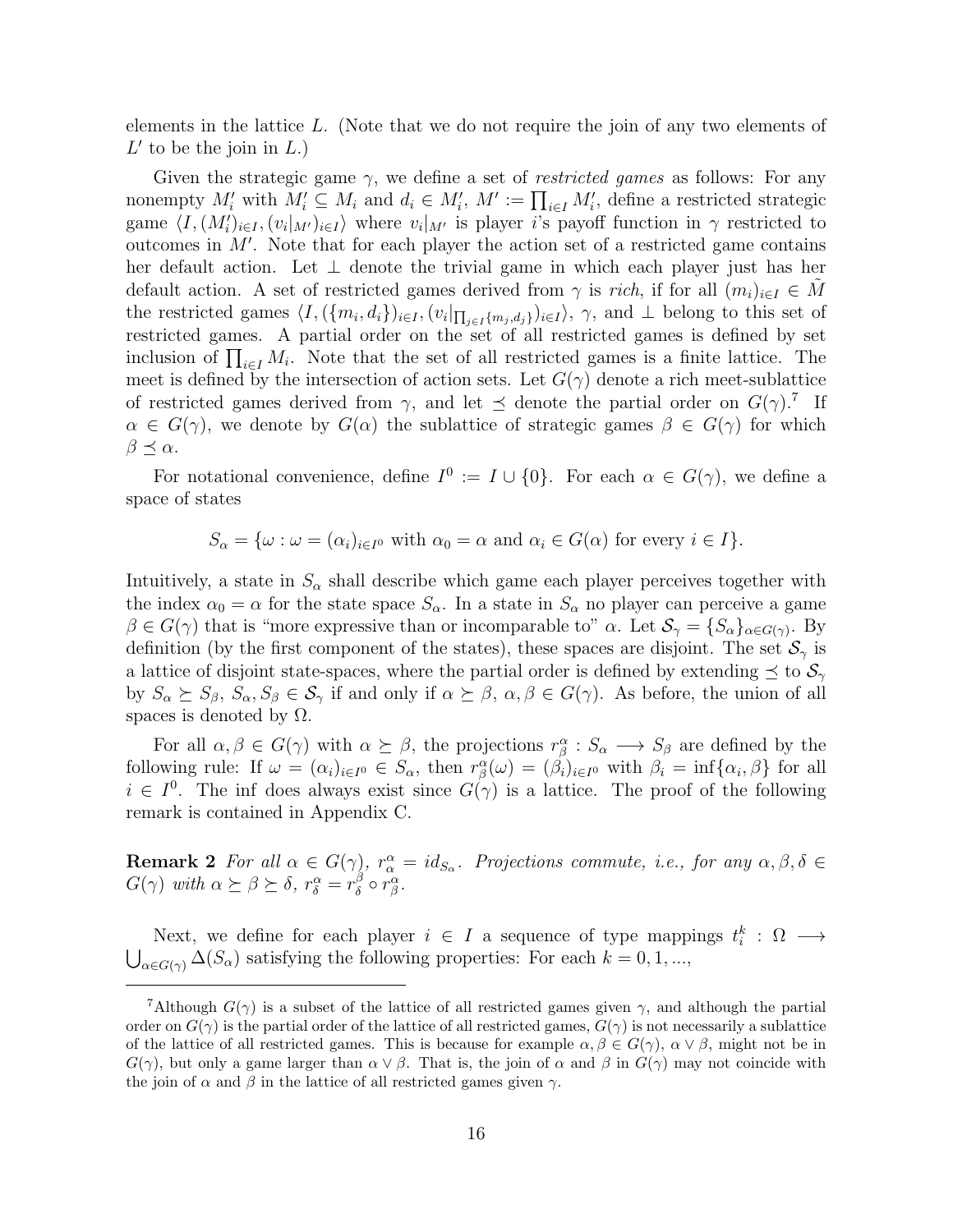- (i') If  $\omega = (\alpha_j)_{j \in I^0} \in S_\alpha$  then  $t_i^k(\omega) \in \Delta(S_{\alpha_i})$ . (Note that  $\alpha_i \preceq \alpha$ .)
- (ii') If  $\omega = (\beta_j)_{j \in I^0} \in S_\alpha$ ,  $t_i^k(\omega) \in \Delta(S_{\beta_i})$ ,  $\alpha \succeq \beta_i \succeq \delta$ , then  $t_i^k(\omega_\delta) = t_i^k(\omega)_{|S_\delta}$ .

These properties imply properties (i) to (iii) of type mappings in Definition 1 (see Appendix C for a proof):

**Lemma 1** For each  $k = 0, 1, \ldots$ , the type mapping satisfies the properties (i) to (iii) of Definition 1. More specific,  $(i')$  implies  $(i)$ ,  $(ii')$  implies  $(ii)$ , and  $(i')$  implies  $(iii)$ .

Let  $\bar{\alpha} := (\alpha_i)_{i \in I^0}$  with  $\alpha_i = \alpha \in G(\gamma)$  for all  $i \in I^0$ . That is, a bar over  $\alpha$  signifies a "monomorphic" state in which all components are identical to  $\alpha$ . Note that by Property (i'), for all  $\alpha \in G(\gamma)$ ,  $t_i^k(\bar{\alpha}) \in \Delta(S_\alpha)$  for all  $i \in I$  and  $k = 0, 1, ...$ 

In the current context we impose additional properties. For each  $i \in I$  and each  $k = 0, 1, ...,$ 

(iv') If  $\omega = (\alpha_i)_{i \in I^0}$  and  $\omega' = (\beta_i)_{i \in I^0}$  with  $\alpha_i = \beta_i$ , then  $t_i^k(\omega) = t_i^k(\omega')$ .

Property (iv') states that if at two states player  $i$  has the same awareness, then she has the same beliefs at those two states. That is, for each awareness level, each agent has only one type. Although this is not necessary, it simplifies our analysis. Together with (ii'), it implies that Introspection (Property (iv)) is satisfied.

Let  $G^*(\gamma) = {\alpha \in G(\gamma) : |M_i^{\alpha}| \ge 2 \text{ for all } i \in I}.$  This is the subset of restricted games in which every player has besides the option of "doing nothing" also an action of the original game. The next two assumptions are conceptually more important. For each  $i \in I$  and each  $k = 0, 1, \ldots$ 

(v) Uncertainty about opponents' awareness:  $t_i^k(\bar{\gamma}) (\{\omega\}) > 0$  if and only if  $\omega =$  $(\alpha_j)_{j\in I^0} \in S_\gamma$  is such that  $\alpha_i = \gamma$  and  $\beta_j \in G^*(\gamma)$  for all  $j \in I \setminus \{i\}.$ 

Uncertainty about opponents' awareness, Property (v), implies that at the objective true state  $\bar{\gamma}$  player i is uncertain about which nonempty subset of actions in the original game opponents are aware of. It also implies that at the objective true state  $\bar{\gamma}$  player  $i$  is certain that each opponent is aware of at least some action in the original game. Ultimately we are interested in the robustness of equilibria in which players play actions of the original game instead being forced to play their default action. Property (iv') implies that property (v) holds also for all states in the upmost space in which player  $i$ is fully aware.

Finally, Property (vi) below, certainty in the limit, just means that in the limit at the objective true state  $\bar{\gamma}$  there is common certainty that all players are aware of all actions. That is, in the limit the players at state  $\bar{\gamma}$  are commonly certain that they are playing the strategic game  $\gamma$ .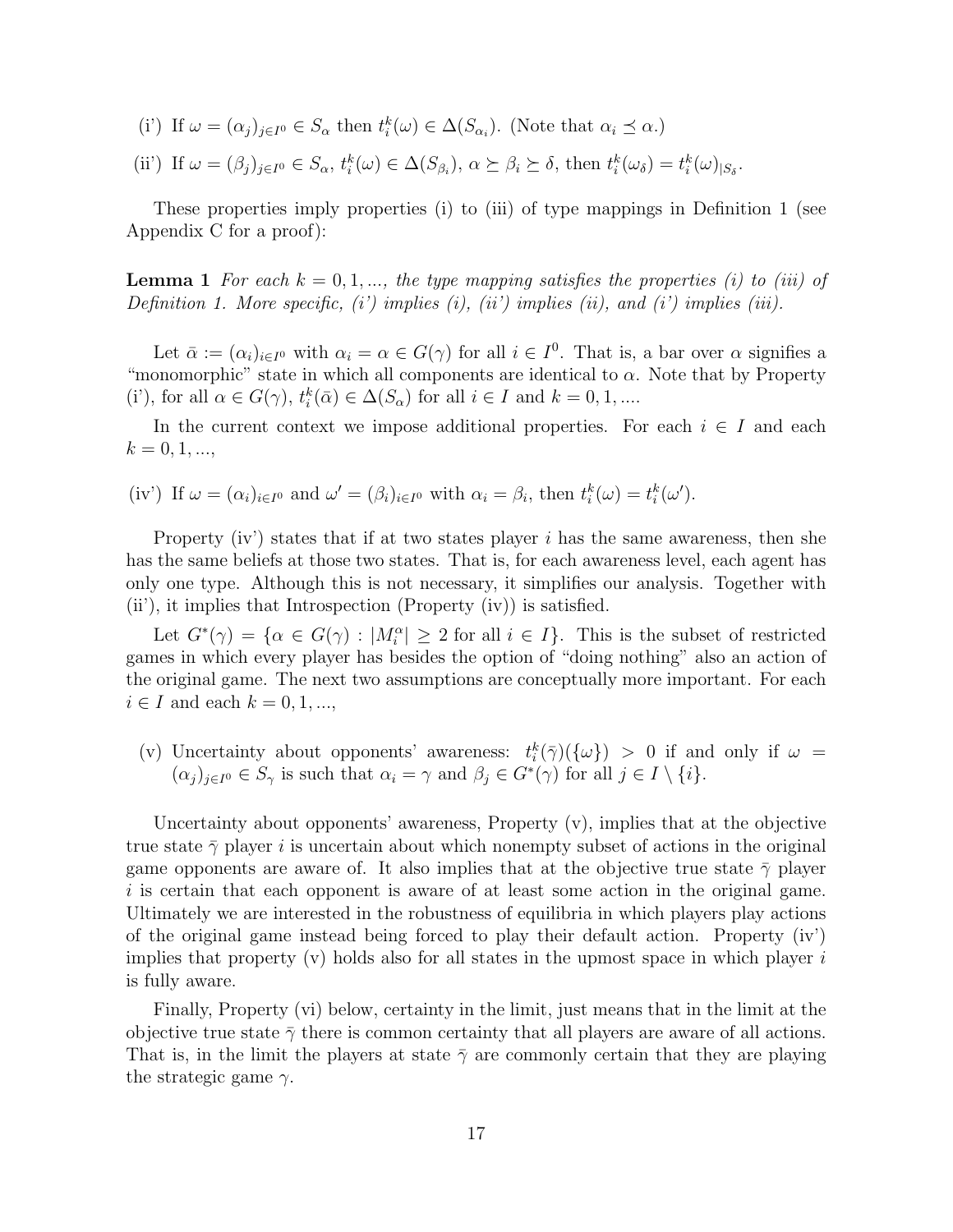(vi) Certainty in the limit: For every  $i \in I$ ,  $\lim_{k \to \infty} t_i^k(\bar{\gamma}) (\{\omega\})$  exists for all  $\omega \in S_{\gamma}$ , and  $t_i^k(\bar{\gamma})(\{\bar{\gamma}\}) \to 1$  as  $k \to \infty$ .

For each  $i \in I$ , define a correspondence  $\mathcal{M}_i : \Omega \longrightarrow 2^{M_i}$  by  $\mathcal{M}_i(\omega) = M_i^{\alpha}$  if  $\omega \in S_{\alpha}$ , where  $M_i^{\alpha}$  is player *i*'s set of actions in the game  $\alpha \in G(\gamma)$ .

Finally, for each player  $i \in I$ , define a utility function  $u_i : \bigcup_{\omega \in \Omega} (\prod_{j \in I} M_j(\omega)) \times$  $\{\omega\} \longrightarrow \mathbb{R}$  in the following manner: For all  $\alpha \in G(\gamma)$ , if  $\omega \in S_\alpha$  then  $u_i(\cdot,\omega) = v_i|_{M^\alpha}$ where  $M^{\alpha}$  is the action space in game  $\alpha$ .

With these definitions we have (see Appendix C for a proof):

**Remark 3** For each finite strategic game  $\gamma$  and each  $k = 0, 1, ...$  we have that

 $\Gamma(\underline{\mathcal{S}}^k_{\gamma}):=\left\langle \mathcal{S}_{\gamma},(r^{\alpha}_{\beta})_{\alpha\succeq\beta;\alpha,\beta\in G(\gamma)},(t^k_i)_{i\in I},(M_i)_{i\in I},(\mathcal{M}_i)_{i\in I},(u_i)_{i\in I}\right\rangle$ 

is a finite Bayesian game with unawareness.

Proposition 1 and Remark 3 imply:

**Corollary 1** For each finite strategic game  $\gamma$  and each  $k = 0, 1, ...$  there exists a Bayesian *Nash equilibrium of*  $\Gamma(\underline{\mathcal{S}}_{\gamma}^k)$ .

Denote by  $\sigma^k = ((\sigma_i^k(\omega))_{i \in I})_{\omega \in \Omega}$  a strategy combination in the game  $\Gamma(\underline{\mathcal{S}}_{\gamma}^k)$ . Moreover, we denote by  $E(\Gamma(\underline{\mathcal{S}}_{\gamma}^k))$  the set of Bayesian Nash equilibria of the game  $\Gamma(\underline{\mathcal{S}}_{\gamma}^k)$ .

The next remark follows from the fact that for each player  $i \in I$ , the action  $d_i$  is strictly dominated by strategies  $\tilde{M}_i$  in the original game  $\tilde{\gamma}$ .

**Remark 4** If  $\sigma^k \in E(\Gamma(\underline{\mathcal{S}}^k_{\gamma}))$  then for every player  $i \in I$ , the equilibrium strategy  $\sigma_i^k(\bar{\gamma})$ assigns probability zero to the default action  $d_i$ . Hence, we consider  $\sigma_i^k(\bar{\gamma})$  as a probability measure on player i's set of actions  $\tilde{M}_i$  in the original game  $\tilde{\gamma}$ .

The next lemma says that the limit at state  $\bar{\gamma}$  of a convergent sequence of Bayesian Nash equilibria of games  $\Gamma(\underline{\mathcal{S}}_{\gamma}^k)$  as  $k \to \infty$  is an equilibrium of the original game  $\tilde{\gamma}$ . (See Appendix C for a proof.)

**Lemma 2** If  $\sigma^k \in E(\Gamma(\underline{\mathcal{S}}_{\gamma}^k))$  and  $\sigma^k(\overline{\gamma}) \to \nu$  as  $k \to \infty$ , then  $\nu$  is an equilibrium of  $\tilde{\gamma}$ .

Definition 7 (Unawareness Perfect Equilibrium) An Unawareness Perfect Equilibrium  $\nu$  of the strategic game  $\tilde{\gamma}$  is a Nash equilibrium of  $\tilde{\gamma}$  for which there exists a sequence of Bayesian games with unawareness  $(\Gamma(\underline{\mathcal{S}}_{\gamma}^k))_{k=0}^{\infty}$  (as defined above, with certainty about the players' awareness of actions in the limit) with Bayesian Nash equilibria  $\sigma^k \in E(\Gamma(\underline{\mathcal{S}}_{\gamma}^k)), k = 0, 1, ..., \text{ for which } \sigma^k(\overline{\gamma}) \to \nu \text{ as } k \to \infty.$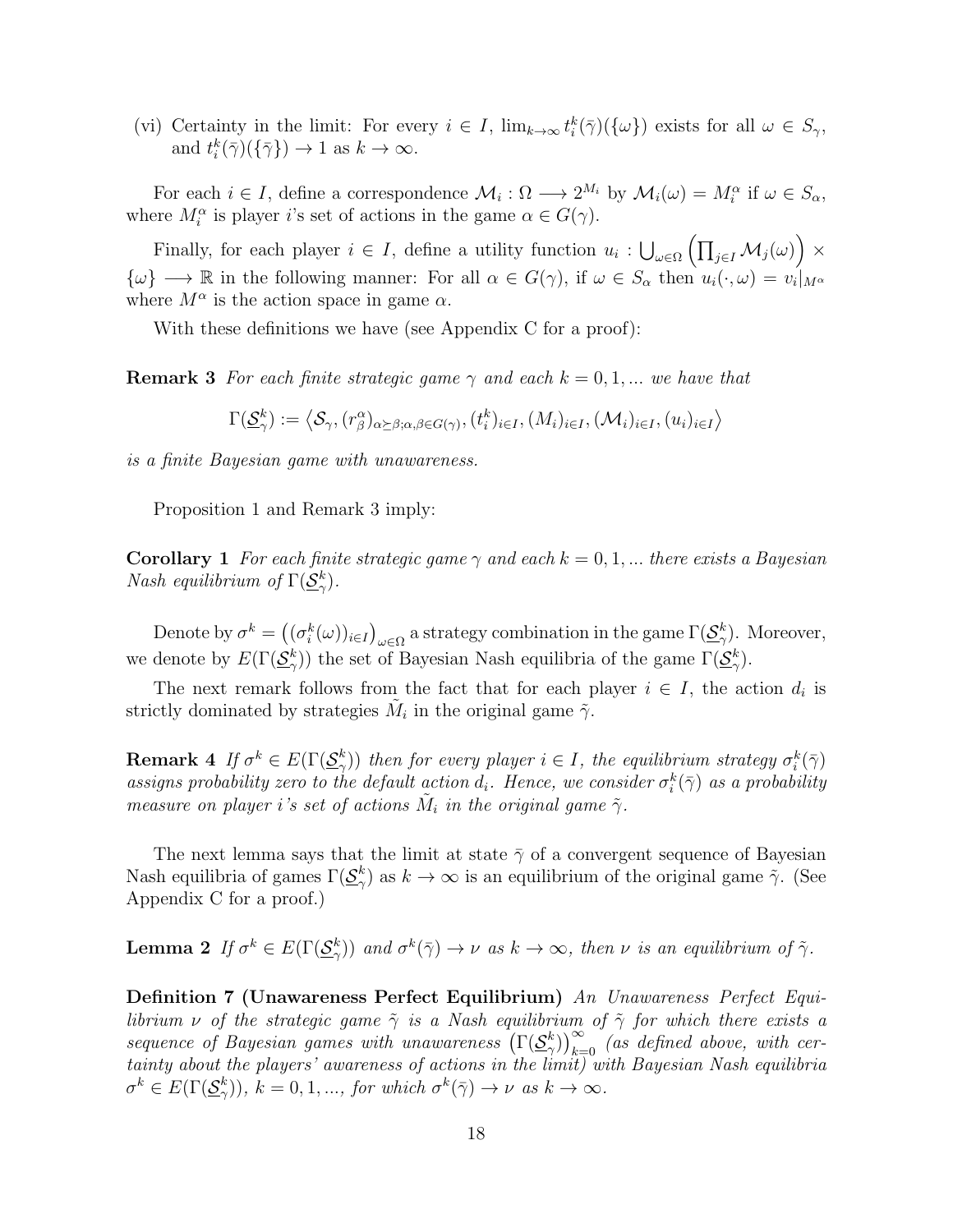That is, an Unawareness Perfect Equilibrium of a strategic game is a Nash equilibrium that is robust to uncertainty over unawareness of actions as this uncertainty vanishes.

Using Lemma 2 and the existence result for Bayesian Nash equilibrium (Proposition 1), we prove in the appendix the following:

#### Theorem 1 For every finite strategic game, an Unawareness Perfect Equilibrium exists.

It turns out that unawareness perfection is closely related to undominated actions. An action  $m_i \in \tilde{M}_i$  is weakly dominated in the original game  $\tilde{\gamma}$  if there exists a mixed action  $\mu_i \in \Delta(\tilde{M}_i)$  such that  $\tilde{v}_i(\mu_i, m_{-i}) \geq \tilde{v}_i(m_i, m_{-i})$  for all  $m_{-i} \in \tilde{M}_{-i}$  and  $\tilde{v}_i(\mu_i, m_{-i}) >$  $\tilde{v}_i(m_i, m_{-i})$  for some  $m_{-i} \in \tilde{M}_{-i}$ . This is the standard definition. An action that is not weakly dominated is undominated. A Nash equilibrium is undominated if every player's (mixed) equilibrium action assigns strict positive probability to undominated actions only. Note that we focus on undominated Nash equilibrium of the original game  $\tilde{\gamma}$ . Since we allow a player's payoffs to be arbitrary if an opponent takes the default action, it is not generally the case that if an action is undominated in the original game  $\tilde{\gamma}$ , then it is also undominated in the augmented game  $\gamma$ . We prove in the appendix the following characterization:

### Theorem 2 A Nash equilibrium of a finite strategic game is an Unawareness Perfect Equilibrium if and only if it is undominated (i.e., not weakly dominated).

That every Unawareness Perfect Equilibrium is undominated follows essentially from continuity of von Neumann-Morgenstern utilities and the fact that it is a limit of Bayesian Nash equilibria in which opponents' types may be forced to play any non-default action due to unawareness of alternative actions. Any action played with strict positive probability in an unawareness perfect equilibrium of a strategic game must also get strict positive probability in a Bayesian Nash equilibrium of  $\Gamma(S^k_\gamma)$  at some point during the sequence for sufficiently large  $k$ . This implies that the action is a best reply against a full support belief over all action profiles that do not contain the default actions. Hence, by Pearce (1984, Lemma 4) the action is undominated in the original game. The proof of the converse is more involved as we construct a sequence of Bayesian games in which we mimic the full support belief that rationalizes a player's undominated equilibrium strategy by beliefs about opponents' restricted awareness and their play restricted to actions that they are aware of. Any undominated Nash equilibrium is a best reply against the opponents' equilibrium actions and again by Pearce (1984, Lemma 4), a full support belief over opponents' actions. We show that for any undominated Nash equilibrium of a finite strategic game we can construct a sequence of Bayesian games with unawareness with a corresponding sequence of Bayesian Nash equilibria. Any fully aware player's Bayesian equilibrium action is a best reply to possibly unaware opponent's Bayesian equilibrium strategies and, in the limit, to the mixed strategies of the others in an equilibrium of the true strategic game.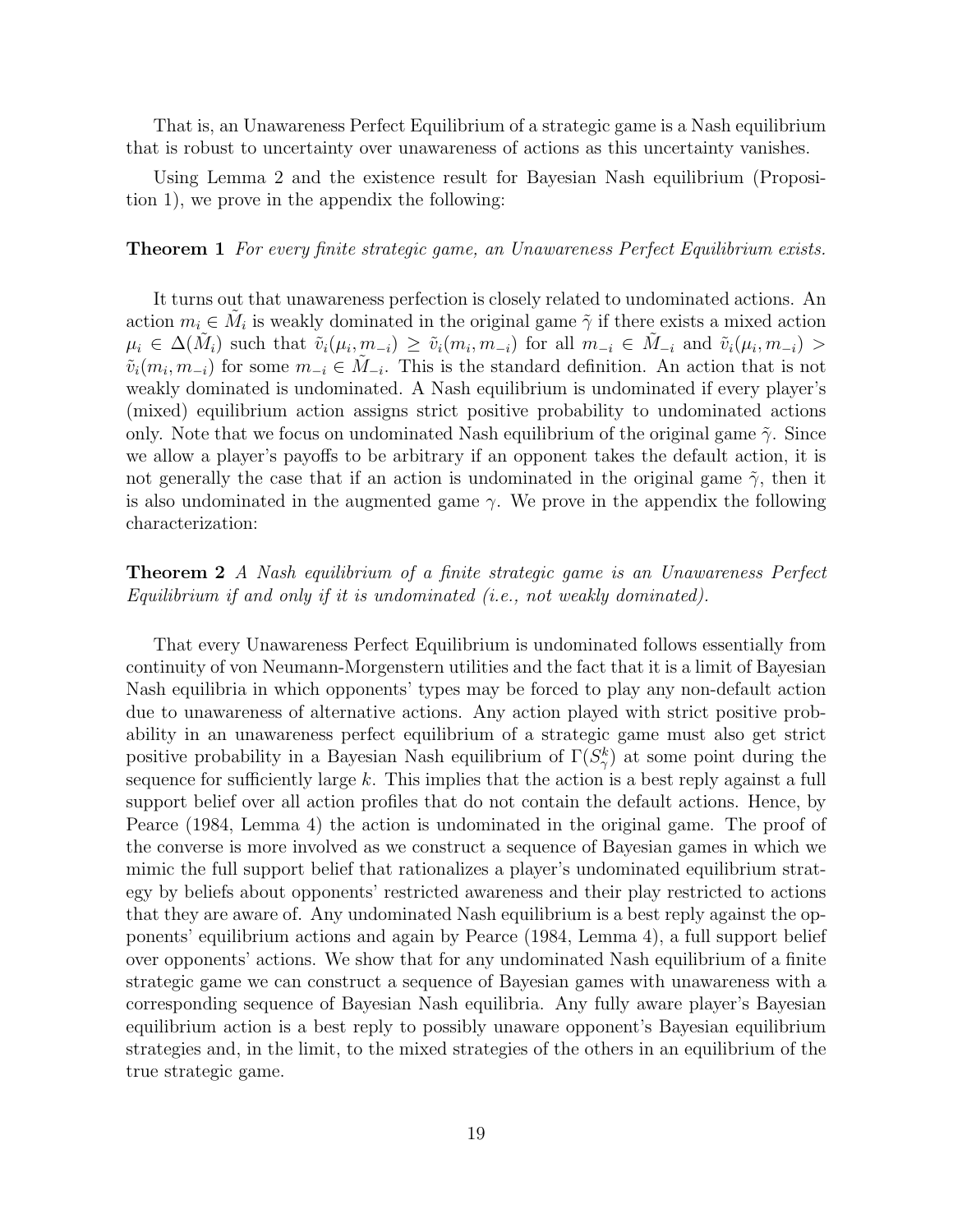For games with more than two players, unawareness perfection is weaker than trembling hand perfection by Selten (1975). Since trembling hand perfect equilibria and undominated equilibria coincide in two-player games (see van Damme, 1991), Theorem 2 implies that unawareness perfect equilibria and trembling hand perfect equilibria coincide in two-player games. There are assumptions embodied in trembling hand perfect equilibrium that have bite in games with more than two players. First, in a trembling hand perfect equilibrium any two players have common knowledge about the nature of trembles of a third player. Second, trembles are made independently. Both assumptions could be cast analogously in our framework. Any two players could have common belief about a third player's awareness of actions. Moreover, types may be independent. We do not know what would justify such assumptions. Thus, we content ourselves with studying just robustness of equilibria to small uncertainty about awareness of actions without additional assumptions. As it turns out, this justifies ruling out dominated equilibria but no more than that.

## 5 Related Literature

There is a growing literature on unawareness both in economics and computer science.<sup>8</sup> The independent parallel work of Sadzik (2006) is closest to ours. Building to a certain extent on our earlier work, Heifetz, Meier, and Schipper (2006), he presents a framework of unawareness with probabilistic beliefs in which the common prior on the upmost space is a primitive. In contrast, we take types as primitives and a prior may be defined on the entire unawareness belief structure as a convex combination of the type's beliefs (see Heifetz, Meier, and Schipper, 2013a). Sadzik (2006) also considers Bayesian games with unawareness, but his definition of Bayesian strategy and consequently the notion of equilibrium differs from ours. As argued above, we do not confine actions of a type with a narrow horizon to be some average of actions of the corresponding types with a wider horizon, a restriction made in Sadzik (2006). As a result, in our notion of Bayesian equilibrium every type maximizes and is certain that every other type that she is aware of maximizes as well, while in the equilibrium of actions proposed in Sadzik (2006) a type may believe that another player is irrational. Sadzik (2006) does not allow for players to be unaware of other players, while we do.

A purely syntactic framework with unawareness is presented by Feinberg (2005) which he applies to games with unawareness of actions but complete information. In Section 3, we discuss an interesting example due to Feinberg (2005) and demonstrate that higher order awareness of unawareness in Feinberg (2005) corresponds to higher order belief of unawareness in our model. In a more recent paper, Feinberg (2012) discusses games with unawareness and incomplete information. He explicitly models many views of a game, each (mutual) view being a finite sequence of player names  $i_1, ..., i_n$  with the interpretation that this is how  $i_1$  views how .... how  $i_n$  views the game. This differs from

<sup>8</sup>See http://www.econ.ucdavis.edu/faculty/schipper/unaw.htm for a bibliography.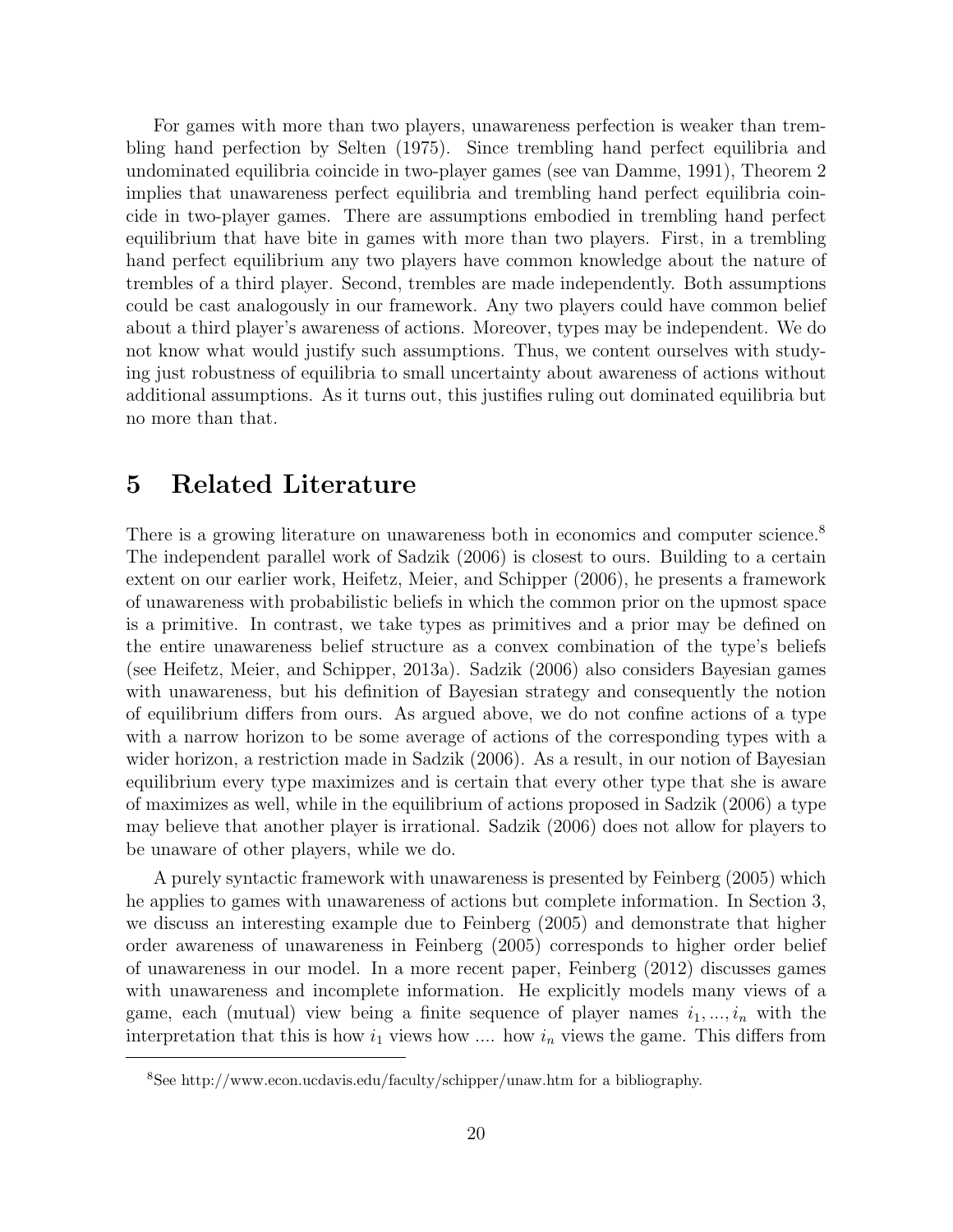our unawareness belief structures in which each state "encapsulates" the views of the players, their views about other players' views etc. in a parsimonious way familiar from standard structures. Feinberg (2012) also extends Bayesian Nash equilibrium to games with unawareness and incomplete information.

In a framework similar to Feinberg  $(2005, 2012)$ , Copič and Galeotti  $(2006)$  study two-player games with either unawareness of actions or unawareness of types (with a prior as a primitive). Yet, their notion of equilibrium differs from Bayesian equilibrium because the authors require that in equilibrium beliefs over actions and payoffs must correspond to the true joint distribution over own payoffs and the opponent's actions.

We strictly prefer to interpret our Bayesian games with unawareness as static games because dynamic strategic interaction under unawareness poses further complications such as changes of awareness. Halpern and Rêgo (2013), Heifetz, Meier, and Schipper (2011, 2013b), Rêgo and Halpern (2012), Li (2006), Ozbay (2007), Meier and Schipper (2012), Grant and Quiggin (2013), and Feinberg (2012) present models of extensive-form games with unawareness and discuss solution concepts.

# A Bayesian Games with Unawareness: Allowing for Unawareness of Players

So far, we did not allow for unawareness of players. In standard Bayesian game theory, ignorance of players is modeled by dummy players. This is distinct from being unable to conceive of a player at all. In this subsection we allow for unawareness of players. This requires that we generalize our interactive unawareness belief structure such that a player may exist only at some states but not at others. Such a generalization may be useful to extensions to psychological games with unawareness (see Nielsen and Sebald, 2011). For instance, being aware of an observer may affect behavior even if the observer has no active role in the game. This is known in psychology as the observer effect.

Definition 8 A Bayesian game with unawareness (that also allows for unawareness of players) is a tuple

$$
\Gamma(\underline{\mathcal{S}}) := \left\langle \mathcal{S}, \left( r_{S_{\beta}}^{S_{\alpha}} \right)_{S_{\beta} \leq S_{\alpha}}, \mathcal{E}, \left( t_{i} \right)_{i \in I}, \left( M_{i} \right)_{i \in I}, \left( \mathcal{M}_{i} \right)_{i \in I}, \left( u_{i} \right)_{i \in I} \right\rangle
$$

defined as follows:

- (0)  $S = \{S_{\alpha}\}_{{\alpha \in A}}$  is as before a complete lattice of spaces with surjective and commuting projections  $(r_{S_2}^{S_{\alpha}})$  $S_{S_{\beta}}^{S_{\alpha}}$ , for  $S_{\beta} \preceq S_{\alpha}$  (see Section 2).
- (i)  $\mathcal{E}: I \longrightarrow \Sigma$  is the "existence" correspondence that assigns to each player  $i \in I$  an event in which she exists. Moreover,  $S_i := \{S \in \mathcal{S} : \mathcal{E}(i) \cap S \neq \emptyset\}$  is the complete sublattice of spaces with states in which player i exists.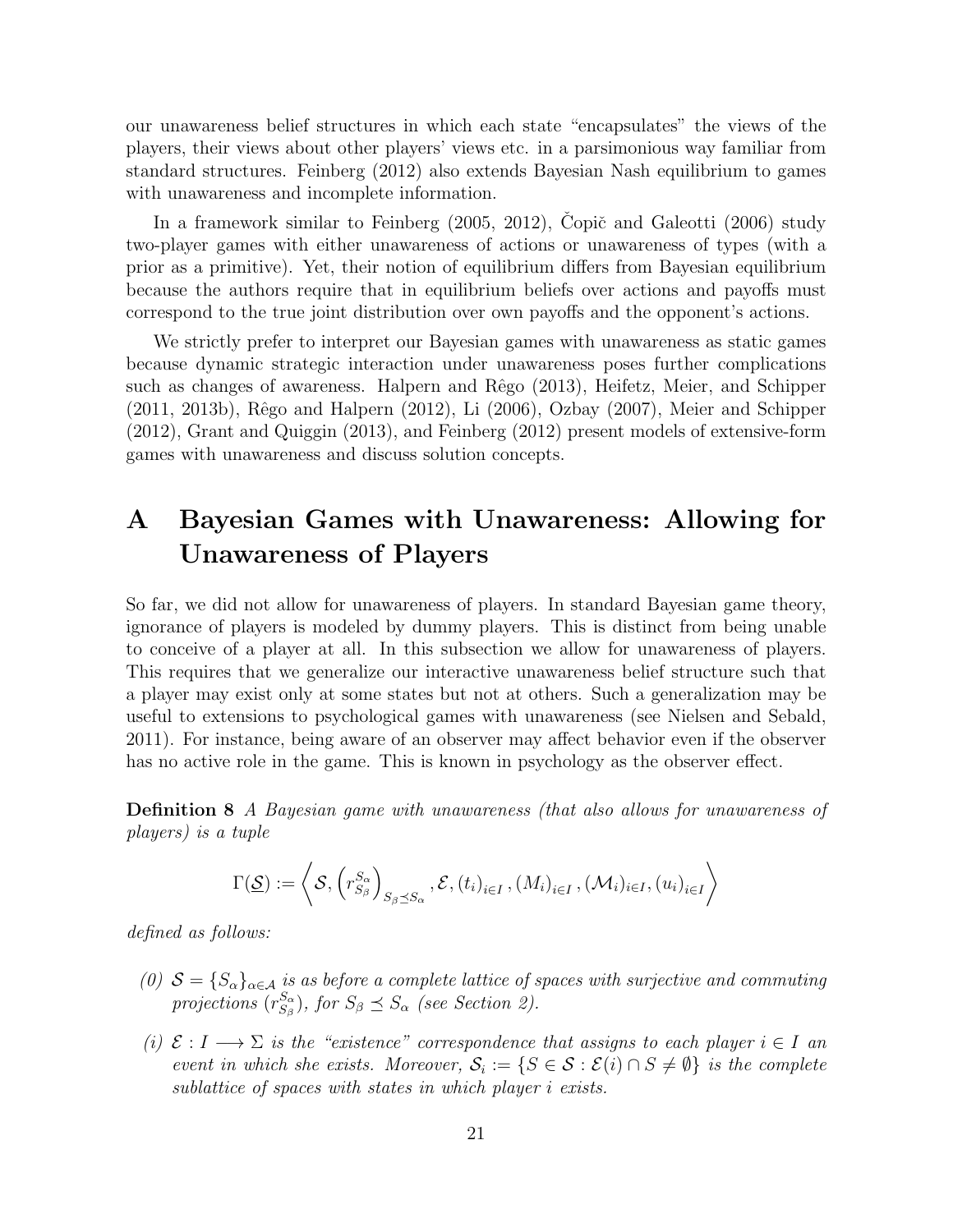- (ii) For every player  $i \in I$ ,  $t_i : \mathcal{E}(i) \longrightarrow \bigcup_{S \in \mathcal{S}_i} \Delta(S)$  is a type mapping that satisfies Properties (i) to (iii) (see Section 2) such that for every  $\omega \in \mathcal{E}(i)$ ,  $t_i(\omega)(\mathcal{E}(i)) = 1$ .
- (iii) For every  $i \in I$ ,  $M_i$  is a nonempty finite set of actions.  $\mathcal{M}_i : \mathcal{E}(i) \longrightarrow 2^{M_i} \setminus \{\emptyset\}$  is a correspondence, for  $i \in I$ , with the following properties:
	- a.) For every  $M'_i$  with  $\emptyset \neq M'_i \subseteq M_i$ : If there is a state  $\omega$  with  $\omega \in \mathcal{E}(i)$ , then the set  $\{\omega' \in \Omega : M'_i \subseteq \mathcal{M}_i(\omega')\}$  is an event.
	- b.) If  $\omega \in \mathcal{E}(i)$  and  $\omega', \omega'' \in S_{t_i(\omega)} \cap [t_i(\omega)]$ , then  $\mathcal{M}_i(\omega') = \mathcal{M}_i(\omega'')$ .
- (iv) Further, we impose introspection as follows: For  $\omega \in \mathcal{E}(i)$ ,

$$
t_i(\omega)\left(\{\omega' \in \mathcal{E}(i): t_i(\omega')_{|S_{t_i(\omega)}} = t_i(\omega)\}\right) = 1.
$$

(v) For  $i \in I$ ,  $u_i : \bigcup_{\omega \in \mathcal{E}(i)} \left( \left( \prod_{j \in I(\omega)} \mathcal{M}_j(\omega) \right) \times \{\omega\} \right) \longrightarrow \mathbb{R}$  is the utility function of i, where  $I(\omega) := \{i \in I : \omega \in \mathcal{E}(i)\}.$ 

This game allows for unawareness of events, actions, outcomes, and players. For every player  $i \in I$ , the "existence" correspondence  $\mathcal E$  assigns to i the event in which she exists. Consequently we restrict player i's type mapping to states at which she exists. Moreover, player  $i$ 's type is concentrated only on states in which she exists. A player can not assign strict positive probability to states at which she does not exist. The correspondence  $\mathcal{M}_i$ assigns a non-empty set of actions for player  $i$  only to the set of states in which player  $i$ exists. The dimension of the domain of a utility function may vary from state to state, since players may exist in some states but not in others, and each players utility at a state depends on the actions of all the players that exist in that state.

Note that if  $\mathcal{E}(i) = \Omega$  for all  $i \in I$ , then we obtain an unawareness belief structure and a Bayesian game with unawareness as defined before.

Note further that if  $\omega \in \mathcal{E}(i)$ , then  $[t_i(\omega)] := {\{\omega' \in \Omega : t_i(\omega') = t_i(\omega)\}} \subseteq \mathcal{E}(i)$ .

A strategy of player  $i$  is now adapted to the event in which she exists.

Definition 9 A strategy of player i in a Bayesian game with unawareness is a function  $\sigma_i : \mathcal{E}(i) \longrightarrow \Delta(M_i)$  such that for all  $\omega \in \mathcal{E}(i)$ ,

$$
(i) \ \sigma_i(\omega) \in \Delta \left( \mathcal{M}_i(\omega_{S_{t_i}(\omega)}) \right).
$$
  

$$
(ii) \ t_i(\omega') = t_i(\omega) \ implies \ \sigma_i(\omega') = \sigma_i(\omega).
$$

Denote  $\sigma_{S_{t_i(\omega)}} := ((\sigma_j(\omega'))_{j \in I(\omega')})$ . The expected utility of player-type  $(i, t_i(\omega))$ <br> $\omega' \in S_{t_i(\omega)}$ from the strategy profile  $\sigma_{S_{t_i(\omega)}}$  is given by

$$
U_{(i,t_i(\omega))}(\sigma_{S_{t_i(\omega)}}) := \tag{2}
$$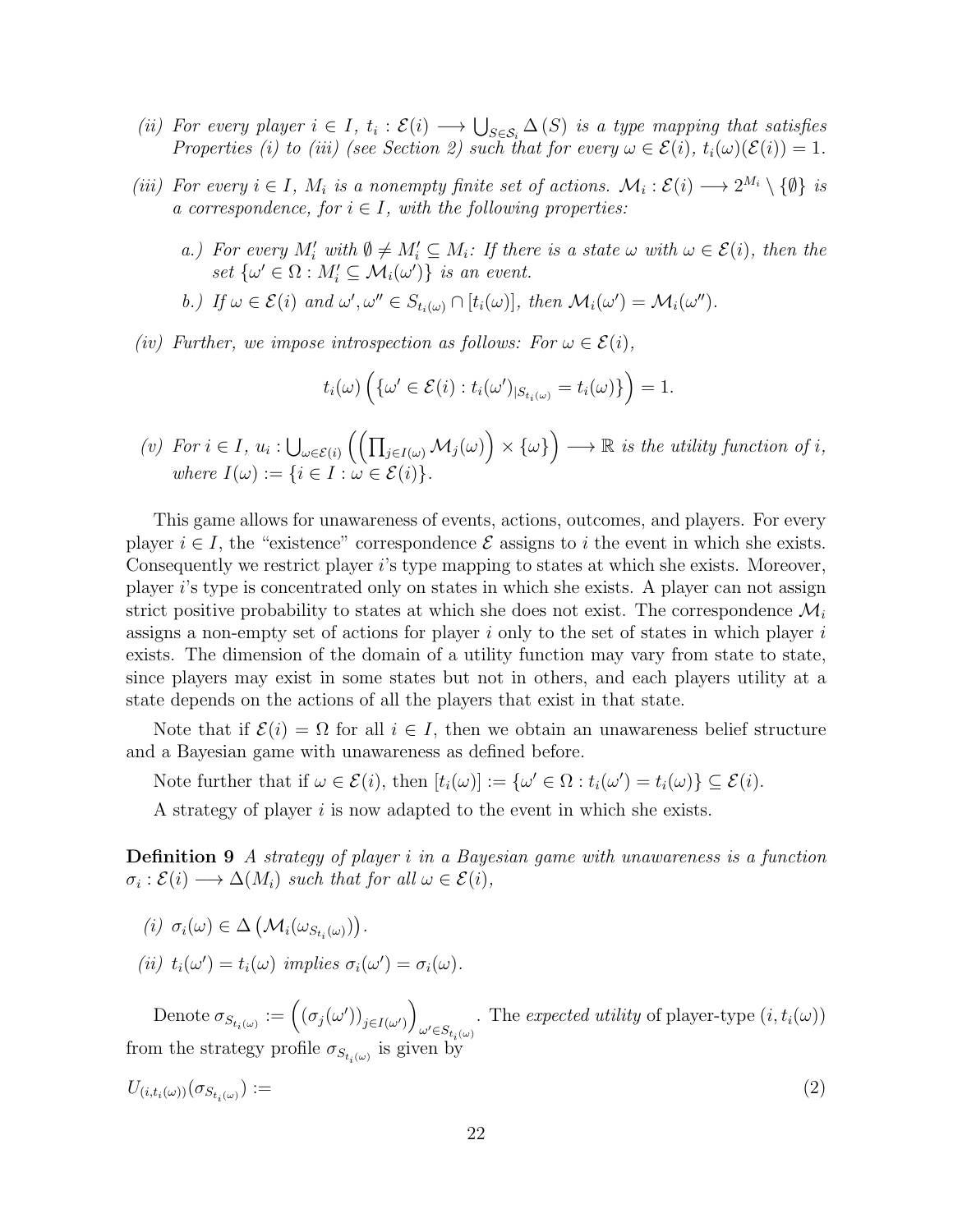$$
\sum_{\omega' \in S_{t_i(\omega)}} \sum_{m \in \prod_{j \in I(\omega')} \mathcal{M}_j \left( \omega'_{S_{t_j(\omega')}} \right)} \left( \prod_{j \in I(\omega')} \sigma_j(\omega') \left( \{m_j \} \right) \right) \cdot u_i \left( (m_j)_{j \in I(\omega')} , \omega' \right) t_i(\omega) (\{\omega'\}).
$$

This expression is analogous to equation (1) except that the set of players  $I$  is now replaced by  $I(\omega')$ .

Definition 5 and Proposition 1 are now generalized to:

**Definition 10 (Equilibrium)** Given a Bayesian game with unawareness  $\Gamma(\mathcal{S})$ , define the associated strategic game by

(i)  $\{(i, t_i(\omega)) : \omega \in \Omega \text{ and } i \in I(\omega)\}\$ is the set of players,

and for each player  $(i, t_i(\omega))$ ,

- (ii) the set of mixed strategies is  $\Delta(\mathcal{M}_i(\omega_{S_{t_i}(\omega)})$ , and
- (*iii*) the utility function is given by Equation  $(2)$ .

A profile  $(\sigma_i)_{i\in I}$  is an equilibrium of the Bayesian game with unawareness if and only if the following is an equilibrium of the associated strategic game:  $(i, t_i(\omega))$  plays  $\sigma_i(\omega)$ , for all  $i \in I(\omega)$  and  $\omega \in \Omega$ .

Proposition 3 (Existence)  $Let \Gamma(\mathcal{S}) = \langle S, (r_{S_{\mathcal{S}}}^{S_{\alpha}}) \rangle$  $S_{\beta}$  $\setminus$  $_{S_{\beta}\preceq S_{\alpha}}$  ,  $\mathcal{E},\left(t_{i}\right)_{i\in I},\left(M_{i}\right)_{i\in I},\left(\mathcal{M}_{i}\right)_{i\in I},\left(u_{i}\right)_{i\in I}$  $\setminus$ be a Bayesian game with unawareness. If  $I$ ,  $\Omega$ , and  $(M_i)_{i\in I}$  are finite, then there exists an equilibrium.

PROOF. By Nash's (1950) theorem.

Recall  $l(S) := \{S' \in S : S' \preceq S\}$ . Definition 6, Proposition 2, and Remark 1 are now generalized, respectively, as follows:

**Definition 11** Given a Bayesian game with unawareness

$$
\Gamma(\underline{\mathcal{S}})=\left\langle \mathcal{S},\left(r_{S_{\beta}}^{S_{\alpha}}\right)_{S_{\beta}\preceq S_{\alpha}},\mathcal{E},\left(t_{i}\right)_{i\in I},\left(M_{i}\right)_{i\in I},\left(\mathcal{M}_{i}\right)_{i\in I},\left(u_{i}\right)_{i\in I}\right\rangle,
$$

we can define for any  $S' \in \mathcal{S}$  an  $S'$ -partial Bayesian game with unawareness

$$
\Gamma(\underline{l(S')}) = \left\langle l(S'), \left(r_{S_{\beta}}^{S_{\alpha}}\right)_{S_{\beta} \preceq S_{\alpha} \preceq S'}, \mathcal{E}', (t_i)_{i \in I(\Omega')}, (M_i)_{i \in I(\Omega')}, (\mathcal{M}'_i)_{i \in I(\Omega')}, (u_i)_{i \in I(\Omega')}\right\rangle,
$$

in which  $\mathcal{E}'(i) = \mathcal{E}(i) \cap \Omega'$ , where  $\Omega' = \bigcup_{S'' \in l(S')} S''$ , and for any  $i \in I(\Omega') := \bigcup_{\omega \in \Omega'} I(\omega)$ ,  $\mathcal{M}'_i$  is  $\mathcal{M}_i$  restricted to  $\mathcal{E}'(i)$ .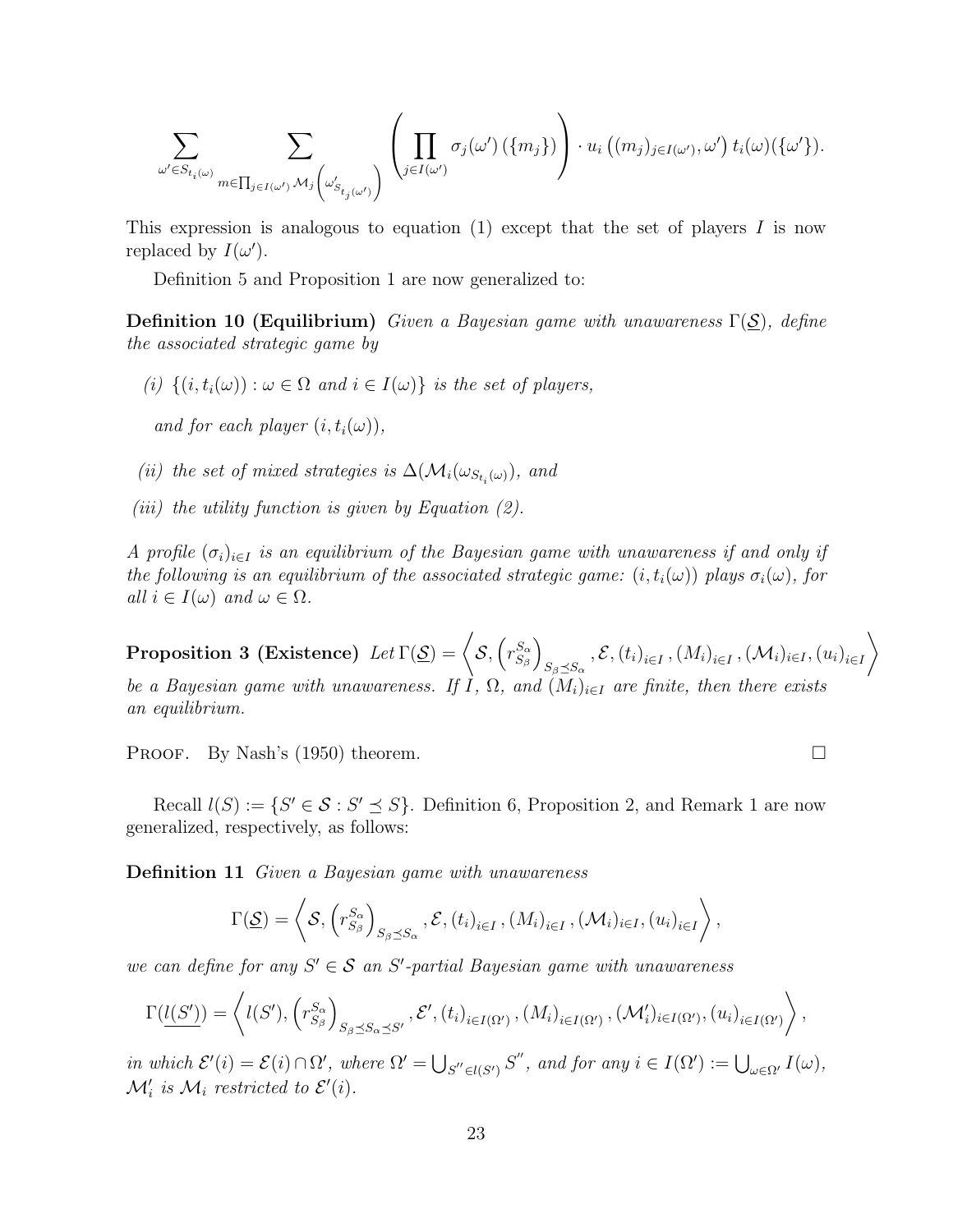Proposition 4 ("Upwards Induction") Given a Bayesian game with unawareness  $\bigg)$  $\mathcal{S}, \left(r_{S_o}^{S_\alpha}\right)$  $S_{\beta}$  $\setminus$  $_{S_{\beta}\preceq S_{\alpha}}$  ,  $\mathcal{E},\left(t_{i}\right)_{i\in I},\left(M_{i}\right)_{i\in I},\left(\mathcal{M}_{i}\right)_{i\in I},\left(u_{i}\right)_{i\in I}$  $\setminus$ , consider for  $S', S'' \in \mathcal{S}$  with  $S' \preceq$  $S''$  the S'-partial (resp. S'' -partial) Bayesian game with unawareness. If I,  $\Omega$ , and  $(M_i)_{i\in I}$  are finite, then for every equilibrium of the S'-partial Bayesian game, there is an equilibrium of the  $S''$ -partial Bayesian game in which equilibrium strategies of playertypes in  $\{(i, t_i(\omega)) : \omega \in \Omega' = \bigcup_{S \in l(S')} S \text{ and } i \in I(\Omega')\}$  are identical with the equilibrium strategies in the  $S'$ -partial Bayesian game.

**PROOF.** Let  $\sigma_{\vert \Omega'}^*$  be an equilibrium in the S'-partial Bayesian game with unawareness  $\Gamma(\underline{\mathcal{S}}')$ . For  $S'' \succeq S'$  we define a strategic form game with

- $I(\Omega'' \setminus \Omega') := \{(i, t_i(\omega)) : \omega \in \Omega'', i \in I(\omega)\} \setminus \{(i, t_i(\omega)) : \omega \in \Omega', i \in I(\omega)\}$  being the set of players,
- the set of strategies of player  $(i, t_i(\omega)) \in I(\Omega'' \setminus \Omega')$  is  $\Delta \left(\mathcal{M}_i(\omega_{S_{t_i(\omega)}})\right)$ ,<sup>9</sup>
- the payoff function of player  $(i, t_i(\omega))$  is given by equation (1) but fixing the strategy of each (dummy) player in  $\{(i, t_i(\omega')) : \omega' \in \Omega', i \in I(\omega')\}$  to her respective equilibrium strategy  $\sigma_i^*(\omega)$  of the S'-partial Bayesian game with unawareness  $\Gamma(\underline{\mathcal{S}}')$ .

Since I,  $\Omega$ , and  $(M_i)_{i\in I}$  are finite, this strategic game has an equilibrium by Nash's (1950) theorem. Fix one equilibrium of this game.

Consider now the strategy profile  $\sigma_{\vert \Omega''}^*$  in which players in  $\{(i, t_i(\omega)) : \omega \in \Omega', i \in I(\omega)\}\$ play their component of the profile  $\sigma_{|\Omega|}^*$  and players in  $I(\Omega'' \setminus \Omega')$  play the equilibrium strategies of the equilibrium in the above defined strategic game.

We need to show that  $\sigma_{\vert \Omega''}^*$  is an equilibrium of the S''-partial Bayesian game with unawareness  $\Gamma(\underline{\mathcal{S}}'')$ . Suppose not, then for some player  $(i, t_i(\omega)) \in I(\Omega'') = \{(i, t_i(\omega')) :$  $\omega' \in \Omega'', i \in I(\omega')\}$  there exists  $\sigma_i(\omega) \in \Delta\left(\mathcal{M}_i(\omega_{S_{t_i(\omega)}})\right)$  with  $\sigma_i(\omega) \neq \sigma_i^*(\omega)$  such that for  $\sigma_{S_{t_i(\omega)}} := \left(\sigma_i(\omega), (\sigma_j^*(\omega'))_{\omega' \in S_{t_i(\omega)}, j \in I(\omega) \setminus \{i\}}\right)$  we have

$$
U_{(i,t_i(\omega))}(\sigma_{S_{t_i(\omega)}}) > U_{(i,t_i(\omega))}(\sigma_{S_{t_i(\omega)}}^*),
$$

i.e., there exists a profitable deviation from  $\sigma_{\vert \Omega''}^*$  for some player-type  $(i, t_i(\omega))$  with  $\omega \in \Omega''$  and  $i \in I(\omega)$  given that all other player-types in  $I(\Omega'')$  play their equilibrium strategy.

If  $(i, t_i(\omega)) \in I(\Omega'' \setminus \Omega')$  then her strategy is not an equilibrium strategy in the above defined strategic game, a contradiction. If  $(i, t_i(\omega)) \in \{(i, t_i(\omega)) : \omega' \in \Omega', i \in I(\omega')\},\$ then since her payoffs are identical in both games, her strategy is not an equilibrium

<sup>&</sup>lt;sup>9</sup>Note that for  $(i, t_i(\omega)) \in I(\Omega'' \setminus \Omega')$  we have either  $S_{t_i(\omega)} \succ S'$  or  $S_{t_i(\omega)}$  and S' are incomparable.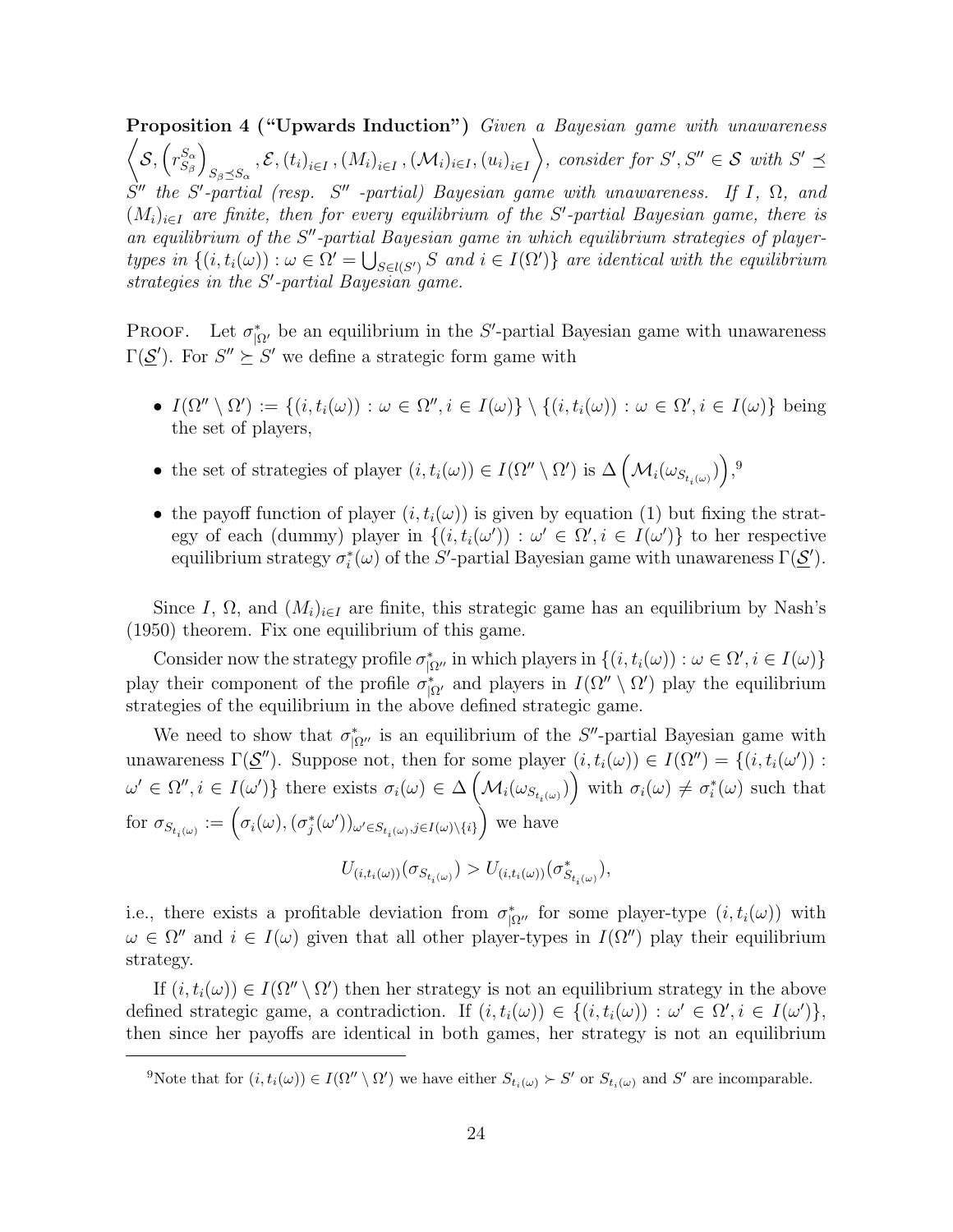strategy in the S'-partial Bayesian game with unawareness  $\Gamma(\underline{\mathcal{S}}')$ , a contradiction. Hence  $\sigma_{|\Omega''|}^*$  must be an equilibrium of the S''-partial Bayesian game with unawareness  $\Gamma(\underline{\mathcal{S}}'')$ .  $\square$ 

It is easy to construct examples of Bayesian games with unawareness in which unaware players may have commitment power and the "value of awareness" may be negative. For instance, in a simultaneous-move linear Cournot duopoly, a player who is unaware of his opponent can obtain the Stackelberg leader profit if the opponent knows that the first player is unaware of him.

The converse to Proposition 4 follows from the consistency of Nash equilibrium (see Peleg and Tijs, 1996, and Peleg, Potters, and Tijs, 1996):

 $\textbf{Remark 5 \:} Let $\big\langle \mathcal{S}, \big(r^{S_{\alpha}}_{S_{\beta}}\big)$.}$  $S_{\beta}$  $\setminus$  $_{S_{\beta}\preceq S_{\alpha}}$  ,  $\mathcal{E},\left(t_{i}\right)_{i\in I},\left(M_{i}\right)_{i\in I},\left(\mathcal{M}_{i}\right)_{i\in I},\left(u_{i}\right)_{i\in I}$  $\setminus$ be a Bayesian game with unawareness. Consider for  $S', S'' \in \mathcal{S}$  with  $S' \preceq S''$  the  $S'$ -partial (resp.  $S''$ -partial) Bayesian game with unawareness. Then for every equilibrium of the  $S''$ -partial Bayesian game there is a unique equilibrium of the S'-partial Bayesian game in which the equilibrium strategies of player-types in  $\{(i, t_i(\omega)) : \omega \in \Omega' = \bigcup_{S \in l(S')} S \text{ and } i \in I(\Omega')\}$  are  $identical$  to the equilibrium strategies of the  $S<sup>n</sup>$ -partial Bayesian game.

## B Connection to Standard Bayesian Games

In this section we compare Bayesian games with unawareness to standard Bayesian games. In particular, we show how to derive a standard type space with zero probability from our unawareness structure by "flattening" our lattice of spaces. "Flattening" the game is a purely technical procedure. While we can show a correspondence between equilibria in a Bayesian game with unawareness and equilibria in a standard Bayesian game, the equilibrium in the standard Bayesian game cannot be interpreted anymore under unawareness because the "language" required to identify events of which a player could be unaware is essentially "erased". Since a flattened structure is a standard type-space, the "Dekel-Lipman-Modica-Rustichini critique" applies (Modica and Rustichini, 1994, Dekel, Lipman, and Rustichini, 1998). Hence unawareness is trivial in the flattened game.

Let  $\mathcal S$  be an unawareness belief structure. We define the *flattened type-space* associated with the unawareness belief structure  $\underline{\mathcal{S}}$  by

$$
F(\underline{\mathcal{S}}) := \langle \Omega, (t_i^F)_{i \in I} \rangle,
$$

where  $\Omega$  is the union of all state-spaces in the unawareness belief structure  $\underline{\mathcal{S}}$  and  $t_i^F$ :  $\Omega \longrightarrow \Delta(\Omega)$  is defined by,

$$
t_i^F(\omega)(E) \quad := \quad \begin{cases} \ t_i(\omega)(E \cap S_{t_i(\omega)}) & \text{if } E \cap S_{t_i(\omega)} \neq \emptyset \\ 0 & \text{otherwise.} \end{cases}
$$

Note that when flattening an unawareness belief structure, we lose the lattice structure of spaces and thus the event structure. For instance, recall that in an unawareness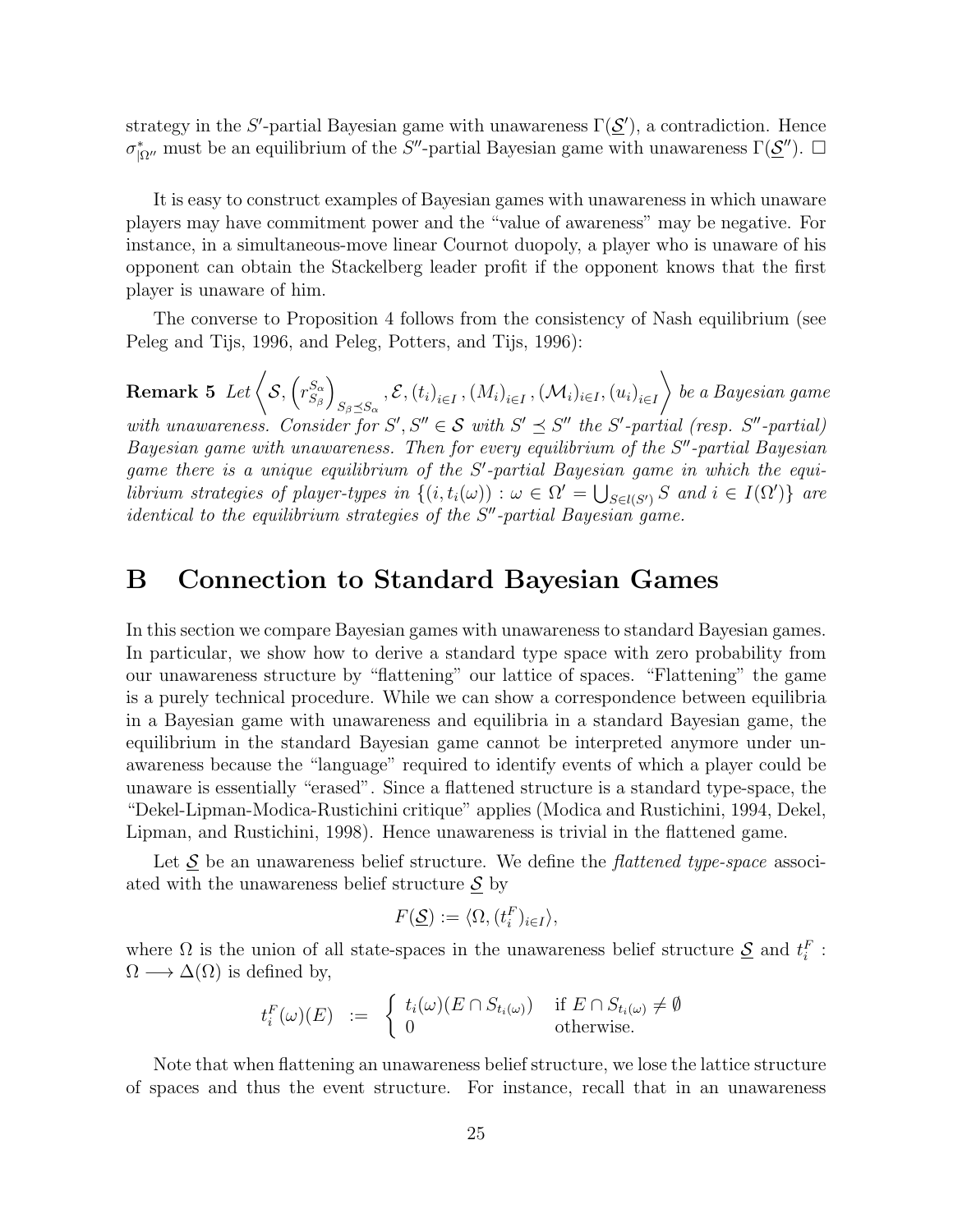belief structure the negation of the event  $(D^{\uparrow}, S)$  with  $D \subseteq S$  is defined by  $\neg(D^{\uparrow}, S) =$  $((S \setminus D)^{\uparrow}, S)$ . This is typically a proper subset of the complement  $\Omega \setminus D^{\uparrow}$ . That is,  $(S \setminus D)^{\dagger} \subsetneq \Omega \setminus D^{\dagger}$ . But it is precisely our lattice structure that allows us to circumvent the impossibility result by Dekel, Lipman, and Rustichini (1998).

A *standard type-space* on Y for the player set I is a tuple

$$
\underline{Y} := \langle Y, (t_i)_{i \in I} \rangle \,,
$$

where Y is a nonempty set and for  $i \in I$ ,  $t_i$  is a function from Y to  $\Delta(Y)$ , the space of countably additive probability measures on Y, such that for all  $\omega \in Y$ ,  $t_i(\omega) ([t_i(\omega)]) = 1$ with  $[t_i(\omega)] := {\omega' \in Y : t_i(\omega') = t_i(\omega)}$  (i.e., introspection).

The properties of the type mapping in the unawareness belief structure  $S$  implies immediately the following:

**Proposition 5** If  $\underline{S}$  is an unawareness belief structure, then  $F(\underline{S})$  is a standard typespace. Moreover, it has the following property: For every  $p > 0$ ,  $E \subseteq \Omega$ , and  $i \in I$ :  $\{\omega \in \Omega : t_i(\omega)(E \cap S_{t_i(\omega)}) \geq p\} = \{\omega \in \Omega : t_i^F(\omega)(E) \geq p\}.$ 

**PROOF.** We only have to show introspection. I.e., for all  $\omega \in \Omega$ ,  $i \in I$ , and  $E \in \mathcal{F}$ ,  $t_i^F(\omega)([t_i^F(\omega)]) = 1$  with  $[t_i^F(\omega)] = {\omega' \in \Omega : t_i^F(\omega') = t_i^F(\omega)}}$ . But this follow directly from property (iv) of the type mapping in the unawareness belief structure  $\underline{S}$ .

A flattened unawareness structure is just a standard type-space. To derive such a type-space, one extends a player's type mapping by assigning probability zero to sets for which the player's belief was previously undefined. Of course, once an unawareness structure is flattened, there is no way to analyze reasoning about unawareness anymore since by Dekel, Lipman, and Rustichini (1998) unawareness is trivial.

Note that the converse to Proposition 5 is not true. I.e., given a standard type-space, it is not always possible to find some unawareness structure with non-trivial unawareness. For instance, let  $X = {\omega_1, \omega_2, \omega_3}$  with  $t_i(\omega_1) = t_i(\omega_2) = t_i(\omega_3) = \tau_i$  and  $\tau_i({\omega_1}) =$  $\tau_i(\{\omega_2\}) = \frac{1}{2}$  and  $\tau_i(\{\omega_3\}) = 0$ . If  $\Omega = S = X$ , then by Dekel, Lipman, and Rustichini (1998) the unawareness structure has trivial unawareness only. Any non-trivial partition of X into separate spaces yields either no projections or violates properties (i) to (iii). We conclude that not every standard types-space with zero probability can be used to model unawareness. We understand the contribution of our work as making restrictions required for modeling unawareness precise in unawareness belief structures.

Definition 12 (Flattened Game) Given a Bayesian game with unawareness of events and (possibly) actions  $\Gamma(\mathcal{S})$ , we can associate a standard Bayesian game  $F(\Gamma(\mathcal{S}))$  played on a standard type-space (with possibly allowing for varying action sets of the players across different types) in the following manner:

If  $\Gamma(\underline{\mathcal{S}}) = \langle \underline{\mathcal{S}},(M_i)_{i\in I},(\mathcal{M}_i)_{i\in I},(u_i)_{i\in I} \rangle$ , where  $\underline{\mathcal{S}} = \langle \mathcal{S},(r_{S_{\alpha}}^{S_{\alpha}})$  ${}_{S_{\beta}}^{S_{\alpha}}\rangle_{S_{\beta}\preceq S_{\alpha}}, (t_i)_{i\in I}\rangle$  is a unawareness belief structure, then set  $F(\Gamma(\mathcal{S})) := \langle F(\mathcal{S}), (M_i)_{i\in I},(\mathcal{M}_i)_{i\in I},(u_i)_{i\in I} \rangle$ , where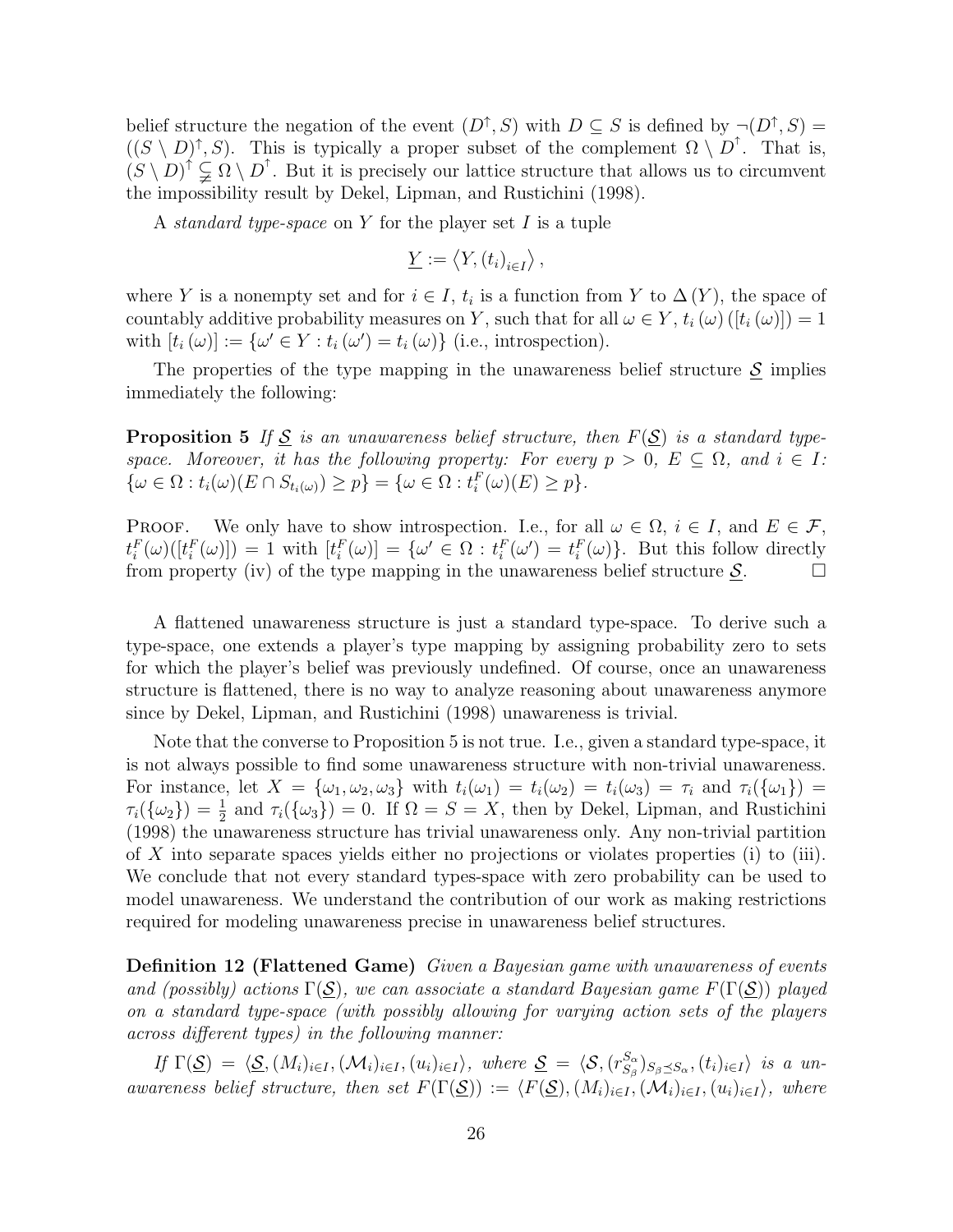$F(\mathcal{S})$  is the flattened structure associated with  $\mathcal{S}$ , and  $(M_i)_{i\in I}$ ,  $(\mathcal{M}_i)_{i\in I}$ , and  $(u_i)_{i\in I}$  remain unchanged.

The flattened game is a standard Bayesian game (apart from explicitly modeling uncertainty about opponents' action sets).

Proposition 6 Since the strategy sets and the utility functions remain unchanged, we have that any strategy profile is a Bayesian equilibrium in  $\Gamma(S)$  if and only if it is a *Bayesian equilibrium in*  $F(\Gamma(\mathcal{S}))$ .

The interpretation of a flattened game may be flawed in several ways. For instance, we can have types of players who are certain of their set of actions, but consider it possible that they have a larger set of actions even though they don't have a larger set of actions. This leads to serious conceptual problems, if a player were to choose such an action. A player could then "test" his own beliefs by trying to choose such actions. Consider as a simple example an unawareness belief structure with two disjoint spaces,  $S_1 = {\omega_1} \succeq S_2 = {\omega_2}$  and one player only. Let the set of the player's available actions at  $\omega_1$  be  $\{a, b\}$ , while it is just  $\{a\}$  at  $\omega_2$ . The type mapping is defined by  $t(\omega)(\{\omega_2\}) = 1$ for all  $\omega$ . That is, although at  $\omega_1$  the player has actions a and b available, he is unaware of b. In the flattened game, he is aware of b but is certain at  $\omega_2$  that he has just action a available. But because he is aware of b at  $\omega_2$ , he could try to test his belief by trying to choose b. The flattened game is not well-defined because it is not specified what happens if a player tries to take an action that is not available to him.

The fact that an unawareness beliefs structure can be "flattened" into a standard type spaces does not mean that unawareness has no behavior implications. Unawareness has very different properties from probability zero belief. For instance, one property that is satisfied by unawareness is symmetry (see Heifetz, Meier, and Schipper, 2013a, Proposition 5). An agent is unaware of an event if and only if she is unaware of its negation. Clearly, such a property cannot be satisfied by probability zero belief because if an agent assigns probability zero to an event, then she must assign probability one to its complement. Schipper (2013) shows that this feature captures also behavioral differences between unawareness and probability zero belief. Let's say a decision maker chooses among different contracts for buying a firm. A second contract may differ from a first contract only in a consequence for an event  $E$  that is disadvantageous to the buyer. If the decision maker is indifferent between both contracts, then this is consistent with  $E$  being Savage null. Yet, if the decision maker is also indifferent between the first and a third contract that differs from the first only in assigning this disadvantageous consequence to the negation of the event  $E$  instead the event  $E$  itself, then this behavior is inconsistent with the negation of the event  $E$  or the event  $E$  itself being Savage null. The decision maker behaves as if both the event  $E$  and its negation are Savage null, which is impossible with probability zero belief but consistent with unawareness of the  $E$  and of its negation. Thus, in models with primitives that are sufficiently rich to study decisions under unawareness, unawareness can have behavioral implications distinct from zero probability.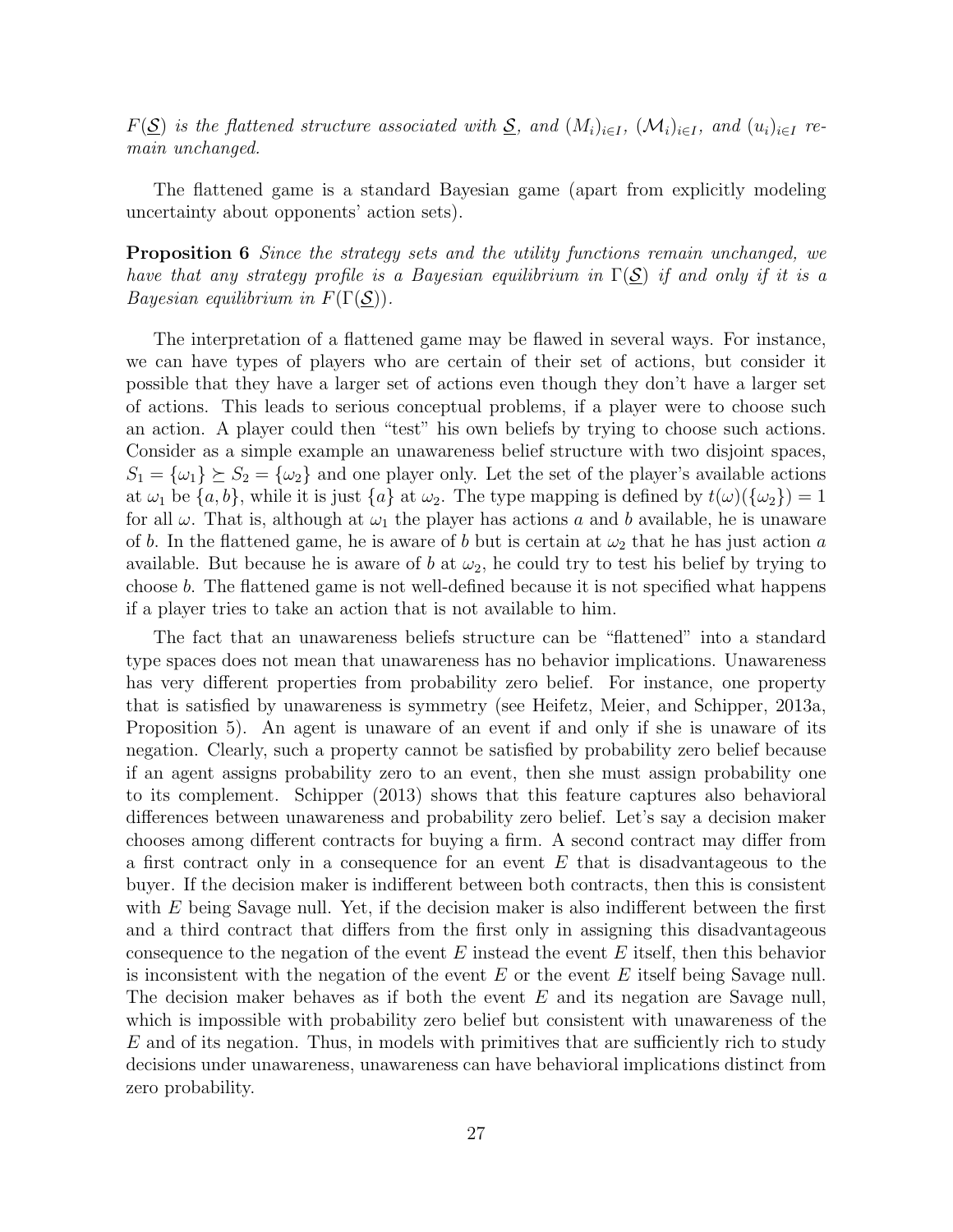## C Further Proofs

### C.1 Proof of Remark 2

Let  $\omega = (\alpha_0, (\alpha_i)_{i \in I})$  with  $\alpha_0 = \alpha$ , and let  $\alpha \succeq \beta \succeq \delta$ . We have to show for every  $i \in I^0$  that  $\inf{\alpha_i, \delta} = \inf{\delta, \inf{\alpha_i, \beta}}$ . Since  $\delta \preceq \beta$ , we have  $\inf{\alpha_i, \delta} \preceq \inf{\alpha_i, \beta}$ and hence  $\inf{\alpha_i, \delta} \leq \inf{\delta}$ ,  $\inf{\alpha_i, \beta}$ . We have  $\inf{\delta}$ ,  $\inf{\alpha_i, \beta} \leq \delta$ , by definition, but since  $\inf{\alpha_i, \beta} \leq \alpha_i$ , we also have  $\inf{\delta, \inf{\alpha_i, \beta}} \geq \alpha_i$ . This implies  $\inf\{\delta, \inf\{\alpha_i, \beta\}\}\preceq \inf\{\alpha_i\}$  $,\delta$ }.

### C.2 Proof of Lemma 1

We prove only the last claim, since the rest is obvious.

Let  $\alpha \succeq \beta \succeq \delta$ ,  $\omega = (\alpha_j)_{j \in I^0} \in S_\alpha$  and  $t_i^k(\omega_\beta) \in \Delta(S_\delta)$ . By definition  $t_i^k(\omega) \in \Delta(S_{\alpha_i})$ . We have to show that  $\alpha_i \succeq \delta$ . Since  $t_i^k(\omega_\beta) \in \Delta(S_\delta)$ , we have by (i') that  $\omega_\beta = (\beta_j)_{j \in I^0}$ is such that  $\beta_i = \delta$ . By the definition of  $r^{\alpha}_{\beta}$ , we have  $\beta_i = \inf{\alpha_i, \beta}$ . Hence  $\delta \preceq \alpha_i$ .

### C.3 Proof of Remark 3

We define  $\alpha \cap \beta$  to be the restricted game such that  $M_i^{\alpha \cap \beta}$  $\widehat{h}_i^{\alpha\cap\beta} \,:=\, M_i^\alpha \cap M_i^\beta$  $i^{\beta}$ , for all  $i \in I$ . Note that if  $\alpha, \beta \in G(\gamma)$ , then  $\alpha \cap \beta = \alpha \wedge \beta$  since  $G(\gamma)$  is a meet-sublattice of the lattice of all restricted games.

Let  $\emptyset \neq M'_i \subseteq M_i$ , where  $M_i$  is the action set of player i in  $\gamma$ . We have to show that  $\{\omega \in \Omega : \mathcal{M}_i(\omega) \supseteq M'_i\}$  is an event.

By definition,  $G(\gamma)$  is a finite meet-sublattice of the lattice of all restricted games given  $\gamma$  ordered by set inclusion of  $\prod_{i\in I} M_i$ . Fix a player  $i \in I$ . Recall that  $\mathcal{M}_i(\omega) = M_i^{\alpha}$ , for all  $\omega \in S_{\alpha}$ , where  $M_i^{\alpha}$  is the action set of player i in the restricted game  $\alpha$ .

Let  $A = \{ \alpha \in G(\gamma) : M_i^{\alpha} \supseteq M_i' \}$ . Since  $G(\gamma)$  is a finite meet-sublattice,  $\bigcap_{\alpha \in A} \alpha =:$  $\alpha(M'_i) \in G(\gamma)$ . We have  $M'_i \subseteq M_i^{\alpha(M'_i)}$  $\alpha^{(M'_i)}_{i}$  and  $M_i^{\alpha(M'_i)} \subseteq \mathcal{M}_i(\omega)$ , for all  $\omega$  such that  $\mathcal{M}_i(\omega) \supseteq M'_i$ . Since for  $\omega \in S_\alpha$ ,  $\mathcal{M}_i(\omega) = M_i^\alpha$ , we have that  $[M'_i] = {\omega \in \Omega : \mathcal{M}_i(\omega) \supseteq \Omega'}$  $M_i'$ } =  $(S_{\alpha(M_i')})^{\uparrow}$ , which is an event.

### C.4 Proof of Lemma 2

Suppose for some  $i \in I$ ,  $\nu_i$  would not be a best reply to  $\nu_{-i}$ . Then there exists  $m_i \in M_i$ such that

$$
\varepsilon \le v_i(m_i, \nu_{-i}) - v_i(\nu_i, \nu_{-i}),
$$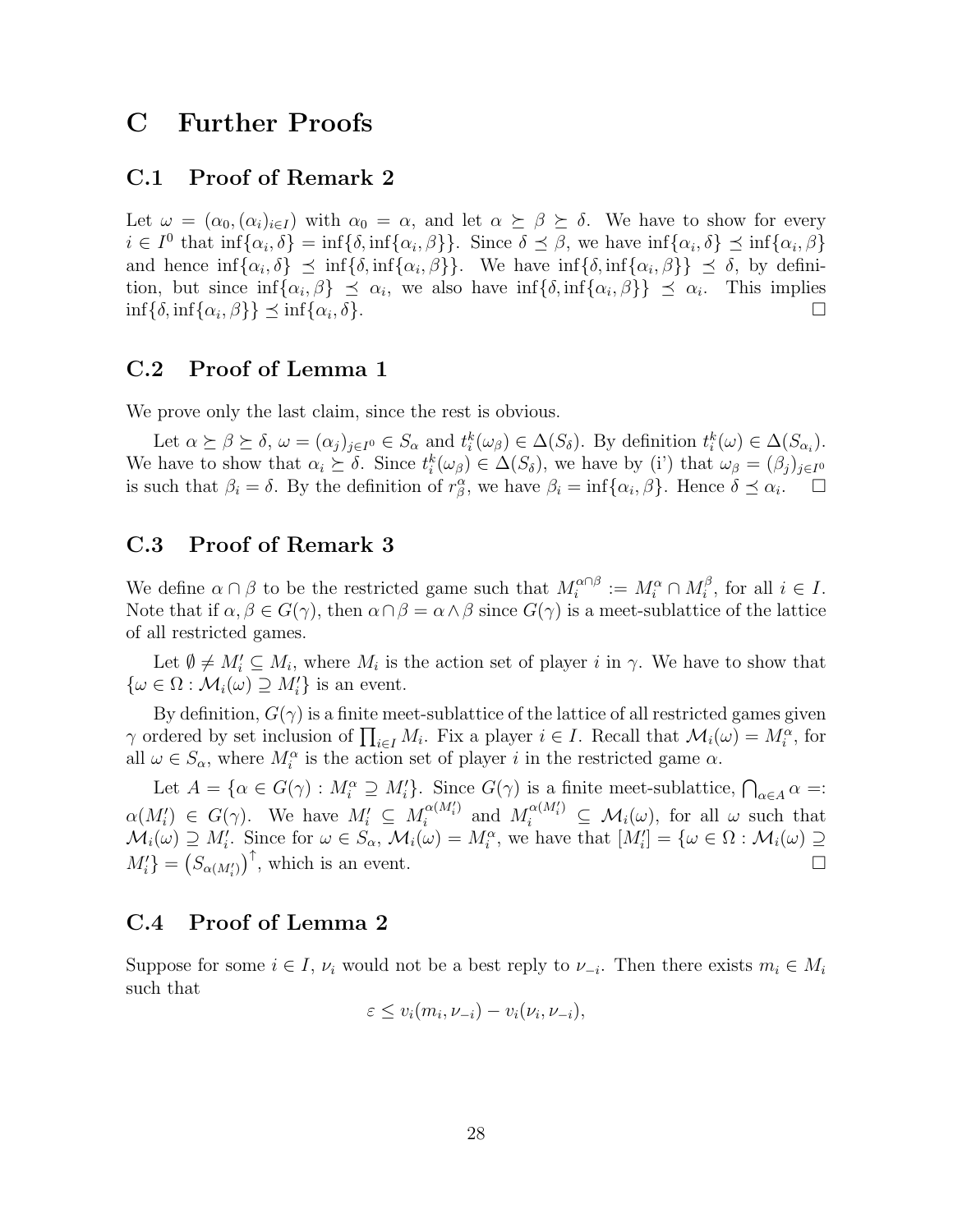for some  $\varepsilon > 0$ . By continuity of the utility functions in mixed strategies and in beliefs on types there exists a  $k_1$  such that

$$
\left| v_i(\nu_i, \nu_{-i}) - U_{(i,t^k_i(\bar{\gamma}))}(\sigma^k_i, \sigma^k_{-i}) \right| < \frac{\varepsilon}{3},
$$

for all  $k \geq k_1$ . And likewise there exits  $k_2$  such that

$$
\left|U_{(i,t_i^k(\bar{\gamma}))}(m_i,\sigma_{-i}^k)-v_i(m_i,\nu_{-i})\right|<\frac{\varepsilon}{3},
$$

for all  $k \geq k_2$ .

Let  $k \geq \max\{k_1, k_2\}$ , then

$$
U_{(i,t_i^k(\bar{\gamma}))}(m_i, \sigma_{-i}^k) - U_{(i,t_i^k(\bar{\gamma}))}(\sigma_i^k, \sigma_{-i}^k)
$$
  
\n
$$
= U_{(i,t_i^k(\bar{\gamma}))}(m_i, \sigma_{-i}^k) - v_i(m_i, \nu_{-i}) + U_i(m_i, \nu_{-i}) - v_i(\nu_i, \nu_{-i})
$$
  
\n
$$
\geq -\frac{\varepsilon}{3}
$$
  
\n
$$
+ U_i(\nu_i, \nu_{-i}) - U_{(i,t_i^k(\bar{\gamma}))}(\sigma_i^k, \sigma_{-i}^k)
$$
  
\n
$$
\geq -\frac{\varepsilon}{3}
$$
  
\n
$$
\geq \frac{\varepsilon}{3},
$$

that is,  $\sigma_i^k$  is not a best reply to  $\sigma_{-i}^k$ , for sufficiently large k. This implies that  $\sigma^k$  is not an equilibrium of the game  $\Gamma(\underline{\mathcal{S}}_{\gamma}^k)$ , for sufficiently large k, a contradiction.

### C.5 Proof of Theorem 1

For every  $k = 0, 1, ...,$  the Bayesian game with unawareness  $\Gamma(\underline{\mathcal{S}}_{\gamma}^k)$  has an equilibrium by Corollary 1. Since the set of mixed strategy combinations at  $\bar{\gamma}$  is a closed and bounded subset of an Euclidean space, the sequence of equilibria  $(\sigma^k(\bar{\gamma}))_{k=0}^{\infty}$  has a subsequence that converges to some  $\nu$ . By Lemma 2,  $\nu$  is an unawareness perfect equilibrium of  $\tilde{\gamma}$ .

### C.6 Proof of Theorem 2

" $\Rightarrow$ ": Let  $\nu$  be an unawareness perfect equilibrium of  $\tilde{\gamma}$ . Then there exists a sequence of Bayesian games with unawareness  $(\Gamma(\underline{\mathcal{S}}_N^k))_{k=0}^{\infty}$  with corresponding Bayesian Nash equilibria  $\sigma^k \in E(\Gamma(\underline{\mathcal{S}}_{\gamma}^k)), k = 0, 1, ...,$  for which  $\sigma^k(\overline{\gamma}) \to \nu$  as  $k \to \infty$ .

From Pearce (1984, Lemma 4) follows that a Nash equilibrium profile  $\nu$  of the original game  $\tilde{\gamma}$  is undominated if and only if for every  $i \in N$ ,  $\nu_i$  is a best response to a completely mixed strategy profile of opponents in the original game  $\tilde{\gamma}$ . Note that by Property (v),  $\sum_{\omega \in S_{\gamma}} t_i^{k}(\bar{\gamma})(\{\omega\}) \sigma_{-i}^{k}(\omega)$  is equivalent to a completely mixed strategy profile of opponents for any  $k = 0, 1, ...,$  in the original game  $\tilde{\gamma}$ . Since  $\sigma_i^k(\bar{\gamma}) \to \nu_i$ , for any  $m_i \in M_i$  with  $\nu_i(m_i) > 0$ , there exists a sufficiently large  $k(m_i)$  such that for all  $k \geq k(m_i)$ ,  $\sigma_i^k(\bar{\gamma})(m_i) >$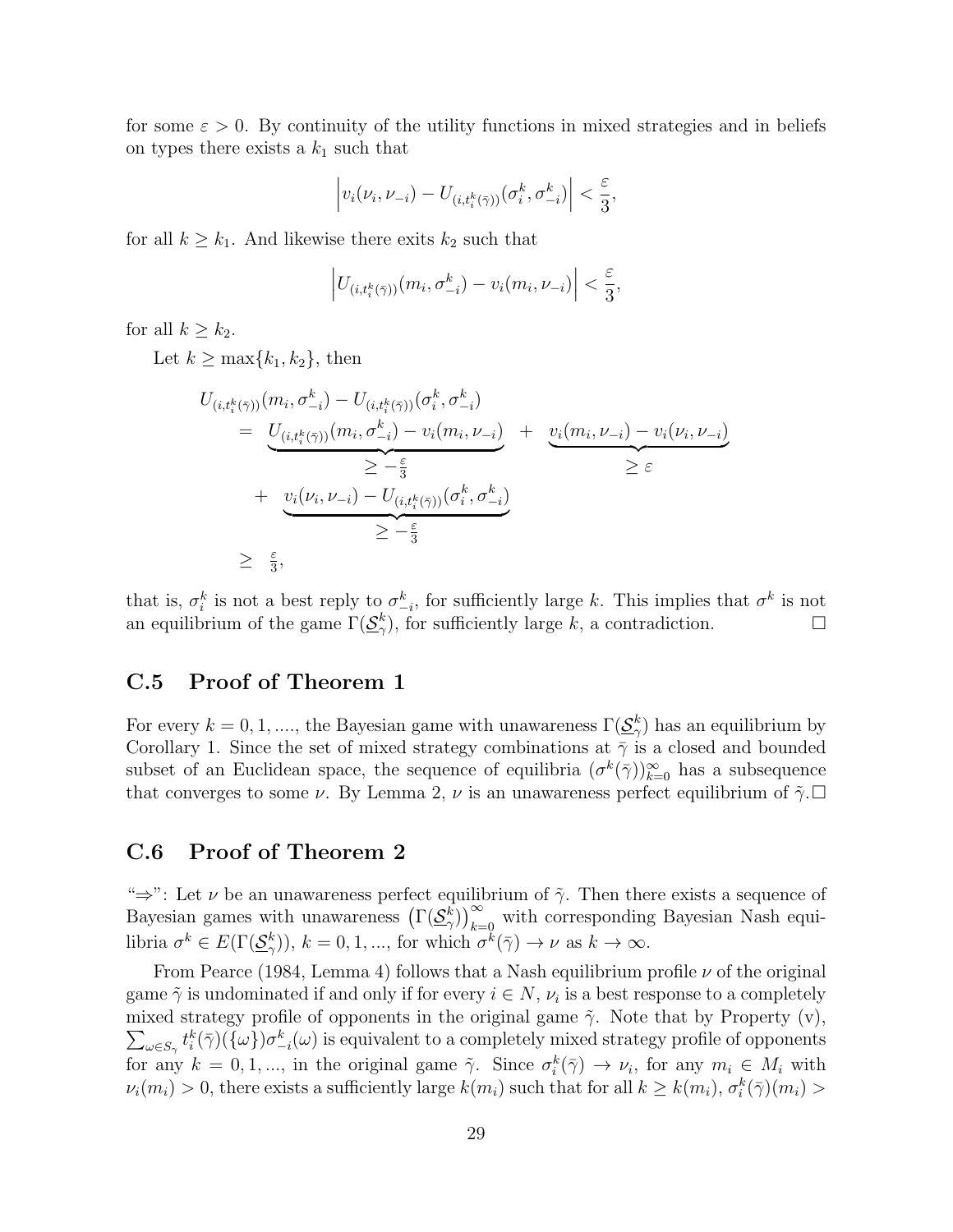0. Since  $M_i$  is finite, there is a  $k_{\text{max}}$  such for all  $k \geq k_{\text{max}}$ ,  $\sigma_i^k(\bar{\gamma})(m_i) > 0$  for all  $m_i \in M_i$ with  $\nu_i(m_i) > 0$ . Thus, any such  $m_i \in M_i$  is a best reply to  $\sum_{\omega \in S_{\gamma}} t_i^k(\bar{\gamma}) (\{\omega\}) \sigma_{-i}^k(\omega)$ , for all  $k \geq k_{\text{max}}$ . Hence,  $\nu_i$  is a best reply to the completely mixed belief equivalent to  $\sum_{\omega \in S_{\gamma}} t_i^{k_{\max}}(\bar{\gamma}) (\{\omega\}) \sigma_{-i}^{k_{\max}}(\omega).$ 

"⇐": Recall that from Pearce (1984, Lemma 4) it follows that a Nash equilibrium profile  $\nu$  is undominated in the original game  $\tilde{\gamma}$  if and only if for every  $i \in N$ ,  $\nu_i$  is a best response to a completely mixed strategy profile of opponents  $\tilde{\nu}_{-i}$  in  $\tilde{\gamma}$ . We will use these completely mixed strategy profiles  $\tilde{\nu}_{-i}$ ,  $i \in I$ , to construct a sequence of Bayesian games with unawareness  $(\Gamma(\underline{\mathcal{S}}_{\gamma}^k))_{k=0}^{\infty}$  with Bayesian Nash equilibria  $\sigma^k \in E(\Gamma(\underline{\mathcal{S}}_{\gamma}^k))$ ,  $k=0,1,...,$ for which  $\sigma^k(\bar{\gamma}) \to \nu$  as  $k \to \infty$ .

Given the augmented strategic game  $\gamma$ , consider any restricted strategic game  $\alpha$  with  $d_i \in M_i^{\alpha}$  for all  $i \in I$  and  $1 \leq |M_i^{\alpha}| \leq 2$ . Note that by construction in any such restricted game, each player has at most one non-default action and if there is a non-default action for player  $i$ , then this non-default action is the strict dominant Nash equilibrium action of  $\alpha$ . Let  $G(\gamma)$  be the set comprising of all such games,  $\perp$ , and  $\gamma$  itself. Note that  $G(\gamma)$ is rich (see page 16) and a lattice.

We now construct a sequence of Bayesian games with unawareness of actions by defining for each player  $i \in I$  the type mapping as follows: For  $m_{-i} \in \tilde{M}_{-i}$ , define  $\ell(m_{-i})$ to be the number of profiles  $(\alpha_j)_{j\in I\setminus\{i\}}$  with  $\alpha_j \in G(\gamma) \setminus \{\perp, \gamma\}, j \in I \setminus \{i\}$ , for which  $\{m_{-i}\}=\prod_{j\in I\setminus\{i\}}\big(M_j^{\alpha_j}$  $\{\alpha_j \setminus \{d_j\}\}\)$ . (Note that in such a profile we have  $|M_j^{\alpha_j}\rangle$  $\left|\frac{a_j}{j}\right| = 2$ , for all  $j \in I \setminus \{i\}$ .

Fix  $\varepsilon \in (0,1)$ . If  $\omega = (\alpha_j)_{j \in I^0}$  with  $\alpha_j \in G(\gamma) \setminus \{\perp, \gamma\}$  such that  $|M_j^{\alpha_j}$  $\left| \frac{\alpha_j}{j} \right| = 2$ , for  $j \in I \setminus \{i\}$  and  $\alpha_j = \gamma$  for  $j \in \{0, i\}$ , let  $t_i^k(\bar{\gamma})(\{\omega\}) = \frac{\varepsilon^k}{\ell(m)}$  $\frac{\varepsilon^\kappa}{\ell(m_{-i})}\tilde\nu_{-i}(m_{-i})$  with  $\{m_{-i}\}$  =  $\prod_{j\in I\setminus\{i\}}(M_j^{\alpha_j})$  $\{d_j\}\$ .

All the remaining probability mass of player i's type at state  $\bar{\gamma}$  at k,  $1-\varepsilon^k$ , is assigned to  $t_i^k(\bar{\gamma})(\{\bar{\gamma}\})$ . We impose properties (i'), (ii'), and (iv'). Property (iii') is implied by Lemma 1. Properties  $(v)$  and  $(vi)$  are satisfied by construction. Beliefs of player i in states different from  $\bar{\gamma}$  are then either completely determined by beliefs in  $\bar{\gamma}$  via properties (ii) and (iv) or can be assigned so as to satisfy properties (i) to (vi).

Next, we construct a sequence of Bayesian Nash equilibria whose limit in state  $\bar{\gamma}$  is the undominated Nash equilibrium  $\nu$  of the original game  $\tilde{\gamma}$ . For any player i and any k, let  $\sigma_i^k(\omega) = \nu_i$  for all  $\omega \in S_\gamma$  with  $\omega = (\beta_i)_{i \in I^0}$  such that  $\beta_i = \gamma$ . Moreover, set  $\sigma_i^k(\omega)(d_i) = 1$ in any other state  $\omega = (\beta_j)_{j \in I^0}$  with  $M^{\beta_i} = \{d_i\}$ . Finally, set  $\sigma_i^k(\omega)(m_i) = 1$  with  $m_i \neq d_i$ in any state  $\omega = (\beta_i)_{i \in I^0}$  with  $M^{\beta_i} = \{m_i, d_i\}$ . (Recall that such a non-default action is strictly dominant.) Since in the latter states,  $\sigma_i^k(\omega) \in \Delta(M_i^{\alpha})$ , for  $\alpha \prec \gamma$ , we extend  $\sigma_i^k(\omega)$  to  $\tilde{\sigma}_i^k(\omega) \in \Delta(M_i)$  by setting  $\tilde{\sigma}_i^k(\omega)(m_i) := \sigma_i^k(\omega)(m_i)$  for all  $\omega \in \Omega_\gamma$  and  $m_i \in M_i^\alpha$ .

Note that  $\sum_{\omega \in S_{\gamma}} t_i^{k}(\bar{\gamma})(\{\omega\}) \tilde{\sigma}_{-i}^{k}(\omega) \to \nu_{-i}$  for  $k \to \infty$ . Moreover, for any k,  $\sum_{\omega \in S_{\gamma}} t_i^{k}(\bar{\gamma}) (\{\omega\}) \tilde{\sigma}_{-i}^{k}(\omega)$  is a convex combination of  $\tilde{\nu}_{-i}$  and  $\nu_{-i}$ .

To see that  $\sigma^k$  is a Bayesian Nash equilibrium for any  $k = 0, 1, ...,$  note that  $\sigma^k_i(\omega) = \nu_i$ with  $\omega = (\beta_j)_{j \in I^0}$  such that  $\beta_i = \gamma$  is a best reply to  $\nu_{-i}$  since  $\nu$  is Nash equilibrium of  $\tilde{\gamma}$ .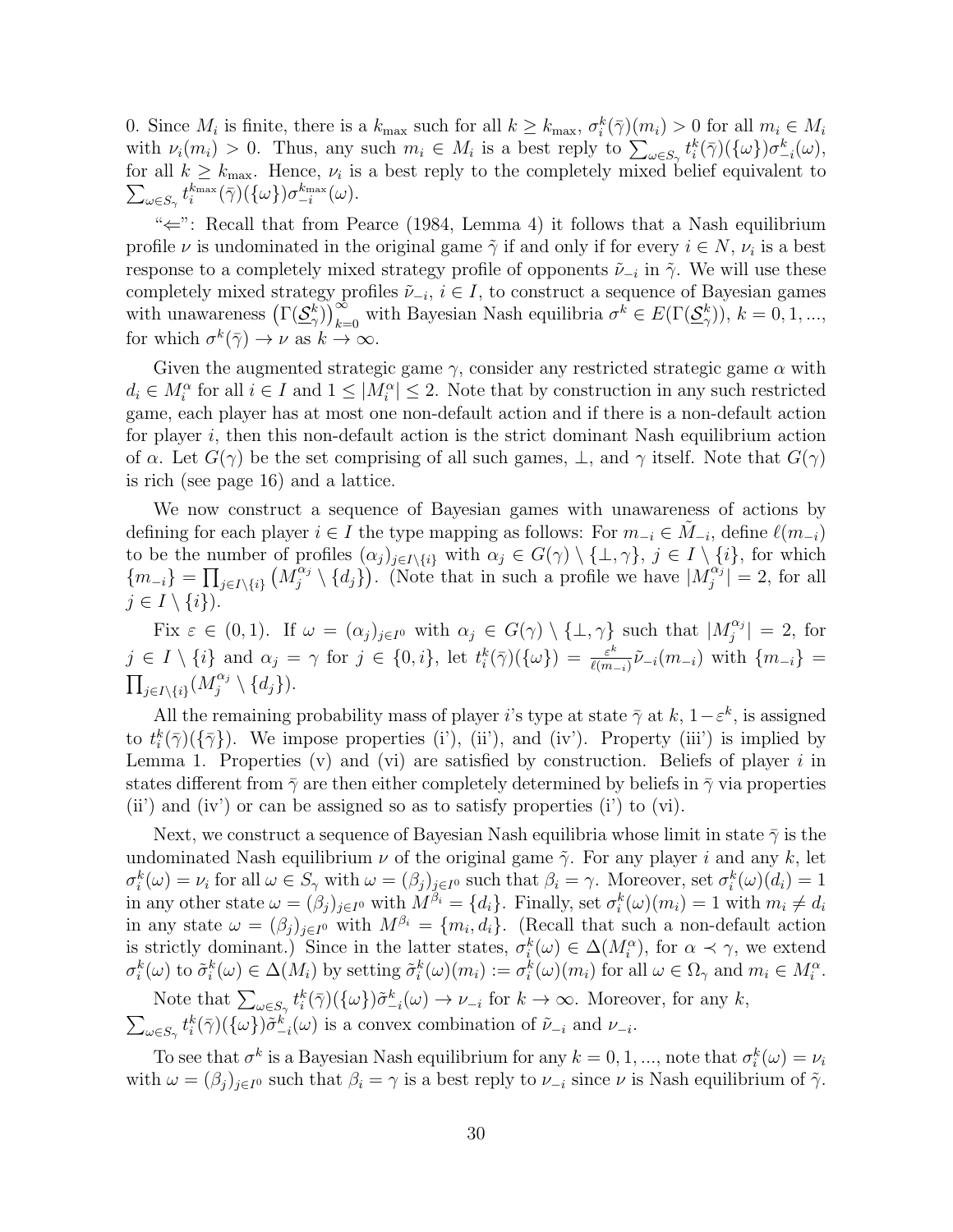Since  $\nu$  is an undominated Nash equilibrium of  $\tilde{\gamma}$ , we also noted above that  $\nu_i$  is a best reply against  $\tilde{\nu}_{-i}$ . Hence  $\nu_i$  is also a best reply to any convex combination of  $\nu_{-i}$  and  $\tilde{\nu}_{-i}$ . It follows that for any  $k = 0, 1, ..., \sigma_i^k$  is a Bayesian Nash equilibrium mixture of player i in the Bayesian game with unawareness  $\Gamma(\underline{\mathcal{S}}_{\gamma}^k)$ . Since  $\sigma_i^k(\bar{\gamma}) = \nu_i$  for all k and  $i \in I$ ,  $\nu$  is an Unawareness perfect equilibrium of  $\tilde{\gamma}$ .

## References

- [1] Copič, J. and A. Galeotti (2006). Awareness as an equilibrium notion: Normal-form games, mimeo.
- [2] Dekel, E., Lipman, B., and A. Rustichini (1998). Standard state-space models preclude unawareness, Econometrica 66, 159–173.
- [3] Feinberg, Y. (2009). Games with unawareness, Stanford GSB.
- [4] Feinberg, Y. (2005). Games with incomplete awareness, Stanford GSB.
- [5] Gilboa, I. and D. Schmeidler (1994). Additive representations of non-additive measures and the Choquet integral, Annals of Operations Research 52, 43–65.
- [6] Grabiszewski, K. (2013). On the rejectability of the subjective expected utility theory, ITAM.
- [7] Grant, S. and J. Quiggin (2013). Inductive reasoning about unawareness, Economic Theory, forthcoming.
- [8] Halpern, J. and L. Rˆego (2008). Interactive unawareness revisited, Games and Economic Behavior 62, 232–262.
- [9] Halpern, J. and L. Rˆego (2013). Extensive games with possibly unaware players, Mathematical Social Sciences, forthcoming.
- [10] Harsanyi, J. (1967/68). Games with incomplete information played 'Bayesian' players, Part I, II, and II, Management Science 14, 159-182, 320-334, 486–502.
- [11] Heifetz, A., Meier, M., and B.C. Schipper (2013a). Unawareness, beliefs, and speculative trade, Games and Economic Behavior 77, 100–121.
- [12] Heifetz, A., Meier, M., and B.C. Schipper (2013b). Dynamic unawareness and rationalizable behavior, Games and Economic Behavior 81, 50–68.
- [13] Heifetz, A., Meier, M., and B.C. Schipper (2012). Unawareness, beliefs, and speculative trade, University of California, Davis.
- [14] Heifetz, A., Meier, M., and B.C. Schipper (2011b). Prudent rationalizability in generalized extensive-form games, University of California, Davis.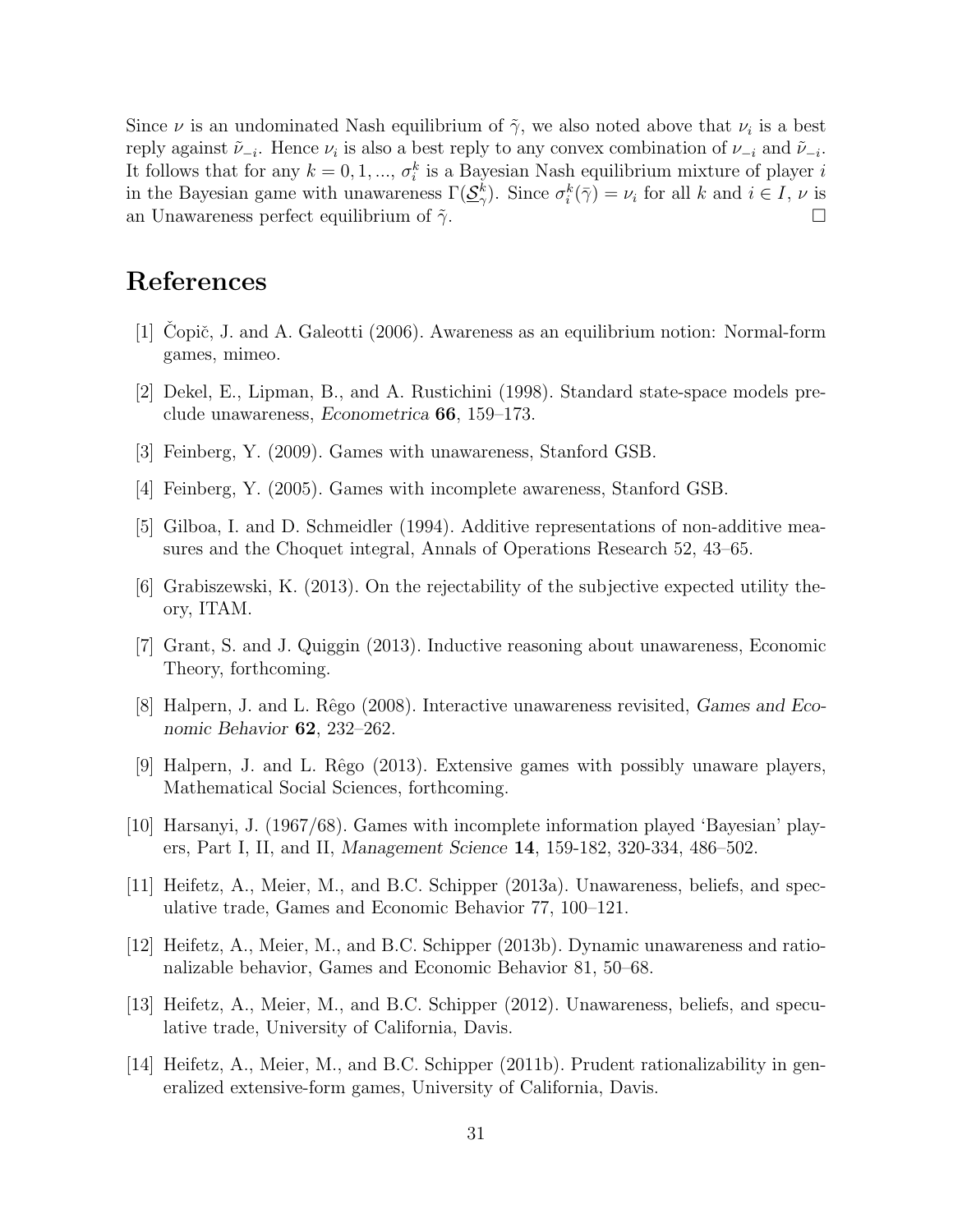- [15] Heifetz, A., Meier, M., and B.C. Schipper (2008). A canonical model for interactive unawareness, Games and Economic Behavior 62, 304–324.
- [16] Heifetz, A., Meier, M., and B.C. Schipper (2006). Interactive unawareness, Journal of Economic Theory 130, 78–94.
- [17] Heinsalu, S. (2013). Universal type spaces with unawareness, Yale University.
- [18] Hu H. and H. W. Stuart, Jr. (2001). An epistemic analysis of the Harsanyi transformation, International Journal of Game Theory 30, 517–525.
- [19] Li, J. (2006b). Dynamic games with perfect awareness information, mimeo.
- [20] Meier, M., and B.C. Schipper (2012). Conditional dominance in games with unawareness, University of California, Davis.
- [21] Meier, M. and B.C. Schipper (2009). Speculative trade under unawareness The infinite case, University of California, Davis.
- [22] Mertens, J.-F. and S. Zamir (1985). Formulation of Bayesian analysis for games with incomplete information, International Journal of Game Theory 14, 1–29.
- [23] Modica, S. and A. Rustichini (1999). Unawareness and partitional information structures, Games and Economic Behavior 27, 265–298.
- [24] Modica, S. and A. Rustichini (1994). Awareness and partitional information structures, Theory and Decision 37, 107–124.
- [25] Nash, J. (1950). Equilibrium points in n-person games, Proceedings of the National Academy of Sciences 36, 48–49.
- [26] Nielsen, C. and A. Sebald (2011). Unawareness in dynamic psychological games, University of Copenhagen.
- [27] Ozbay, E. (2007). Unawareness and strategic announcements in games with uncertainty, in: Samet, D. (ed.), Proceedings of the 11th conference on Theoretical Aspects of Rationality and Knowledge, Presses Universitaires de Louvain, pp. 231- 238.
- [28] Pearce, D. (1984). Rationalizable strategic behavior and the problem of perfection, Econometrica 52, 1029–1050.
- [29] Peleg, B., Potters, J., and S.H. Tijs (1996). Minimality of consistent solutions for strategic games, in particular for potential games, Economic Theory 7, 81–93.
- [30] Peleg, B. and S.H. Tijs (1996). The consistency principle for games in strategic form, International Journal of Game Theory 29, 13–34.